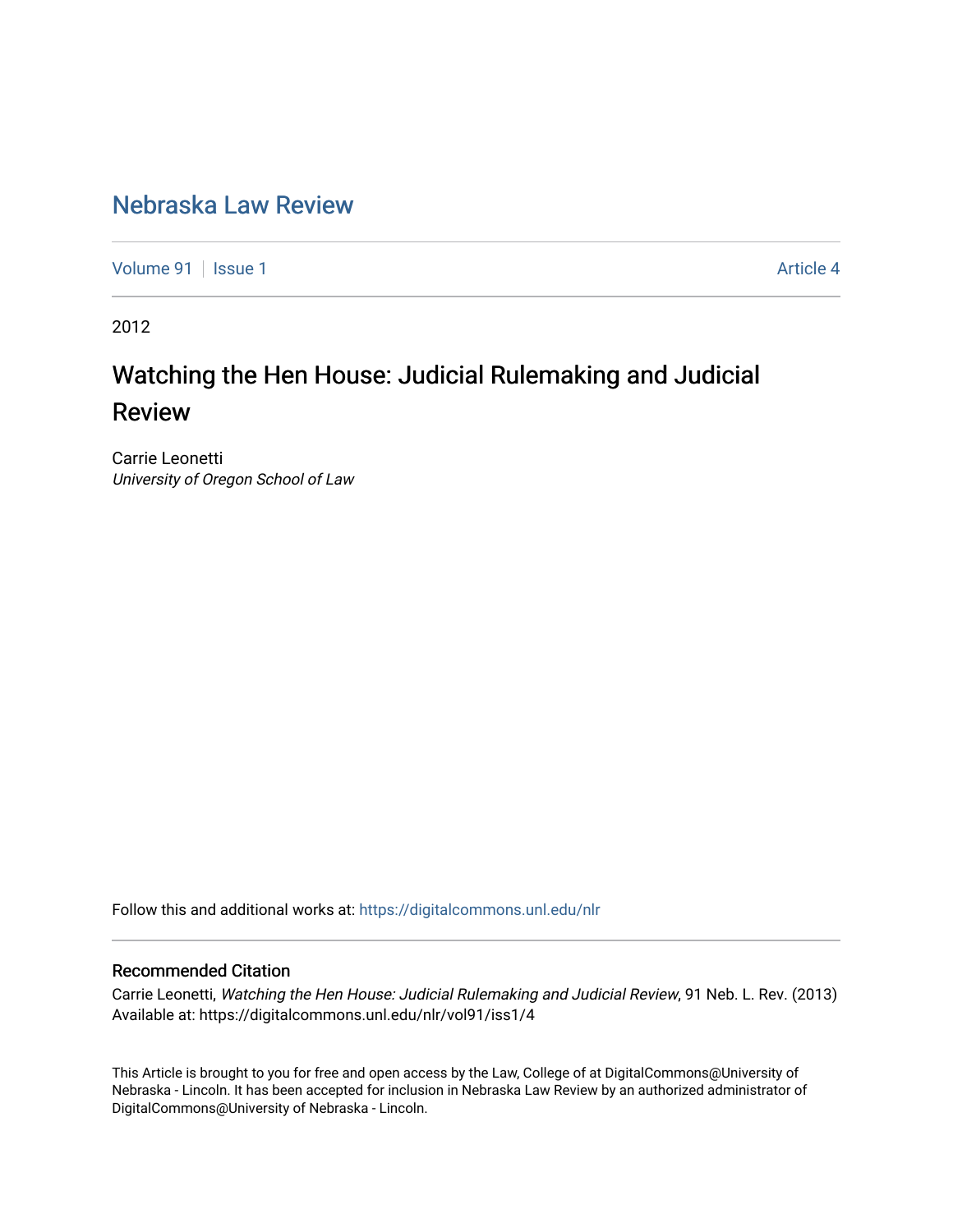# Watching the Hen House: Judicial Rulemaking and Judicial Review

TABLE OF CONTENTS

|     |                                                                                                         | 72  |
|-----|---------------------------------------------------------------------------------------------------------|-----|
| H.  | The Increasing Prevalence of Judicial Rulemaking                                                        | 80  |
|     |                                                                                                         | 84  |
|     | A. The Rulemaking Authority of Federal Courts                                                           | 84  |
|     | 1. The REA and the Federal Rules of Procedure                                                           | 87  |
|     | 2. Inherent Rulemaking Authority                                                                        | 89  |
|     | 3. Defining Procedural                                                                                  | 94  |
|     | 4. Cases and Controversies                                                                              | 98  |
|     | B. Statutory and Due Process Requirements of Notice                                                     |     |
|     |                                                                                                         | 99  |
| IV. | Case Study: Courtroom Security                                                                          | 102 |
|     |                                                                                                         | 105 |
|     | A. Judicial Legislation Subject to Judicial Review                                                      | 108 |
|     | B. Bias, the Appearance of Partiality, and Recusal                                                      | 110 |
|     | C. Standing, Scope, and Standard of Review                                                              | 116 |
|     | $Conclusion \ldots \ldots \ldots \ldots \ldots \ldots \ldots \ldots \ldots \ldots \ldots \ldots \ldots$ | 118 |
|     |                                                                                                         |     |

"Federal states distinguish between ordinary political action, which takes place within the existing framework of political institutions, and political action which changes that very framework."1

### I. INTRODUCTION

Congress has historically delegated its procedural rulemaking authority to the courts.2 As a result, part of federal judges' responsibili-

<sup>©</sup> Copyright held by the NEBRASKA LAW REVIEW.

<sup>\*</sup> Carrie Leonetti is an Assistant Professor at the University of Oregon School of Law. She wishes to thank Robert Rainwater for his inspiration and Carl Bjerre for his thoughtful insights and encouragement, without either of which she never would have ventured to write this Article.

<sup>1.</sup> JOSEPH RAZ, THE MORALITY OF FREEDOM 259 (1986).

<sup>2.</sup> While Congress has the power to regulate federal practice and procedure, it can exercise that power by delegating it to the courts in the same way that it delegates its power to create other laws to executive branch agencies. *Compare* Hanna v. Plummer, 380 U.S. 460 (1965), *and* Sibbach v. Wilson & Co., 312 U.S. 1 (1941) (upholding the courts' power to adopt rules of procedure), *with* United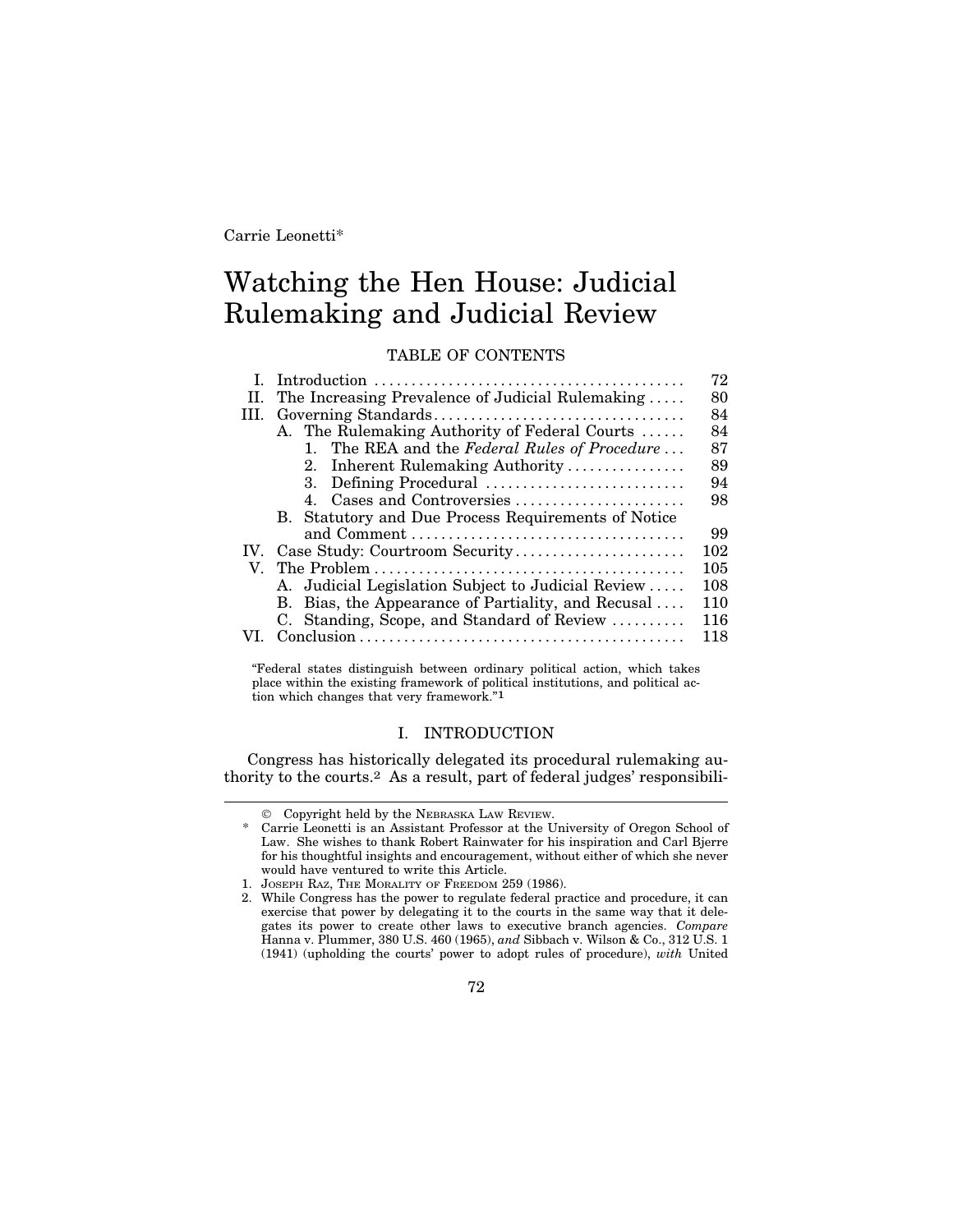ties is to adopt internal administrative rules for the effective functioning of their courts. This delegation doctrine, however, says nothing about the allocation of rulemaking authority with reference to exercise of the delegation, particularly with reference to rule content. As a result, much has been written on the constitutionally permissible scope of this judicial rulemaking.

Much of this scholarly literature deals with either which entity (Congress or the courts) should have ultimate control over judicial practice and procedure3 or how far courts may go in exercising non-

3. *See* FELIX F. STUMPF, INHERENT POWERS OF THE COURTS: SWORD AND SHIELD OF THE JUDICIARY 19 (1994) (citing a number of scholarly articles discussing the inter-branch conflict over the rulemaking power); CHARLES A. WRIGHT & ARTHUR R. MILLER, FEDERAL PRACTICE AND PROCEDURE § 1001 (2d ed. 1987); Joseph R. Biden, Jr., *Congress and the Courts: Our Mutual Obligation*, 46 STAN. L. REV. 1285 (1994); Robert G. Bone, *The Process of Making Process: Court Rulemaking, Democratic Legitimacy, and Procedural Efficacy*, 87 GEO. L.J. 887, 909 (1999) (arguing that judicial rulemaking is legitimate because deliberation is more important than public participation); Stephen B. Burbank, *The Rules Enabling Act of 1934*, 130 U. PA. L. REV. 1015, 1106 (1982) [hereinafter Burbank, *REA*] ("Nothing could be clearer from the pre-1934 history of the Rules Enabling Act than that the procedure/substance dichotomy in the first two sentences was intended to allocate lawmaking power between the Supreme Court as rulemaker and Congress."); Jack H. Friedenthal, *The Rulemaking Power of the Supreme Court: A Contemporary Crisis*, 27 STAN. L. REV. 673 (1975); Gary Lawson, *Controlling Precedent: Congressional Regulation of Judicial Decision-Making*, 18 CONST. COM-MENT. 191, 201–29 (2001) (arguing that Congress has limited power to regulate federal court procedure); A. Leo Levin & Anthony G. Amsterdam, *Legislative Control over Judicial Rule Making: A Problem in Constitutional Revision*, 107 U. PA. L. REV. 1, 3–5 (1958); Michael M. Martin, *Inherent Judicial Power: Flexibility Congress Did Not Write into the Federal Rules of Evidence*, 57 TEX. L. REV. 167, 192–93 (1979); Karen Nelson Moore, *The Supreme Court's Role in Interpreting the Federal Rules of Civil Procedure*, 44 HASTINGS L.J. 1039, 1043 (1993) (noting that "commentators have placed recent emphasis on the relationship between Congress and the Court in the rulemaking process as the source of the restriction against affecting substantive rights"); Linda S. Mullenix, *The Counter-Reformation in Procedural Justice*, 77 MINN. L. REV. 375, 376 (1992) [hereinafter Mullenix, *Counter-Reformation*]; Linda S. Mullenix, *Unconstitutional Rulemaking: The Civil Justice Reform Act and Separation of Powers*, 77 MINN. L. REV. 1283 (1993) [hereinafter Mullenix, *Unconstitutional Rulemaking*] (arguing that the Civil Justice Reform Act of 1990 (CJRA) unconstitutionally usurped judicial branch authority by delegating rulemaking authority to local advisory committees and by "declaring procedural rules to be substantive law"); Michael Stokes Paulsen, *Abrogating Stare Decisis by Statute: May Congress Remove the Precedential Effect of* Roe *and* Casey*?*, 109 YALE L.J. 1535, 1582–94 (2000) (arguing that Congress has broad power to regulate federal court procedure); Roscoe Pound, *The Rule-Making Power of the Courts*, 12 A.B.A. J. 599, 601 (1926) (insisting that "procedure . . . belongs to the courts rather than to the legislature"); Martin H. Redish & Umu M. Amuluru, *The Supreme Court, The Rules Enabling Act, and the Politicization of the Federal Rules: Constitutional and Statutory Im-*

States v. Grimaud, 220 US 506, 514–16 (1911), *and* Crowell v. Benson, 285 US 22, 36–37 (1932) (upholding administrative agencies' authority to exercise power delegated by Congress).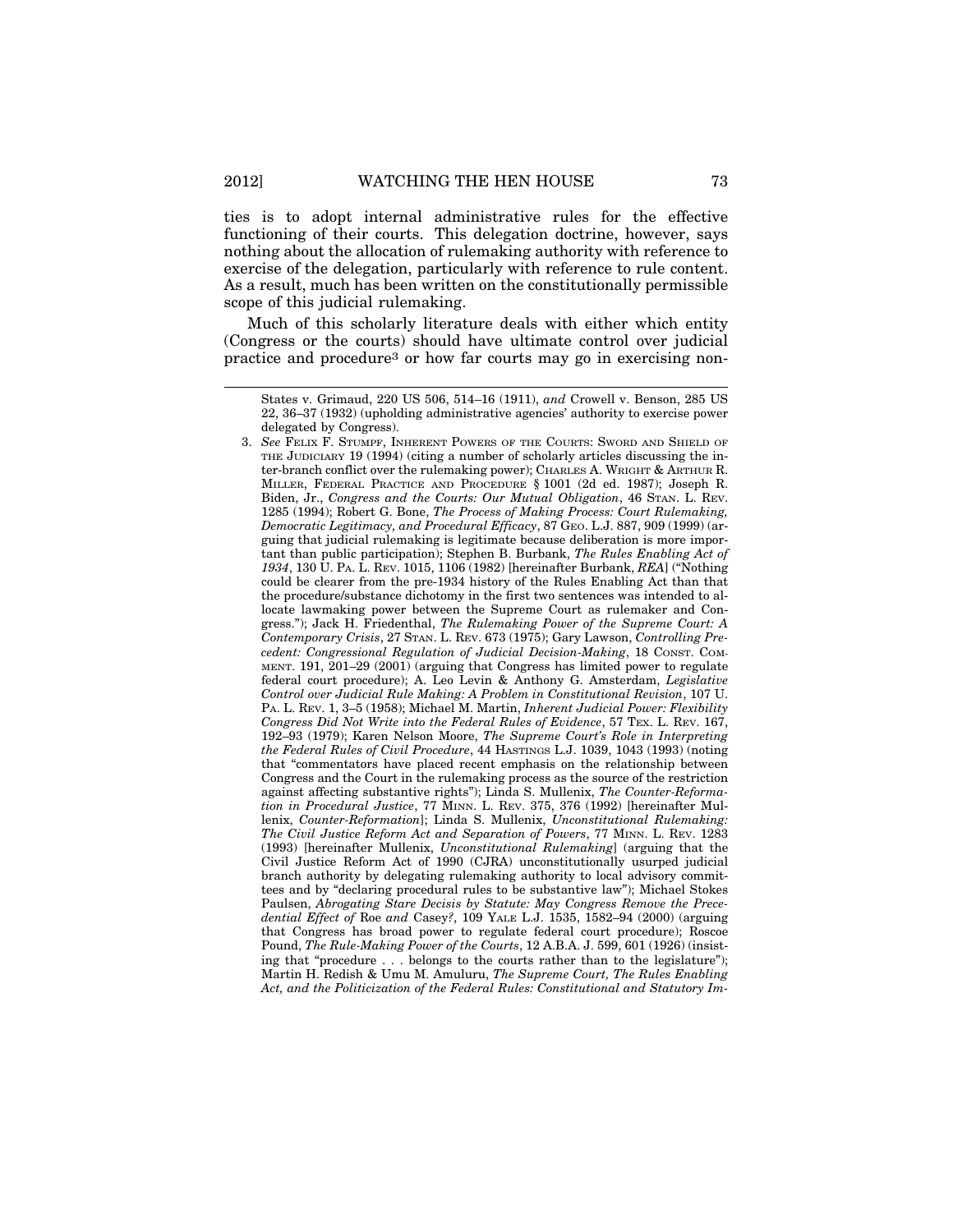traditional court functions, such as budgeting, under the doctrine of inherent powers.4 Challenges to court-made rules typically have posed the question whether the judiciary, in promulgating a particular rule, has violated the Rules Enabling Act (REA).5 On the topic of how much of practice and procedure may be considered to be within the inherent powers of the courts, there is a lack of uniformity and consistency in federal-court decisions, as well as a lack of literature that is national in scope.6

"[J]udicial interpretations dealing with the separation of powers and rulemaking provision are extremely varied."7 "[T]here is a dearth of controlling authority or guidance at the federal level."8 As Felix Stumpf has explained, despite the extensive exercise of putative inherent rulemaking powers by courts, "learned writers have described the concept as 'shadowy' and 'nebulous,' or as 'a problem of definition that has eluded or bedeviled many courts and commentators for years.'"9

*plications*, 90 MINN. L. REV. 1303, 1307–08, 1326 (2006) (arguing that current rulemaking oversteps constitutional bounds because the committee produces substantive rules and proposing that rules falling into a "non-housekeeping" category of procedural rules or that "are found to implicate significant economic, social, or political dispute[s]" should require congressional and presidential approval); John H. Wigmore, *All Legislative Rules for Judiciary Procedure Are Void Constitutionally*, 23 ILL. L. REV. 276 (1928) (asserting that rulemaking power belonged to the Court alone); Stephen C. Yeazell, *Judging Rules, Ruling Judges*, 61 LAW & CONTEMP. PROBS. 229, 229 (1998) (arguing that judicial rulemaking threatens both judicial independence and judicial accountability because a judicially dominated rulemaking process is more likely to produce rules that either are faulty or are perceived to be so).

- 4. Appropriation of sufficient resources to operate the courts is one area that has received much attention. *See* STUMPF, *supra* note 3, at 47–60, and cases cited therein; *see, e.g.*, Howard B. Glaser, Wachtler v. Cuomo: *The Limits of Inherent Power*, 78 JUDICATURE 12 (1994); Jeffrey Jackson, *Judicial Independence, Adequate Court Funding and Inherent Judicial Powers*, 52 MD. L. REV. 217 (1993); Ted Z. Robertson & Christa Brown, *The Judiciary's Inherent Power to Compel Funding: A Tale of Heating Stoves and Air Conditioners*, 20 ST. MARY'S L.J. 864 (1988). *See generally* WINIFRED R. BROWN, FEDERAL RULEMAKING: PROBLEMS AND POSSIBILITIES (1981) (discussing criticism that the Court has interpreted its rulemaking authority too broadly).
- 5. 28 U.S.C. §§ 2071–2077 (2006). *See* Mullenix, *Unconstitutional Rulemaking*, *supra* note 3, at 1288.
- 6. *See* James R. Wolf, *Inherent Rulemaking Authority of an Independent Judiciary*, 56 U. MIAMI L. REV. 507, 519 (2002). *But see* Stephen B. Burbank, *Procedure, Politics, and Power: The Role of Congress*, 79 NOTRE DAME L. REV. 1677, 1682 (2004) [hereinafter Burbank, *Procedure, Politics*] (questioning how "a power to promulgate prospective, legislation-like rules can be squared with the grant of judicial power in Article III").
- 7. Wolf, *supra* note 6, at 520.
- 8. *Id.*
- 9. STUMPF, *supra* note 3, at 1.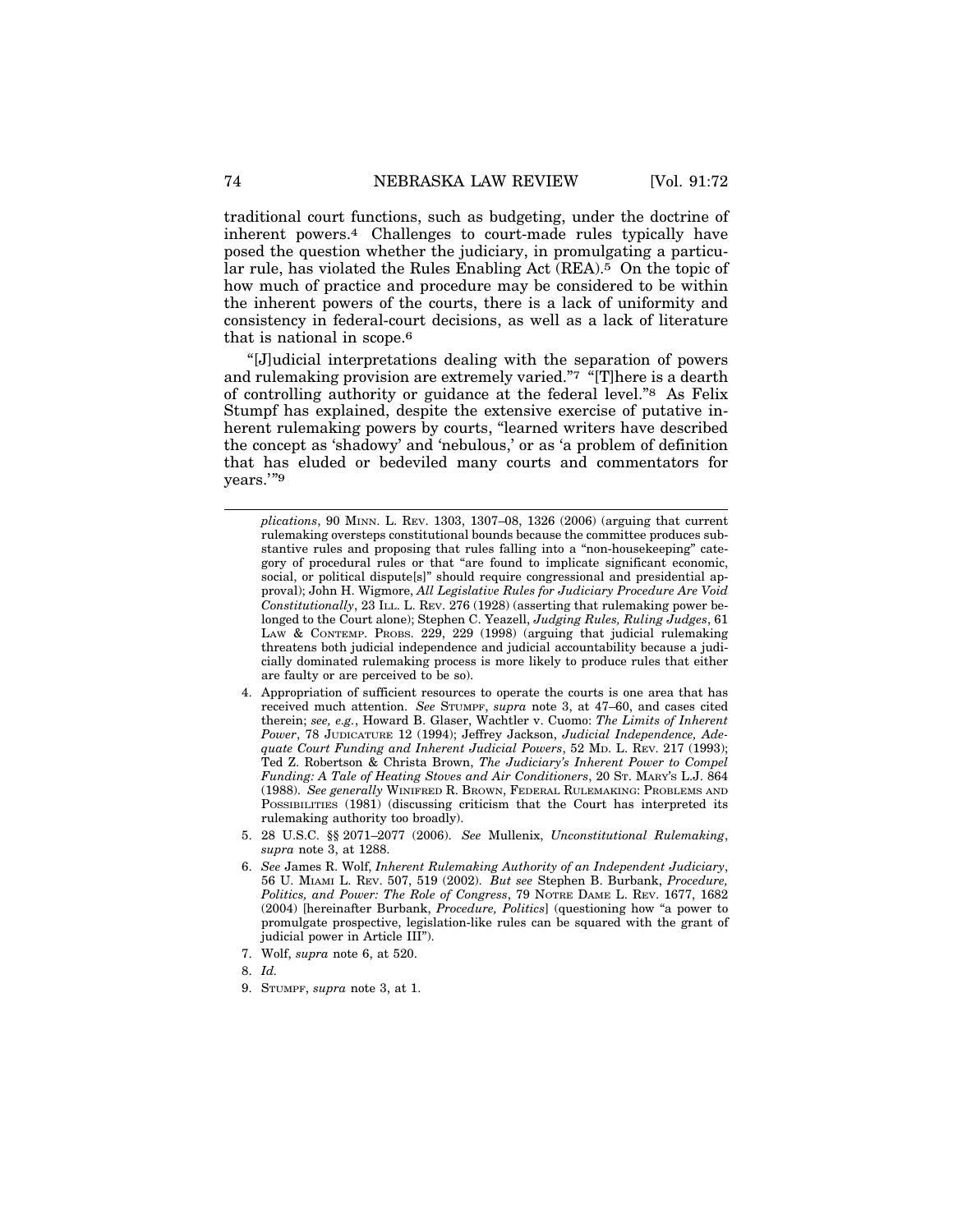A discussion of who decides these questions and how is almost entirely absent from the scholarly literature. The scholarly literature that does address even part of these subjects focuses on the promulgation of the nationwide *Federal Rules of Evidence*, *Civil Procedure*, and *Criminal Procedure* through the committee process that ultimately results in Supreme Court approval and presentment to Congress, not the local rules and general orders that are promulgated far less formally and vary between and among districts.10 It is this morass into which this Article attempts to hurl itself.

Judicial rulemaking invokes many of the same concerns as administrative rulemaking. Article I was structured to discourage factional legislation.11 The framers specifically designed the legislative process to include safeguards against factions, safeguards that judicial rulemaking lacks.12 These safeguards protect not just community

- 10. Local rules enacted pursuant to *Federal Rule of Civil Procedure* 83 came under scrutiny when the "Local Rules Project," *see infra* note 47, discovered approximately 800 local rules inconsistent with the *Federal Rules of Civil Procedure* in use in federal courts around the country. *See* Stephen N. Subrin, *Federal Rules, Local Rules, and State Rules: Uniformity, Divergence, and Emerging Procedural Patterns*, 137 U. PA. L. REV. 1999, 2023 (1989). To the extent that the scholarly literature addresses local rulemaking, it is usually in the context of local rules that conflict with federal ones, not the appropriateness of judicial rulemaking on the subject of the particular rules in question. *See, e.g.*, Lauren Robel, *Fractured Procedure: The Civil Justice Reform Act of 1990*, 46 STAN. L. REV. 1447 (1994).
- 11. Jonathan R. Macey, *Promoting Public-Regarding Legislation Through Statutory Interpretation: An Interest Group Model*, 86 COLUM. L. REV. 223, 247–49 (1986) (concluding that the Constitution was designed to impede interest groups from obtaining partisan advantage through political means).
- 12. *See* David Schoenbrod, *Commentary: Separation of Powers and the Powers That Be: The Constitutional Purposes of the Delegation Doctrine*, 36 AM. U. L. REV. 355, 372 (1987) [hereinafter Schoenbrod, *Separation of Powers*]. The framers involved a Senate, a House, and the President in the legislative process as a check on factions. *See* THE FEDERALIST NO. 62, at 378 (James Madison) (Clinton Rossiter ed., 1961) (arguing that the Senate is an additional guard against ill-advised legislation); THE FEDERALIST NO. 73, at 443 (Alexander Hamilton) (Clinton Rossiter ed., 1961) (describing the purpose of the presidential veto as a guard against factions). Defeat or inaction in any of these three different institutions would ordinarily stymie the faction. *See* Schoenbrod, *Separation of Powers*, *supra*, at 372. The exception is, of course, that presidential opposition can be overcome by supermajorities in the House and Senate. U.S. Consr. art. I,  $\S 7$ . That each is elected for different tenures based upon different apportionments of voting power would make it harder for parochial interests to succeed in all three institutions. *See* THE FEDERALIST NO. 62, at 378–79 (James Madison) (Clinton Rossiter ed., 1961) (describing the number of senators and the duration of their tenure as a disincentive to factions); *see also* Harold H. Bruff, *Legislative Formality, Administrative Rationality*, 63 Tex. L. Rev. 207, 218–20 (1984) (arguing that the structure of congressional decision-making and the presidential veto promote the stability of legislation and reduce the influence of factions). The framers vision was that the time elapsed in stalemate would allow for the public to learn of the issues at hand, thereby producing more mature and educated decisions. *See* H. PITKIN, THE CONCEPT OF REPRESENTATION 195–96 (1972) (discussing Madison's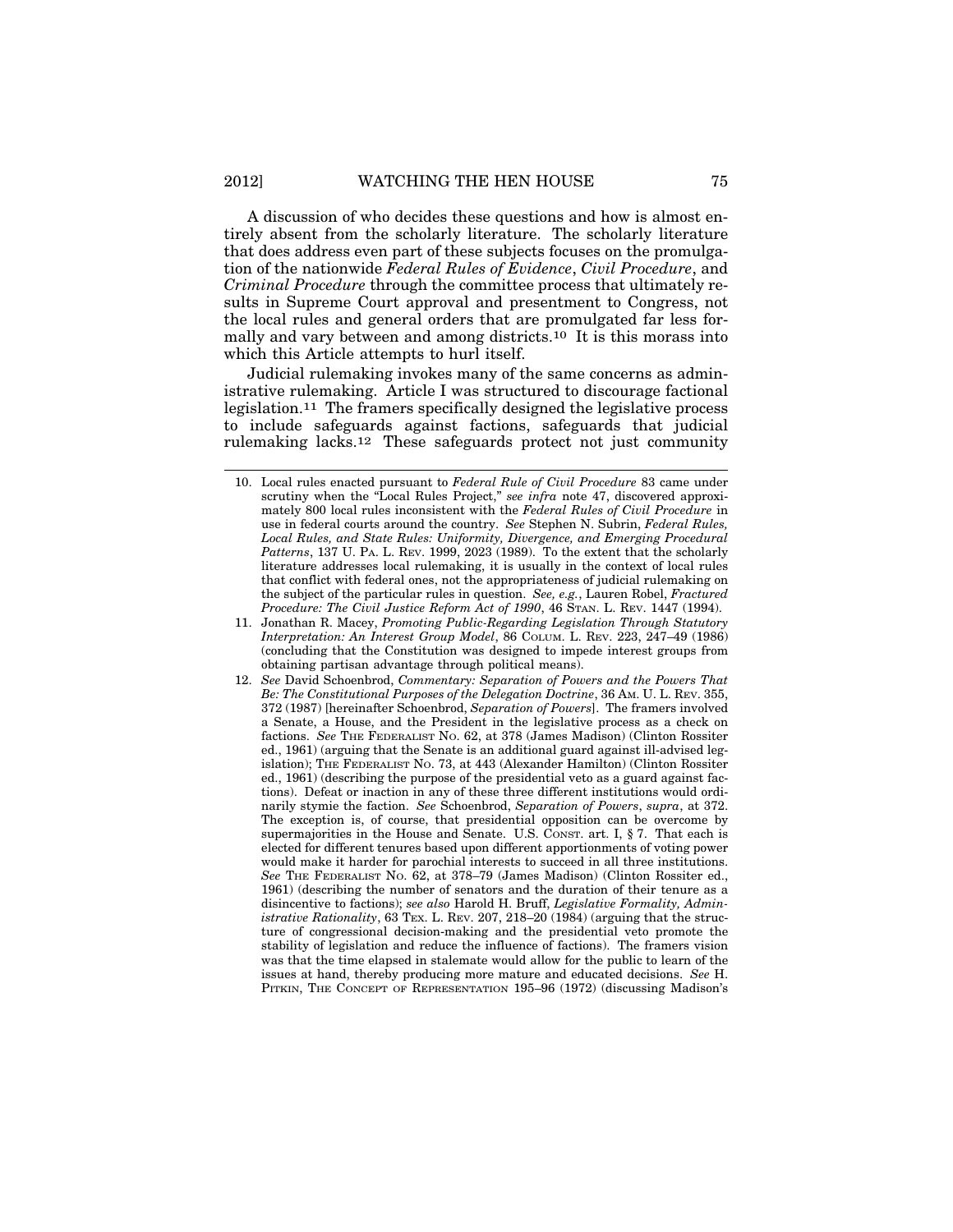welfare, but also important constitutional values: electoral accountability and protection of the rights of those who are regulated (those whose liberty and property are affected by court rules).<sup>13</sup> Fundamentally, legislators, unlike federal judges, are accountable because their continuance in office depends upon reelection.14

In comparison, judicial rulemaking vests the power in one institution. It radically reduces the number of individuals involved in adopting procedural rules; none of those individuals (under Article III) are elected or accountable to elected officials for their decisions, and all of them are life tenured,15 dramatically undercutting accountability.16

belief that the political process would allow the community to prevail over selfish factional interests). The idea was that representatives would return home to explain to their constituents how parochial desires could not be achieved, bringing maturation. *See* Schoenbrod, *Separation of Powers*, *supra*, at 373. The framers believed that a republic with legislative bodies large enough to include representatives from many factions would hinder factions. *See* THE FEDERALIST NO. 10, at 81–84 (James Madison) (Clinton Rossiter ed., 1961) (discussing the advantages of large republics in guarding against factions); THE FEDERALIST No. 51, at 325 (James Madison) (Clinton Rossiter ed., 1961) (concluding that the variety of interests embraced by the American republic would discourage oppression by factious majorities); THE FEDERALIST NO. 55, at 341–44 (James Madison) (Clinton Rossiter ed., 1961) (concluding that the size of the Senate and House would help to prevent the tyranny of a minority); THE FEDERALIST NO. 63, at 383 (James Madison) (Clinton Rossiter ed., 1961) (arguing that requiring the concurrence of a select and stable body would promote accountability for long-term consequences). The idea was that bringing many different factions together in one process would increase the chance that factions would frustrate each other. *See* Schoenbrod, *Separation of Powers*, *supra*, at 373–74. In sum, "Madisonian republicanism was intended, in part, to make a virtue of gridlock." Adam M. Samaha, *Undue Process: Congressional Referral and Judicial Resistance in the Schiavo Controversy*, 22 CONST. COMMENT. 505, 519 (2005).

- 13. *See* Schoenbrod, *Separation of Powers*, *supra* note 12, at 372.
- 14. The legislative power is checked through popular election of legislators. *See* U.S. CONST. art. I, § 1; Indus. Union Dept. v. Am. Petroleum Inst., 448 U.S. 607, 685 (1979) (Rehnquist, J., concurring) (describing Congress as "the branch of our Government most responsive to the popular will"); J. PENNOCK, DEMOCRATIC POLITI-CAL THEORY 310 (1979) (explaining that that elections are the best sanction for assuring representative behavior). It is also checked by bicameralism and the presidential veto power. *See* INS v. Chadha, 462 U.S. 919, 954 (1983).
- 15. On the wisdom of life tenure for federal judges, see, for example, 2 THE RECORDS OF THE FEDERAL CONVENTION OF 1787, at 428–29 (Max Farrand ed., rev. ed. 1966).
- 16. Delegation to administrative agencies is often defended on the ground that agencies are as accountable to the public as legislators because the President, who appoints the agency officials exercising rulemaking authority, is elected. *See* Chevron v. Natural Res. Def. Council, 467 U.S. 837, 865–66 (1984) ("While agencies are not directly accountable to the people, the Chief Executive is, and it is entirely appropriate for this political branch of the Government to make such policy choices resolving the competing interest which Congress itself inadvertently did not resolve, or intentionally left to be resolved by the agency charged with the administration of the statute in the light of everyday realities*.*"). *See generally* Richard Pierce, *Political Accountability and Delegated Power: A Re-*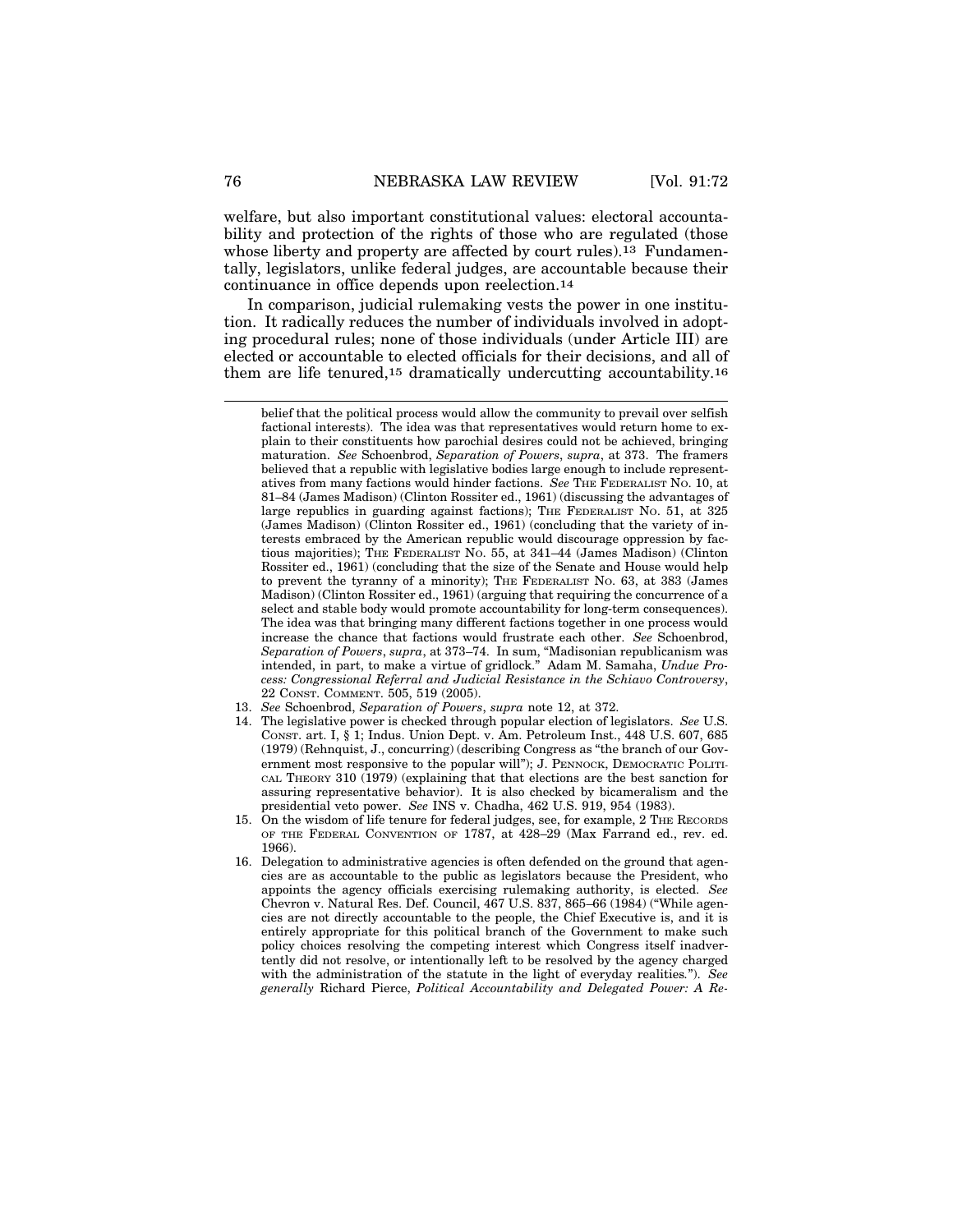Judges, as a group, are unrepresentative of the population.17 They are insulated from much of the "real world."18 Unlike executivebranch agencies that must follow the rulemaking procedures of the Administrative Procedure Act of 1946 (APA),19 judicial rulemaking is rarely subject to meaningful notice and comment.20 As a result, only a few, if any, interests are heard prior to rule adoption. Often the only interests heard from will be from partisan, organized groups within the judicial system, such as law-enforcement agencies or prosecutors' offices.21 Even if citizen organizations become involved, those organizations have the resources to intervene in only a small fraction of all matters that affect their constituencies and likely would not address matters of importance to other citizens.22 In this way, rather than reducing the power of factions by playing them off against one another, judicial rulemaking typically accentuates the power of factions because its processes render judge-rulemakers dependent upon a combination of vested special interest groups and recently graduated law clerks for information and input.23 In sum, judicial rulemaking lacks

*sponse To Professor Lowi*, 36 AM. U. L. REV. 391 (1987) (arguing that courts are institutionally incompetent to create and apply a workable delegation doctrine). Of course, such an argument cannot be made on behalf of Article III judges.

- 17. *See* Michael McConnell, *A Moral Realist Defense of Constitutional Democracy*, 64 CHI.-KENT L. REV. 89, 105 (1988). They are all lawyers and, on average, are older, richer, whiter, and more male than the general population of the United States. *See id.*
- 18. *Id.*
- 19. 5 U.S.C. §§ 551–559 (2006); s*ee* 5 U.S.C. § 553(a) (requiring agencies to follow adjudicatory procedures whenever Congress requires a hearing on the record); 5 U.S.C. § 554(a) (requiring an agency to follow the APA's rulemaking procedures unless a limited set of exceptions apply). Congress enacted the APA as a "working compromise, in which broad delegations of discretion were tolerated as long as they were checked by extensive procedural safeguards." Richard B. Stewart & Cass R. Sunstein, *Public Programs and Private Rights*, 95 HARV. L. REV. 1193, 1248 (1982).
- 20. *See infra* section III.B.
- 21. "[P]rocedure and the rulemaking process have become intensely political as special interest groups lobby rulemakers, seeking to tilt the litigation playing field for strategic advantage." Glenn S. Koppel, *Reflections on the "Chimera" of a Uniform Code of State Civil Procedure: the Virtue of Vision in Procedural Reform*, 58 DEPAUL L. REV. 971, 984 (2009). Interest groups actively lobby advisory committees during the rulemaking process in favor of their preferred outcomes. *See* Paul J. Stancil, *Close Enough for Government Work: The Committee Rulemaking Game*, 96 VA. L. REV. 69, 120 n.50 (2010).
- 22. One of the stated purposes of the CJRA, Pub. L. No. 101-650, §§ 101–105, 104 Stat. 5089–98 (1990) (codified at 28 U.S.C. §§ 471–482 (2006)) (commanding local rulemaking advisory groups to formulate civil-justice-expense-and-delay reduction plans by the end of 1993), according to its legislative history, was to achieve justice from the "bottom up," from the "users" of the system. *See* S. REP. NO. 101-416, at 14 (1990), *reprinted in* 1990 U.S.C.C.A.N. 6817.
- 23. *See generally* Russell R. Wheeler, *Broadening Participation in the Courts Through Rule-Making and Administration*, 62 JUDICATURE 280 (1979) (arguing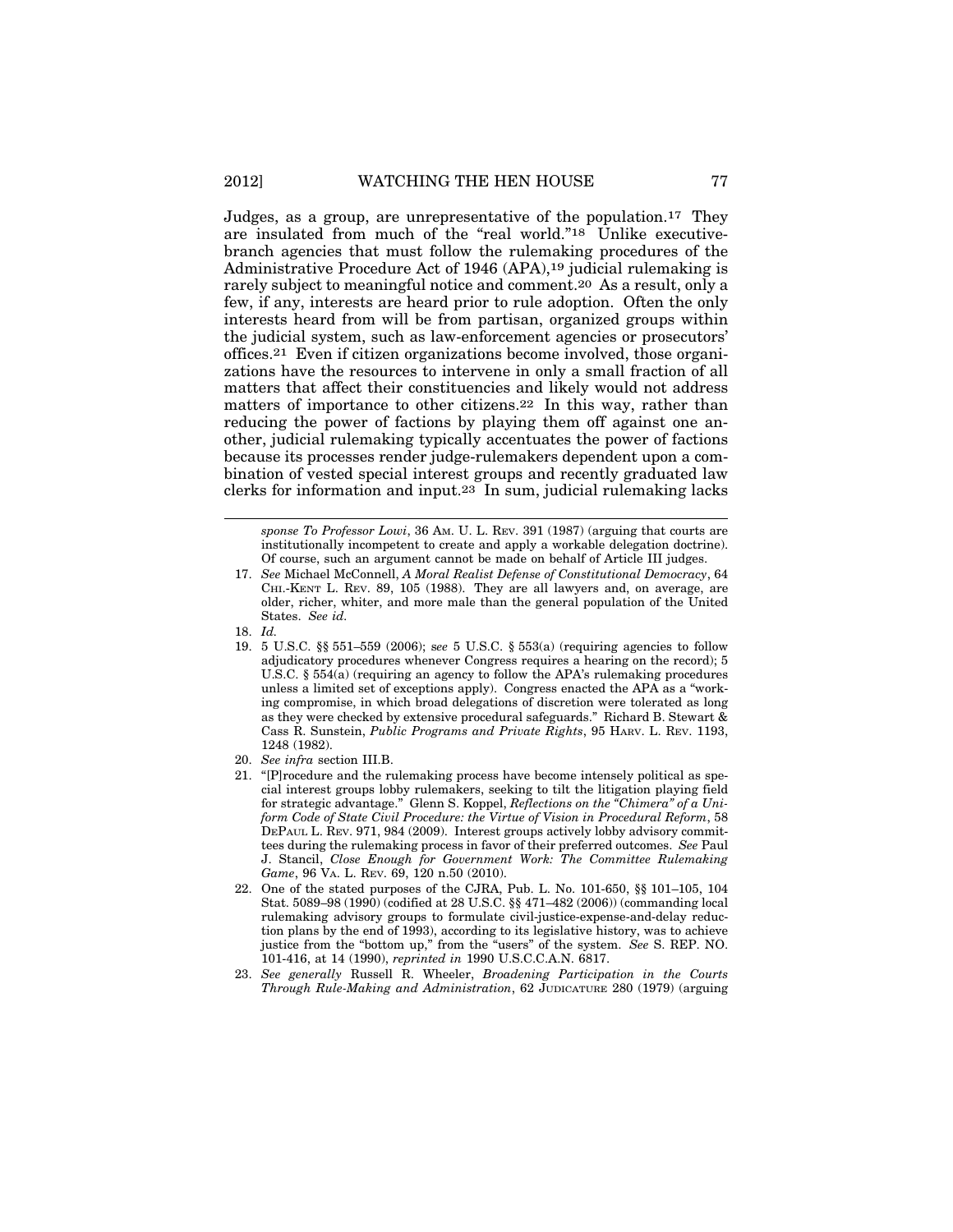all of the structural features upon which the framers relied to protect against factions.24 In addition, judicial rulemaking can be used to defy or dilute the substantive policy preferences of the legislative and executive branches.25 Unlike when it reviews rulemaking performed by an administrative agency, Congress cannot always simply ratify or overrule judicial rulemaking by statute or foster informed dialogue by forcing the courts to articulate the basis for their rules, because not every exercise of rulemaking authority by a court is an exercise of delegated power.26

These concerns are all the more significant in light of the recent work of statistical analysis by Sunstein and Miles demonstrating that significant elements of judging can be explained in terms of the jurist's political world view, particularly since rulemaking is less likely than adjudication to turn on the specific facts of one case. *See* Cass R. Sunstein & Thomas J. Miles, *Depoliticizing Administrative Law*, 58 DUKE L.J. 2193 (2009) (indicating that judicial outcomes are affected by judges' political orientations, but that such effect is moderated when judges of differing political orientations sit together in panels).

This is not meant to suggest, naively, that legislatures and executive-branch agencies are immune to special-interest pressure or always act deliberatively and in the common good, *see, e.g.*, Samaha, *supra* note 12, at 528 (documenting the excessive congressional response to the controversy arising out of the *Schiavo* case, Schiavo *ex rel.* Schindler v. Schiavo, 403 F.3d 1223 (11th Cir. 2005) (affirming the district court's denial of two parents' request for a temporary restraining order to reinsert their daughter's feeding tube) and concluding that "[t]here were probably few actors less likely to make a sound decision about the merits of the case than the United States Congress"); *cf.* THE FEDERALIST No. 10 at 129–30 (James Madison) (Clinton Rossiter ed., 1961) ("Complaints are everywhere heard from our most considerate and virtuous citizens . . . that the public good is disregarded in the conflicts of rival parties, and that measures are too often decided, not according to the rules of justice and the rights of the minor party, but by the superior force of an interested and overbearing majority."), but rather that the secretive and insulated procedures of judicial rulemaking may be worse. *Cf.* Sotirios Barber, *The Ninth Amendment: Inkblot or Another Hard Nut to Crack?*, 64 CHI.-KENT L. REV. 67 (1988) (arguing that the process of discovering the truth "is nothing other than giving and exchanging reasons in an openminded and public-spirited way about what to believe and how to live").

- 25. *See* Stancil, *supra* note 21, at 99.
- 26. *See infra* section III.A (discussing the various sources of judicial rulemaking authority); *cf.* Pac. States Box & Basket Co. v. White, 296 U.S. 176, 185–86 (1935)

that judicial rulemaking has become a vehicle through which a variety of interests groups may participate in court operations).

<sup>24.</sup> The scholarly literature has advanced arguments against judicial rulemaking, including: judicial resistance to change; judges' bias favoring their own preferences; judges being out of touch with the needs of litigants and members of the bar; the perception that the legislature better reflects the public will; and concern that judicial rulemaking will restrict or create substantive rights. *See* Bruce L. Dean, *Rule-Making in Texas: Clarifying the Judiciary's Power to Promulgate Rules of Civil Procedure*, 20 ST. MARY'S L.J. 139, 149–50 (1988); *see also* Kenneth S. Gallant, *Judicial Rule Making, Absent Legislative Review: The Limits of Separation of Powers*, 38 OKLA. L. REV. 447 (1985) (criticizing the theory that rulemaking can safely be entrusted to courts without fear that they will invade the legislative domain).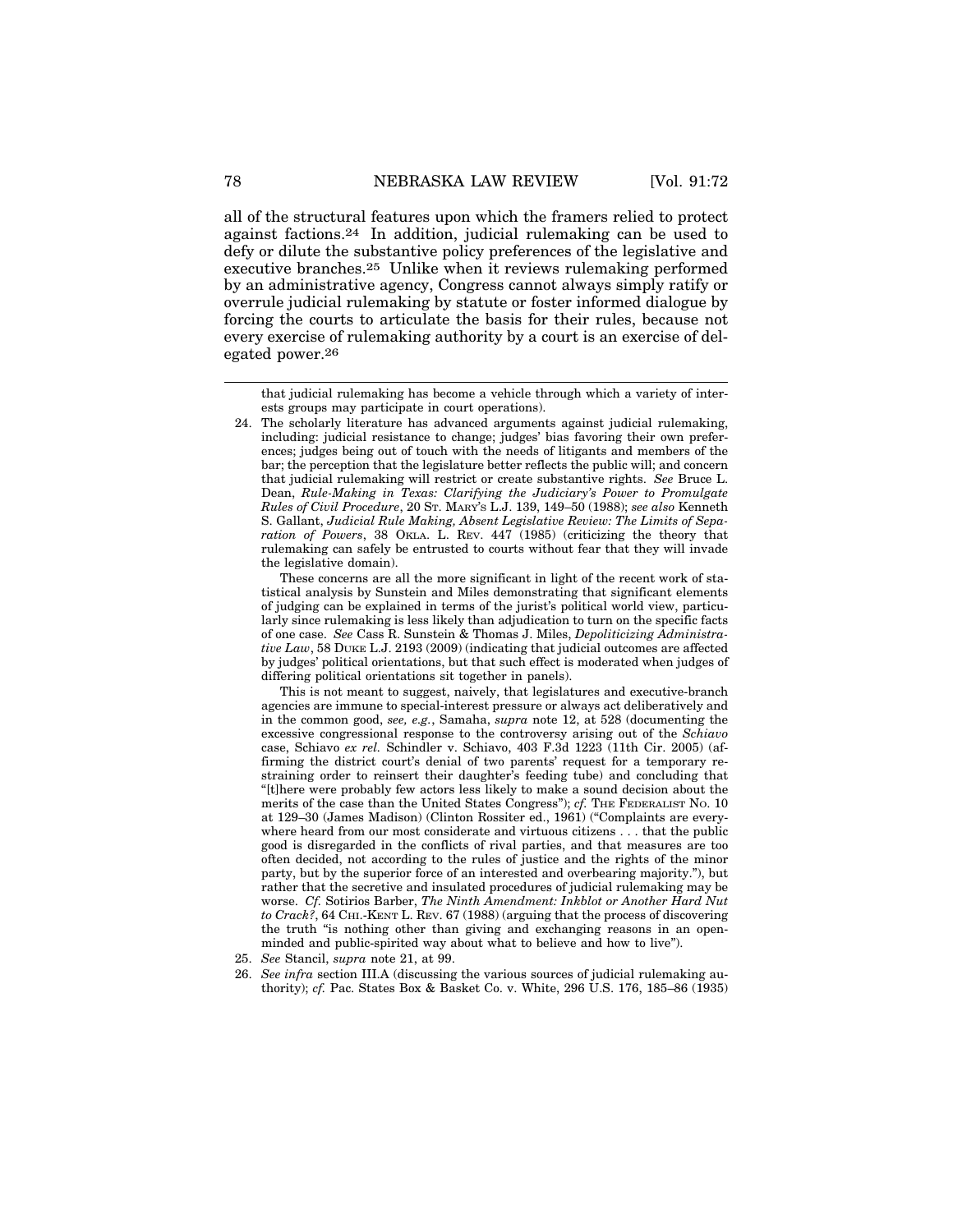Two centuries ago, Jeremy Bentham argued that almost everything wrong with procedure could be attributed to "Judge and Company."27 In Bentham's view, judicially created procedure, endemic to the common law, was also its bane, and he attributed all procedural evil to guild self-interest: Judges, former lawyers who consorted with lawyers and who derived income from fees, had created a system benefiting only judges and lawyers. In other words, Bentham viewed procedural rules as professional featherbedding and feared that procedural designers and procedural consumers were too closely joined.28

The thesis of this Article is a simple one: Courts regularly engage in rulemaking of questionable constitutionality, then exercise the exclusive jurisdiction of judicial review to rule on constitutional challenges to the rules that they themselves have promulgated, obfuscating the appearance of impartiality and accountability and preventing the unsophisticated from realizing that a benefit has been conferred on a more sophisticated faction. Although this Article focuses on the concerns arising from judicial review of judicial rulemaking, it includes some observations as to why, as a matter of policy, expansive judicial rulemaking authority itself is concerning. It, therefore, joins the extensive scholarly debate surrounding the relative fairness, competency, and efficiency of the respective branches of government to promulgate procedural rules.

Part II describes the increasing prevalence of quasi-legislative judicial rulemaking that has resulted from Congressional delegations of rulemaking authority to the courts in the past half century, the result of which is a multi-tiered system of consultation, review, and revision that depends heavily upon nonlegislative actors and a Balkanization of the rules of procedure between and among local districts.

Part III outlines the rulemaking authority of the federal courts, which emanates from the REA, the *Federal Rules of Criminal* and *Civil Procedure*, the U.S. Constitution, and the "inherent-authority" doctrine. It also traces the major limitations on this power: the prohibition against courts making rules affecting "substantive" matters, the Case and Controversy Clause of Article III, and the notice and comment requirements of the REA and the Due Process Clause.

Part IV describes a case study in local judicial rulemaking: courtroom-security rules, which are generally promulgated without an op-

<sup>(&</sup>quot;Every exertion of the police power, either by the legislature or by an administrative body, is an exercise of delegated power. Where it is by statute, the legislature has acted under power delegated to it through the Constitution. Where the regulation is by an order of an administrative body, that body acts under a delegation from the legislature.").

<sup>27.</sup> C.J.W. ALLEN, THE LAW OF EVIDENCE IN VICTORIAN ENGLAND 54 (1997).

<sup>28.</sup> *See id.* at 9–10.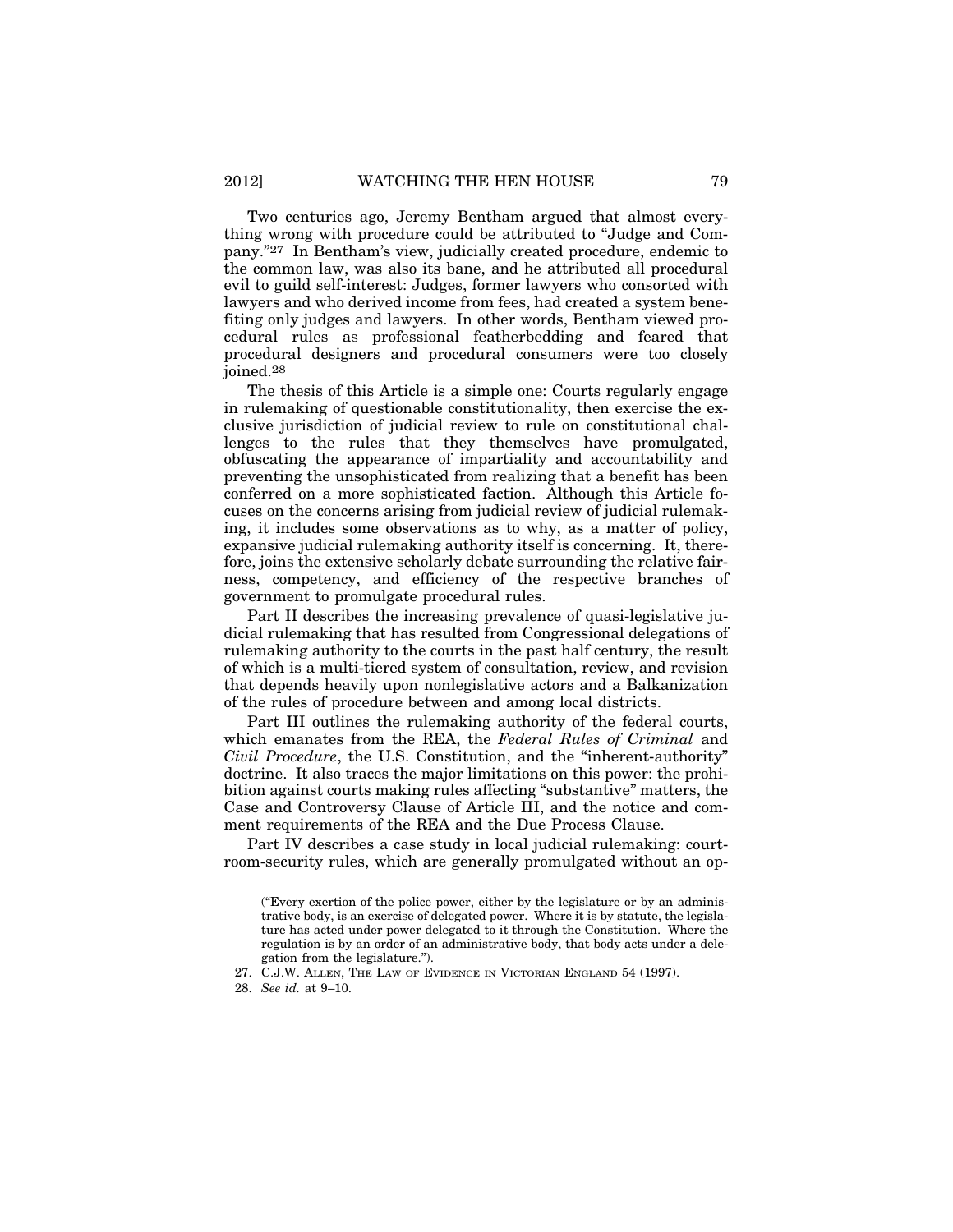portunity for public notice and comment. Part V describes the problem(s) that this Article seeks to address: the frequent promulgation of local rules governing subject matters that are arguably beyond the scope of judicial rulemaking authority, which are then reviewed by the very courts that issued them in the first instance, and the claims of actual bias, the appearance of partiality, or both that can result. It argues that it is improper for a judge who participated in promulgating a local rule to sit in judgment over the validity of that rule when it is challenged in a specific case after adoption because the process by which many of these local court rules are issued gives rise to a structural conflict of interest in having any judge of the promulgating district review a challenge to the promulgation and enforcement thereof. It also notes that there is little case law governing who has standing to challenge court rules or the scope or standard of a court's review of a court-created rule.

Part VI concludes that, in enacting arguably substantive local rules, federal courts are exercising powers constitutionally committed to Congress and, in doing so, impeding sufficient independent review of such exercises and creating a diffusion of rulemaking responsibility.

### II. THE INCREASING PREVALENCE OF JUDICIAL RULEMAKING29

Judicial rulemaking, whatever its source,30 dominated the scene for most of the first century of the American judiciary, although state and federal courts alike relied heavily on the English system for their rules of practice and procedure.31 The court-created system was characterized by common law writs, forms of actions, fact pleadings, and separate courts of law and equity and was criticized as being "cum-

<sup>29.</sup> For a description of the rulemaking process, see generally *The Rule-Making Function and the Judicial Conference of the United States*, 21 F.R.D. 117 (1958); WINIFRED R. BROWN, FEDERAL RULEMAKING: PROBLEMS AND POSSIBILITIES 1–35 (1981); Howard Lesnick, *The Federal Rule-Making Process: A Time for Reexamination*, 61 A.B.A. J. 579 (1975); Albert B. Maris, *Federal Procedural Rulemaking: The Program of the Judicial Conference*, 47 A.B.A. J. 772 (1961); Linda S. Mullenix, *Hope over Experience: Mandatory Informal Discovery and the Politics of Rulemaking*, 69 N.C. L. REV. 795, 797–802, 830–43 (1991); Wheeler, *supra* note 23.

<sup>30.</sup> *See infra* Part III.

<sup>31.</sup> *See* Robert G. Lawson, *Modifying the Kentucky Rules of Evidence—A Separation of Powers Issue*, 88 KY. L.J. 525, 539–40 (2000). "The history of English practice thus reveals a pattern of shared judicial-legislative regulation of practice and procedure. Under this pattern, the primary rulemaking initiative rested with the judiciary, subject to the superior general power of Parliament to control procedure as it saw fit." Ralph U. Whitten, *Separation of Powers Restrictions on Judicial Rulemaking: A Case Study of Federal Rule 4*, 40 ME. L. REV. 41, 49 (1988); *see* Pound, *supra* note 3; Charles Anthony Riedl, *To What Extent May Courts Under the Rule-making Power Prescribe Rules of Evidence?*, 26 A.B.A. J. 601 (1940).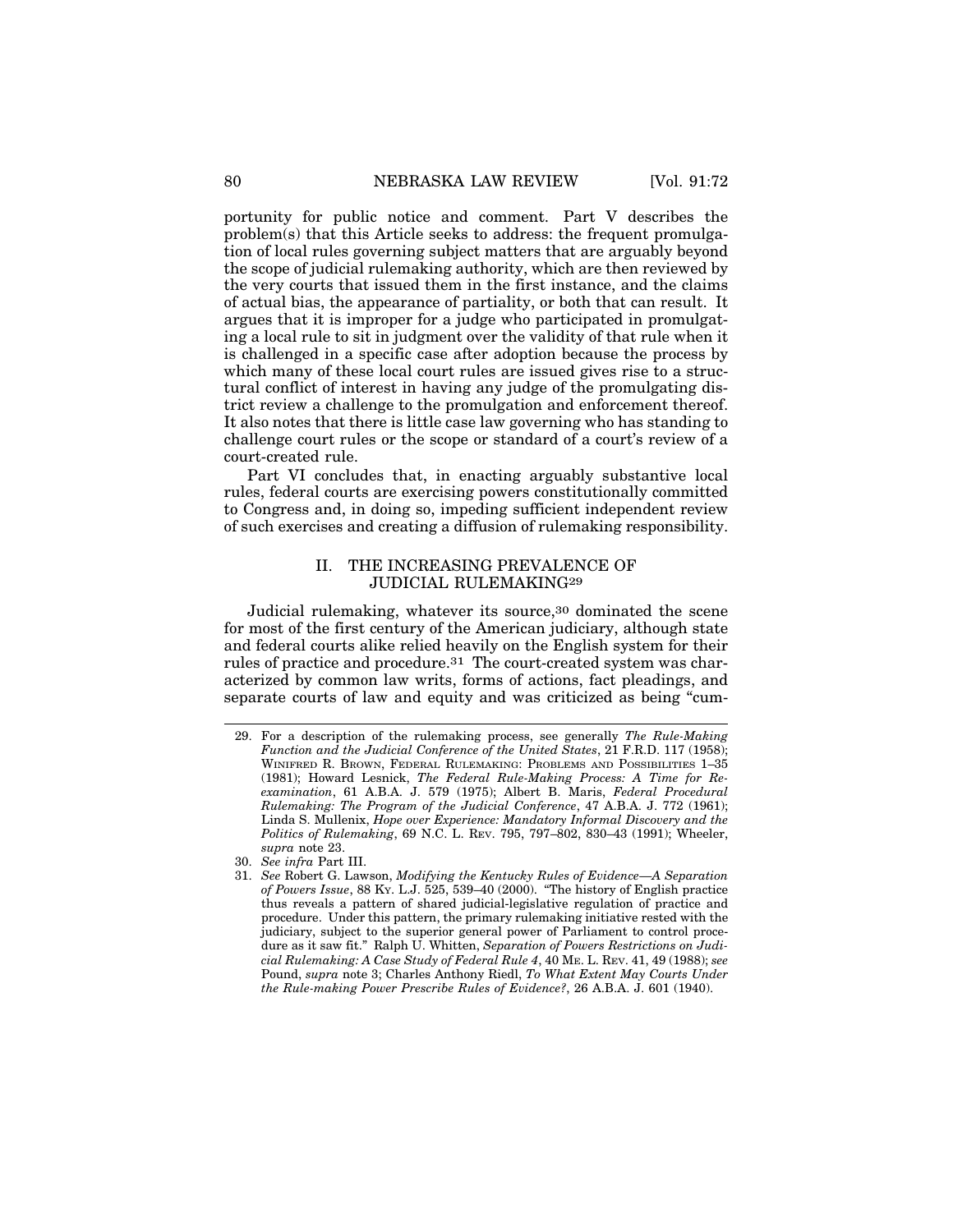brous, dilatory, expensive, [and] ultra-formal."32 Judges and lawyers resisted change, and the judiciary sparingly exercised its early rulemaking in pursuit of procedural reform.33

In the early part of the twentieth century, efforts were made to reform the practice and procedure of federal courts. The end results were the REA, the *Federal Rules of Civil Procedure*, and the beginning of the modern era of judicial rulemaking.34

Substantial changes in the structure and personnel of rulemaking have occurred in the sixty years since the *Federal Rules of Civil Procedure* were first promulgated.35 Legislatures have responded by delegating to courts more and more authority over the field; most prominently, "Congress has accorded to the federal judiciary primary responsibility for its own effectiveness."36 Over the past half century, the judiciary has moved from its original role as arbiter of the ultimate fairness of proposed rules to that of initial drafters of the rules.37 Since the passage of the first REA in 1934,38 multiple additional layers of rulemaking have been added, and judicial participation in the drafting process has dramatically increased.39 Judges have now replaced practicing attorneys as the dominant players in the rulemaking process.40

During the same time period, the rulemaking process has moved from a relatively flat process of proposal and promulgation to a multitiered system of consultation, review, and revision by multiple committees.41 The rulemaking process depends heavily upon nonlegislative actors—area-specific advisory committees, the Standing Committee on Rules of Practice and Procedure, the Judicial Conference, and the Supreme Court—to develop, refine, and approve court rules.42 The agendas for the semi-annual Judicial Conference meet-

- 39. *See* Yeazell, *supra* note 3, at 232.
- 40. *See id.* at 237. No statute specifies the composition of the Rules Advisory Committee, but recent practice has seen a majority or near-majority of judges and a judge as chair. *See id.* at 243. Seven out of thirteen members of the Committee on Rules of Practice and Procedure, including the chair, are judges, comprising more than half of the membership. *See* Koppel, *supra* note 21, at 1008. Eight of the fifteen members of the Advisory Committee on Civil Rules are judges. *See id.* The Judicial Conference membership consists entirely of judges. *See id.*
- 41. *See* Yeazell, *supra* note 3, at 231.
- 42. *See* Stancil, *supra* note 21, at 72. In 1958, Congress enacted legislation transferring the major responsibility for the rulemaking function from the Supreme

<sup>32.</sup> Pound, *supra* note 3, at 599.

<sup>33.</sup> *See* Lawson, *supra* note 31, at 540.

<sup>34.</sup> *See id.* at 541.

<sup>35.</sup> *See* Yeazell, *supra* note 3, at 229.

<sup>36.</sup> Paul D. Carrington, *"Substance" and "Procedure" in the Rules Enabling Act*, 1989 DUKE L.J. 281, 324 (1989).

<sup>37.</sup> *See id.*

<sup>38.</sup> Act of June 19, 1934, Pub. L. No. 73-415, 48 Stat. 1064 (codified as amended at 28 U.S.C. §§ 2071–2077 (2006)).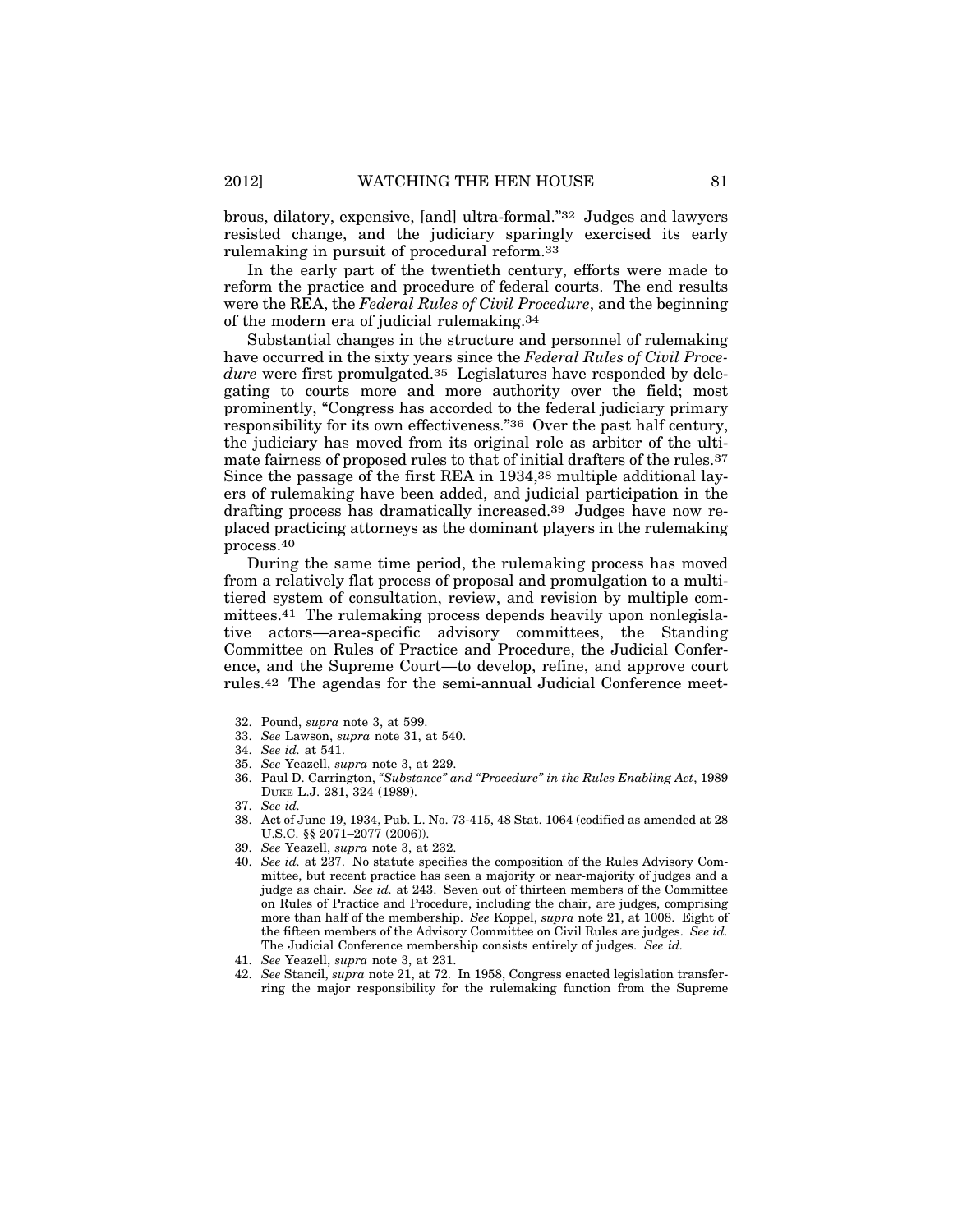ings include a disparate miscellany of items, ranging from air conditioning in courthouses to the assignment of visiting judges to judicial discipline.43 Article III judges control every veto gate in this rulemaking process unless Congress intervenes.44

In 1990, Congress enacted the Judicial Improvements Act,45 an omnibus bill that created ninety-four amateur rulemaking groups throughout the federal judicial system.46 One result of this shift to a

Court to the Judicial Conference of the United States. *See* Act of July 11, 1958, Pub. L. No. 85-513, 72 Stat. 356 (codified at 28 U.S.C. § 331 (2006)). The Conference was mandated to "carry on a continuous study of the operation and effect of the [federal] rules" and to recommend appropriate amendments in the rules. *Id.* The Supreme Court retained its statutory authority to promulgate the rules, but it would henceforth do so by acting on recommendations made by the Judicial Conference. *See* 28 U.S.C. §§ 2072–2073. Following enactment of the 1958 legislation, the Judicial Conference established a Standing Committee on Rules of Practice and Procedure and five advisory committees to amend or create the civil, criminal, bankruptcy, appellate, and admiralty rules. *See* JUDICIAL CONFERENCE OF THE U.S., REPORTS OF THE PROCEEDINGS OF THE JUDICIAL CONFERENCE OF THE UNITED STATES 6–7 (1958). The Standing Committee's mission was to supervise the rulemaking process for the Conference and to coordinate and approve the work of the advisory committees. *See id.*; *see also* Maris, *supra* note 29, at 772 (explaining the authorization and role of the Standing Committee). Although changes have been made in operating procedures, the rulemaking structure today, having been codified in the REA, "is essentially the same as that established by the Judicial Conference following the 1958 legislation assigning it the central role in drafting and monitoring the federal rules." Peter G. McCabe, *Renewal of the Federal Rulemaking Process*, 44 AM. U. L. REV. 1655, 1664 & n.65 (1995). The Standing Committee "supervises the rulemaking process and recommends to the Conference such changes to the rules as it believes are necessary to maintain consistency and promote the interest of justice." *Id.* at 1664. Five advisory committees assist the Standing Committee, each of which is responsible for one set of federal rules (civil, criminal, appellate, bankruptcy, or evidence). *See id*. "The advisory committees conduct ongoing studies of the operation of their respective rules, prepare appropriate amendments and new rules, draft explanatory committee notes, conduct hearings, and submit proposed changes through the Standing Committee to the Judicial Conference." *Id.* "On most occasions, the Court has deferred to the Judicial Conference and has prescribed without change proposed rules amendments submitted by the Judicial Conference." *Id.* at 1674.

- 43. *See* Yeazell, *supra* note 3, at 246.
- 44. *See* Stancil, *supra* note 21, at 99. "Their control is direct in the case of the Supreme Court and the Judicial Conference, and the Chief Justice, acting as the chair of the Judicial Conference, appoints members of the Standing Committee and the various advisory committees (many of whom are Article III judges themselves)." *Id.* For a list of the handful of congressional interventions in the judicial rulemaking process from 1973 to 1985, see H.R. Rep. No. 99-422, at 8–9 n.20 (1984) (House Committee Report accompanying a precursor bill to the 1988 statute amending the REA). Most involved changes to the Rules of Evidence. *See* Stancil, *supra* note 21, at 78 n.36.
- 45. Judicial Improvements Act of 1990, Pub. L. No. 101-650, 104 Stat. 5089 (codified as amended in scattered sections of 11 U.S.C. and 28 U.S.C.). *See generally* S. REP. NO. 101-416, at 13 (1990), *reprinted in* 1990 U.S.C.C.A.N. 6802, 6852; H.R. REP. NO. 101-732, at 11 (1990).
- 46. *See* Mullenix, *Counter-Reformation*, *supra* note 3, at 376.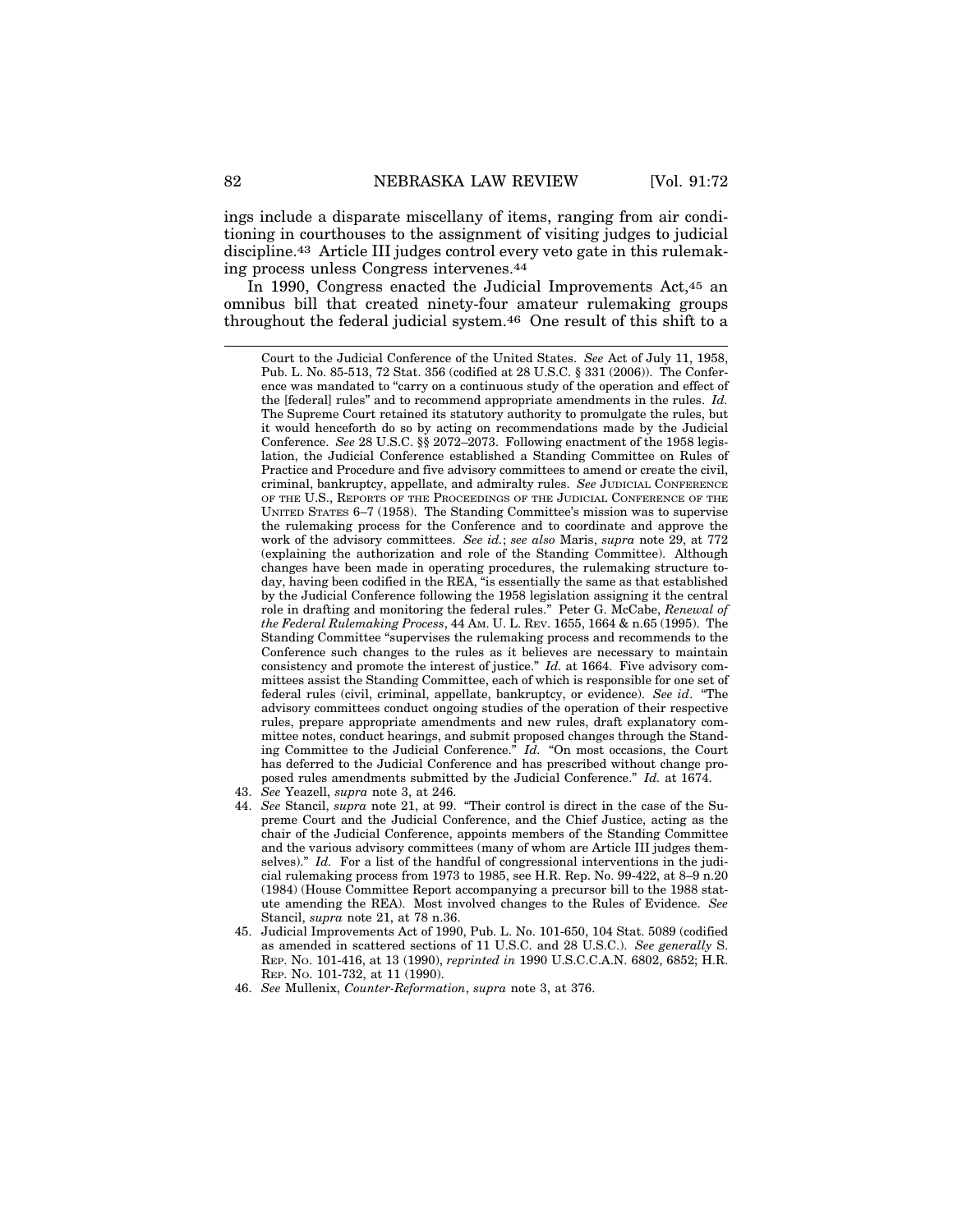multi-tiered system of rule promulgation has been a Balkanization of the rules of procedure. Each of the ninety-four trial districts and eleven federal circuits now has its own, separate set of local rules.47 In addition to the local advisory groups and the local district and circuit rules, the Federal Advisory Committees on Civil and Criminal Rules remain in existence, continually drafting further revisions to the general federal rules, a task that parallels the work of the local advisory groups.48 These rules govern court access, shape the structure of lawsuits, and significantly influence the course of pretrial proceedings.49 There are now more than 5,000 local rules regulating civil procedure alone, not including standing orders and other local procedural requirements.50

In addition to increasing in complexity, judicial rulemaking has also become increasingly legislative in nature.51 "Federal procedural

- 48. *See* Mullenix, *Counter-Reformation*, *supra* note 3, at 381.
- 49. *See id.* at 381–82.
- 50. *See* JUDICIAL CONF. INFORM. ITEM: LOCAL DIST. COURT RULES PROJECT, *in* COMM. ON RULES OF PRAC. AND PROC., JUDICIAL CONF. OF THE U.S., LOCAL RULES PRO-JECT, at 1 (1988).
- 51. *See* MARTIN H. REDISH, FEDERAL JURISDICTION: TENSIONS IN THE ALLOCATION OF JUDICIAL POWER 21 (2d ed. 1990) (noting that the federal rules "operate on all litigants, with the binding effect of law" and that "[t]he Court's function in the process of promulgation of the Rules today virtually amounts to the adoption of legislation"); Bone, *supra* note 3, at 889 ("[C]ourt rulemaking has moved toward a legislative model and away from the traditional model based on reasoned deliberation and expertise."); Stephen B. Burbank, *Ignorance and Procedural Law Reform: A Call for a Moratorium*, 59 BROOK. L. REV. 841, 849 (1993) (noting that the rulemaking process has "come to resemble the legislative process," which is "an overtly political process"); *cf.* MELVIN ARON EISENBERG, THE NATURE OF THE COM-MON LAW 4–7 (1988) (explaining that courts inevitably make law, not only as a by-product of adjudication but also to enrich the body of legal rules).

<sup>47.</sup> *See id.* at 380. In 1984, the Judicial Conference authorized its Committee on Rules of Practice and Procedure to study and treat the problems that the local proliferation of rules causes. *See* Robel, *supra* note 10, at 1467 n.33. The following year, the Conference empowered the Reporter of the Committee to collect and organize all the district court rules, as well as other judicial commands that operate like rules, into one source. *See id.* The Reporter was also instructed to design a project to study the growing number of divergent local rules. This "Local Rules Project" discovered that the ninety-four federal court districts had an aggregate of almost 5,000 local rules, "not including many 'sub-rules,' standing orders and standard operating procedures." COMM. ON RULES OF PRAC. AND PROC., JUDICIAL CONF. OF THE U.S., REPORT OF THE LOCAL RULES PROJECT: LOCAL RULES ON CIVIL PRACTICE 1 (1989). *See generally* Subrin, *supra* note 10 (discussing the history and current state of local rules and demonstrating that local rules may not be consistent with the general federal rules of procedure). *Cf.* A. Leo Levin, *Local Rules As Experiments: A Study in the Division of Power*, 139 U. PA. L. REV. 1567 (1991) (approving of *Federal Rule Civil Procedure* 83's creation of "local laboratories" for new rules). As one commentator noted, "[t]he arguments for uniformity are strong and obvious," Robel, *supra* note 10, at 1449, but not the focus of this Article.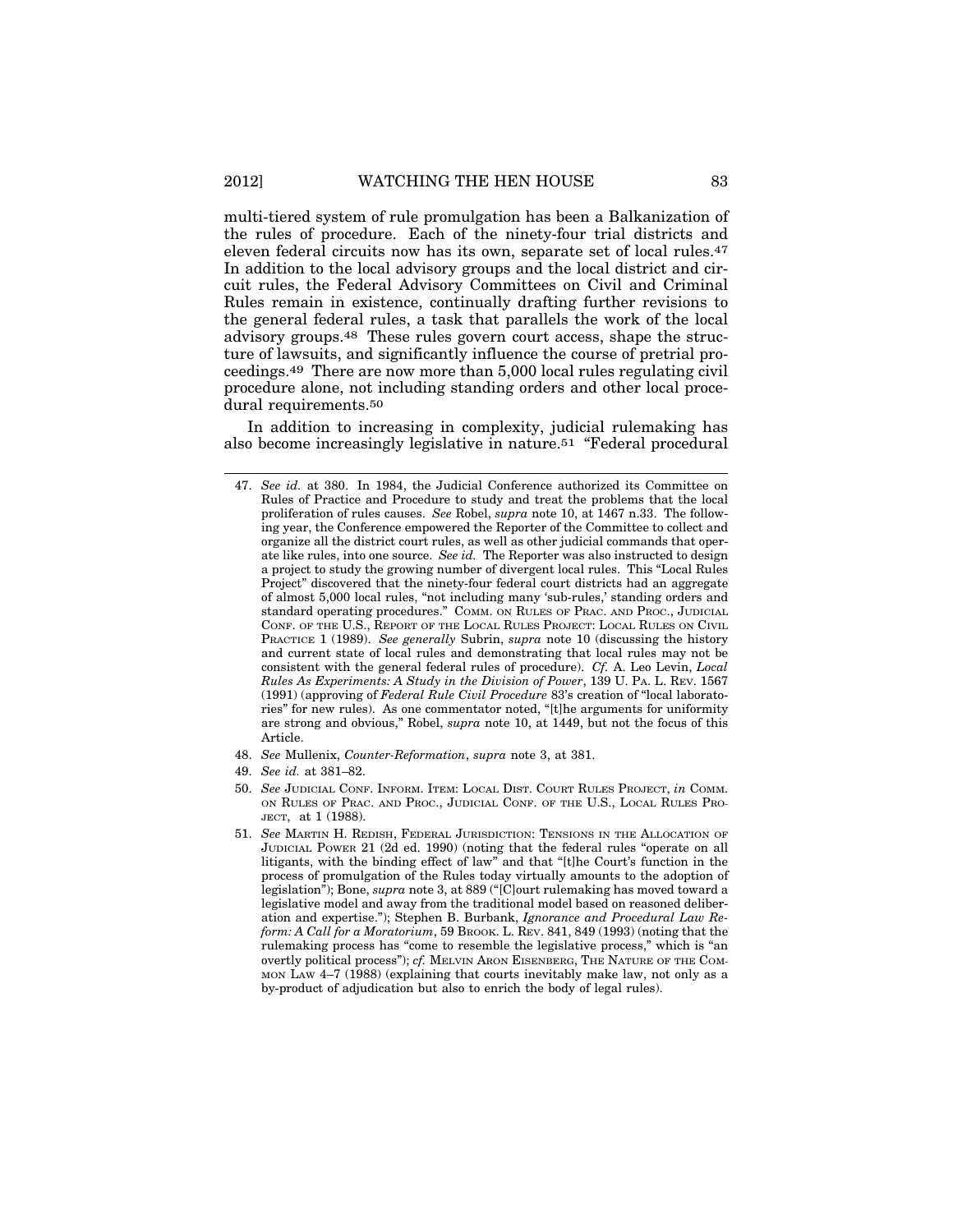rulemaking has for the past fifty years been counter-majoritarian and predicated on a model of expertise."52

## III. GOVERNING STANDARDS

Briefly summarized, the delegation doctrine dictates that Congress may not delegate any legislative power to an administrative agency that Article I of the U.S. Constitution assigns to the legislative process.53 Critics of the delegation doctrine have argued that, when courts face petitions to review administrative lawmaking, they are inevitably tempted to make policy in the guise of judicial review.54 What if the issue is not one of Congress delegating a particular rulemaking power, or courts reviewing that delegation by making rules of their own, however, but rather of the courts seizing the rulemaking power in the first instance?

#### **A. The Rulemaking Authority of Federal Courts**

The United States Constitution was adopted without a provision explicitly governing judicial rulemaking, but the Supreme Court "at an early date by rule of court considered that . . . it had the power to regulate its own procedure."55 Article III merely vests the "judicial Power" in the Supreme Court and such inferior courts as Congress may "ordain and establish"56 and extends that power to a select list of "Cases" and "Controversies."57 Article III's textual brevity, which provides little guidance as to the proper extent of judicial authority, poses a distinct problem for courts deciding separation of powers cases that involve the judiciary.58 Unlike Articles I59 and II, which extensively

- 52. Mullenix, *Counter-Reformation*, *supra* note 3, at 439. *See* Carrington, *supra* note 36, at 310 ("The Rules Enabling Act was avowedly anti-democratic in the sense that it withdrew 'procedural' lawmaking from the political arena and made it the activity of professional technicians.") (describing the original version of the REA and the philosophy of expertise that animated allocation of procedural rulemaking to the judicial branch).
- 53. *See* David Schoenbrod, *The Delegation Doctrine: Could the Court Give It Substance?*, 83 MICH. L. REV. 1223, 1249–74 (1985) (developing a proposed test of improper delegation).
- 54. *See, e.g.*, RICHARD B. STEWART & JAMES E. KRIER, ENVIRONMENTAL LAW AND POL-ICY 673–32 (2d ed. 1978) (acknowledging judicial overreaching in light of the broad scope of judicial review); Richard Pierce, *The Role of Constitutional and Political Theory in Administrative Law*, 64 TEX. L. REV. 469, 485 (1985) (discussing the impact of judges' personal political philosophies on statutory interpretation); Richard Stewart, *The Reformation of American Administrative Law*, 88 HARV. L. REV. 1669, 1809–10 (1975) (analyzing the scope of judicial review as a vehicle for judicial policymaking).
- 55. Riedl, *supra* note 31, at 601.
- 56. U.S. CONST. art. III, § 1.
- 57. U.S. CONST. art. III, § 2.
- 58. *See* Mullenix, *Unconstitutional Rulemaking*, *supra* note 3, at 1316.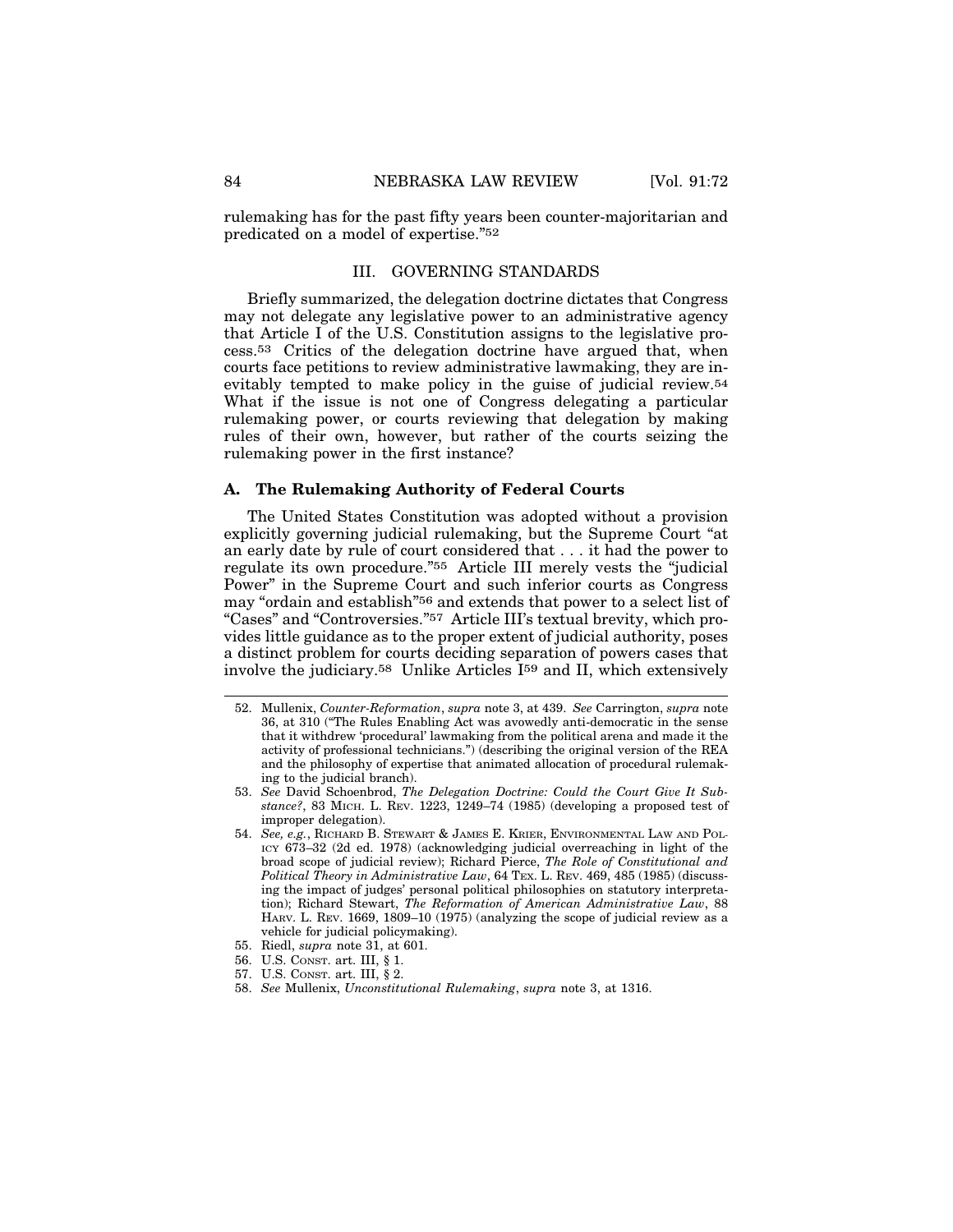delineate the powers of Congress and the Presidency, Article III merely vests "judicial power" in the federal courts.<sup>60</sup> Other than providing for life tenure and prohibiting salary diminution, Article III does not indicate what comprises this judicial power.<sup>61</sup>

60. Section 1 of Article III provides:

The judicial Power of the United States, shall be vested in one supreme Court, and in such inferior Courts as the Congress may from time to time ordain and establish. The Judges, both of the supreme and inferior Courts, shall hold their Offices during good Behaviour, and shall, at stated Times, receive for their Services a Compensation, which shall not be diminished during their Continuance in Office.

#### U.S. CONST. art. III, § 1.

Many state constitutions, in contrast, specifically grant the judiciary the power to regulate practice and procedure within the court system. *See*, ALASKA CONST. art. IV,  $\S 15$  (requiring the courts to adopt rules); ARIZ. CONST. art. VI,  $\S 5$ (authorizing the courts to adopt rules relating to "procedural matters"); COLO. CONST. art. VI, § 21 (authorizing the courts to adopt rules relating to "practice and procedure"); FLA. CONST. art. V,  $\S$  2(a) (granting the supreme court exclusive power to "adopt rules for the practice and procedure in courts" but reserving for the state legislature the power of review and disapproval); MD. CONST. art. IV, § 18 (empowering Maryland courts to prescribe rules but reserving a power of review and disapproval for the Maryland General Assembly); Mo. Consr. art. V, § 5 (granting specific rulemaking authority to the courts and providing for no express legislative oversight or restriction as to court rules); NEB. CONST. art. V, § 25 (authorizing the courts to adopt rules relating to "practice and procedure"); OHIO CONST. art. IV, § 5(B) (empowering the Ohio courts to prescribe rules but reserving for the state legislature a power of review and disapproval); PA. CONST. art. V, § 10(C) (granting the courts "the power to prescribe the general rules governing, practice, procedure and the conduct of all counts" as long as they do not abridge, enlarge, or modify substantive rights); UTAH CONST. art. VIII, § 4 (authorizing the courts to adopt rules of evidence); VT. CONST. ch. II,  $\S 37$  (requiring the courts to adopt rules). *See generally* Walstad v. State, 818 P.2d 695 (Alaska Ct. App. 1991) (construing the Alaska courts' rulemaking authority to be exclusive); State v. Robinson, 735 P.2d 801 (Ariz. 1987) (construing the Arizona courts' rulemaking authority to be exclusive); Winberry v. Salisbury, 74 A.2d 406, 414 (N.J. 1950) (invalidating legislation that extended the time for appeal beyond that permitted by court-made rules because the New Jersey Constitution vested the exclusive power to make rules of practice and procedure in the courts); *In re* Pa. C. S. 1703, 394 A.2d 444, 447 (Pa. 1978) (interpreting PA. CONST. art. V, § 10(C)); White v. Fisher, 689 P.2d 102, 103 (Wyo. 1984) (invalidating a statute regulating pleading in medical-malpractice cases because the Wyoming Constitution vested the exclusive power to make rules of practice and procedure in the courts).

61. *See* U.S. CONST. art. III, § 1; *see also* Dean Alfange, Jr., *The Supreme Court and The Separation of Powers: A Welcome Return To Normalcy?*, 58 GEO. WASH. L. REV. 668, 684 (1990) (discussing the Framers' concern for guaranteeing the personal independence of judges). Presumably, enabling legislation is unnecessary and the inherent-powers would be redundant in these states.

<sup>59.</sup> *See, e.g.*, U.S. CONST. art. I, § 8, cl. 18 (granting Congress the power "to make all Laws which shall be necessary and proper for carrying into Execution the foregoing Powers, and all other Powers vested by this Constitution in the Government of the United States, or in any Department or Officer thereof").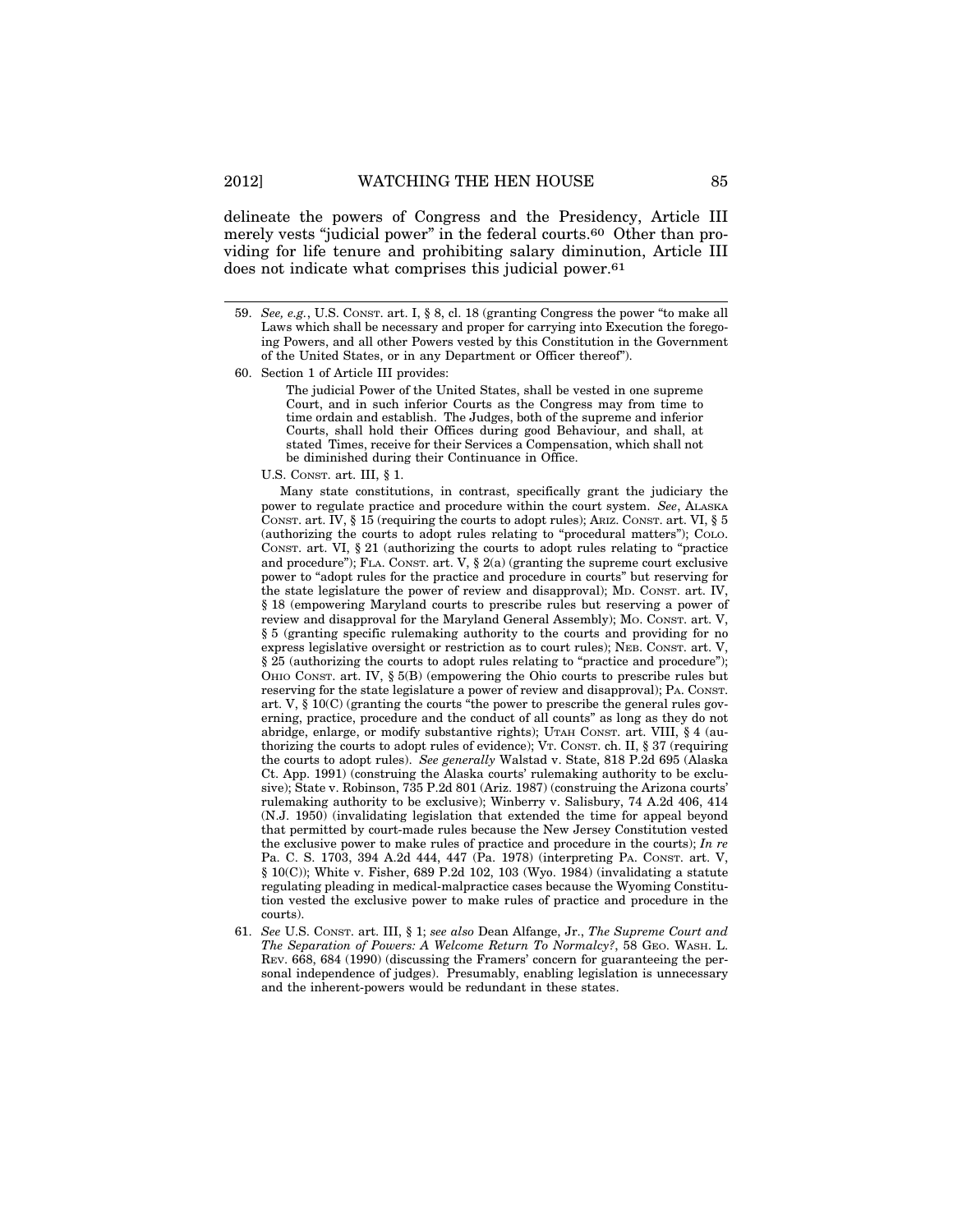The Supreme Court has recognized three general sources of judicial rulemaking power. First, Article III defines the exercise of judicial power to include deciding "cases" and "controversies." Second, the Court recognizes that Article I gives Congress limited power to delegate to the judiciary powers beyond the Article III powers, so long as the delegation does not threaten "an independent and impartial adjudication by the federal judiciary of matters within the judicial power of the United States,"62 assign "tasks that are more properly accomplished by [other] branches,"63 or otherwise "impermissibly threaten[ ] the institutional integrity of the Judicial Branch."64 Third, the Court maintains that federal courts have "inherent" authority to exercise certain nonadjudicatory powers.65

The authority of the United States District Courts to adopt and promulgate local rules emanates from *Federal Rule of Criminal Procedure* 5766 and *Federal Rule of Civil Procedure* 83, which the Supreme Court adopted pursuant to its authority under the REA and which authorize the creation of local rules. Congress also vested federal district and circuit courts with the independent authority to prescribe local rules of practice consistent with Acts of Congress and the rules of practice and procedure promulgated by the Supreme Court.67

- 63. *Morrison*, 487 U.S. at 680–81.
- 64. *Mistretta*, 488 U.S. at 383 (quoting *Schor*, 478 U.S. at 851) (internal quotation marks omitted).
- 65. *See, e.g.*, Chambers v. NASCO, Inc., 501 U.S. 32, 46–49 (1991) (discussing the inherent power to sanction litigants for bad faith conduct); Young v. United States *ex rel.* Vuitton et Fils S.A., 481 U.S. 787, 793 (1987) (discussing the inherent power of the courts to initiate contempt proceedings and to appoint counsel to prosecute them); *In re* Snyder, 472 U.S. 634, 643 (1985) (discussing the inherent power of the courts to suspend or disbar attorneys).
- 66. Rule 57 of the *Federal Rules of Criminal Procedure* provides, in pertinent part: Each district court acting by a majority of its district judges may, after giving appropriate public notice and an opportunity to comment, make and amend rules governing its practice. A local rule must be consistent with—but not duplicative of—federal statutes and rules adopted under 28 U.S.C. § 2072 and must conform to any uniform numbering system prescribed by the Judicial Conference of the United States. FED. R. CRIM. P. 57(a)(1).
- 67. *See* 28 U.S.C. § 2071(a) (2006) ("The Supreme Court and all courts established by Act of Congress may from time to time prescribe rules for the conduct of their business. Such rules shall be consistent with Acts of Congress and rules of practice and procedure prescribed under [the REA].").

<sup>62.</sup> Commodity Futures Trading Comm'n v. Schor, 478 U.S. 833, 848 (1986) (upholding Congress's grant of jurisdiction over common law counterclaims to the CFTC). *See generally* Mistretta v. United States, 488 U.S. 361, 362 (1989) (describing the test for permissible Congressional delegation as whether the delegated practice "'prevents the Executive branch from accomplishing its constitutionally assigned functions'") (quoting Nixon v. Adm'r of Gen. Serv., 433 U.S. 425, 443 (1977)); Morrison v. Olson, 487 U.S. 654, 683–84 (1988) (upholding the constitutionality of the 1978 Ethics in Government Act's independent-counsel provisions).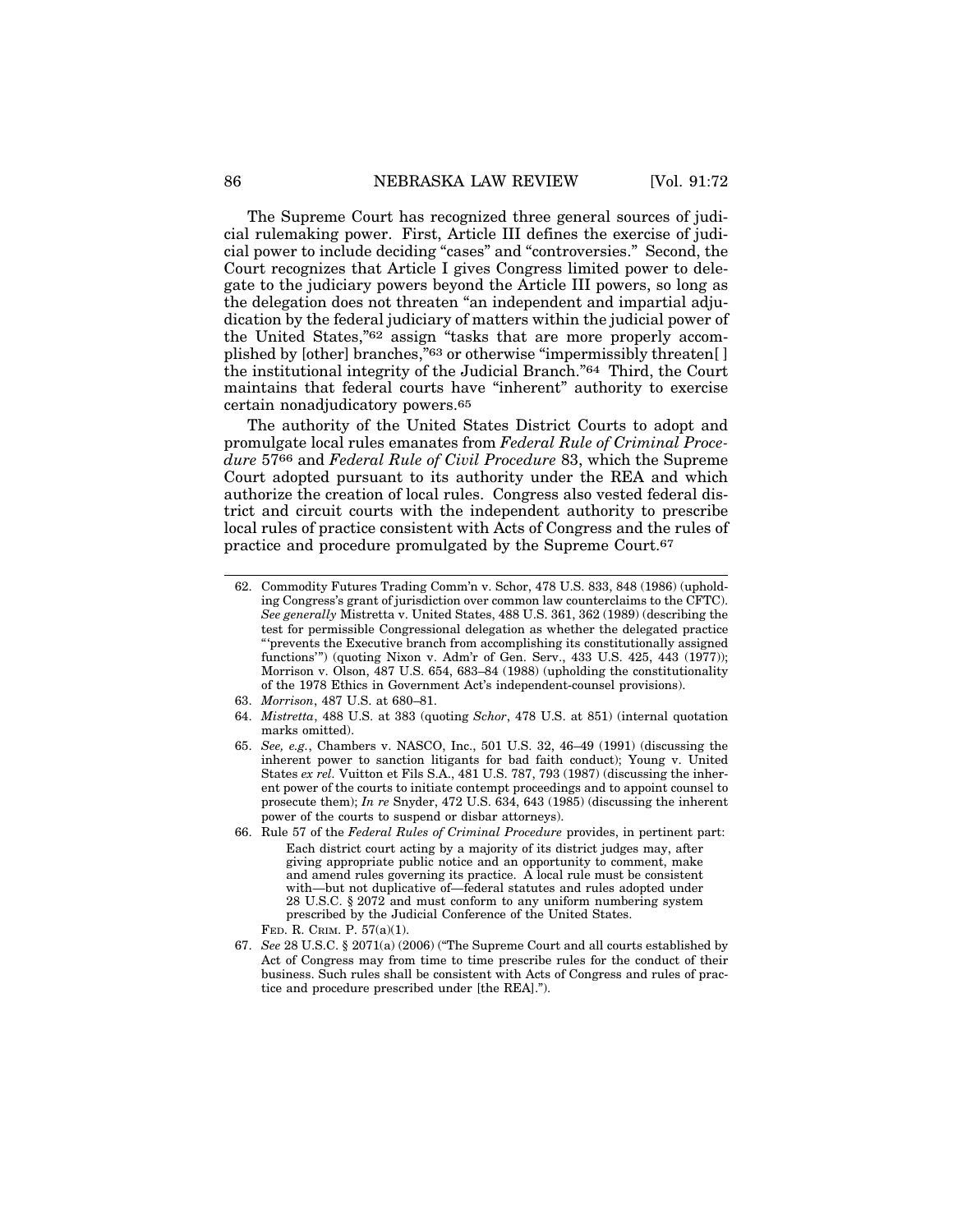#### *1. The REA and the Federal Rules of Procedure*

Congress, through the REA, has delegated to the Supreme Court the authority to prescribe rules of practice and procedure for the federal courts.68 The REA enables the judiciary to promulgate federal rules of practice and procedure, as long as those rules do "not abridge, enlarge, or modify any substantive right."69 In delegating its authority, Congress imposed an obligation on the Court to report its actions and fixed a deferred effective date for adopted rules to allow for congressional disapproval, if desired.70 The result is that the REA embodies the constitutional separation of powers limitations on the respective allocation of rulemaking authority between Congress and

The REA was not Congress's first delegation of rule-promulgation power to the courts. It was merely the codification at the federal level of a long series of statutory delegations of procedural rulemaking authority to the courts. *See* JACK B. WEINSTEIN, REFORM OF COURT RULE-MAKING PROCEDURES 55–63 (1977) (providing a historical overview of rulemaking authority); Levin & Amsterdam, *supra* note 3, at 3–5; *see also* 28 U.S.C. § 2071 (providing rulemaking authority for local rules of court). *See generally The Rule-Making Function and The Judicial Conference of the United States*, 21 F.R.D. 117 (1957) (containing statements of various judges addressing a congressional proposal to authorize the Judicial Conference to make recommendations for revisions to the *Federal Rules of Civil Procedure*); Burbank, *REA*, *supra* note 3 (providing a history of the REA); Maris, *supra* note 29 (discussing the history of judicial rulemaking and the Judicial Conference). Once the Constitution was ratified, Congress empowered the federal courts to adopt rules for practice and procedure. Section 17 of the Judiciary Act of 1789 stated that the circuit courts, as well as other federal courts, had the authority "to make and establish all necessary rules for the orderly conducting business in the said courts, provided such rules are not repugnant to the laws of the United States." Judiciary Act of 1789, ch. 20, 17, 1 Stat. 73, 83 (1789) (codified as amended in 28 U.S.C. § 2071). During the eighteenth and nineteenth centuries, the development of independent federal procedural rules was hampered by the Process Acts of 1789, Act of Sept. 29, 1789, ch. 21, 2, 1 Stat. 93, 93 (1789), and 1792, Act of May 8, 1792, ch. 36, 2, 1 Stat. 275, 276 (1792)*,* and the Conformity Act of 1872, Act of June 1, 1872, ch. 255, 5, 6, 17 Stat. 196, 197 (1872), which required federal courts to follow state procedures in actions at law. *See* WEIN-STEIN, *supra*, at 64–66. The undesirability of this arrangement ultimately led to the twentieth century reform movement for a uniform set of federal procedural rules, which culminated in the enactment of the REA in 1934, which granted the Supreme Court the power to make "general rules of practice and procedure." Act of June 19, 1934, Pub. L. No. 73-415, 48 Stat. 1064 (codified as amended at 28 U.S.C. § 2072). *See* WEINSTEIN, *supra*, at 66–69.

The original REA spoke of only two layers of rulemaking: the Supreme Court, which promulgated the Rules, and Congress, which could override a Rule. *See* Act of June 19, 1934, Pub. L. No. 73-415, 48 Stat. 1064 (codified as amended at 28 U.S.C. §§ 2071–2077).

<sup>68.</sup> *See* 28 U.S.C. § 2072(a) (2006). The first section of the REA provides that "the Supreme Court shall have the power to prescribe general rules of practice and procedure and rules of evidence for cases in the United States district courts (including proceedings before magistrates thereof) and courts of appeals." *Id.*

<sup>69. 28</sup> U.S.C. § 2071(a)–(b).

<sup>70.</sup> *See* § 2074.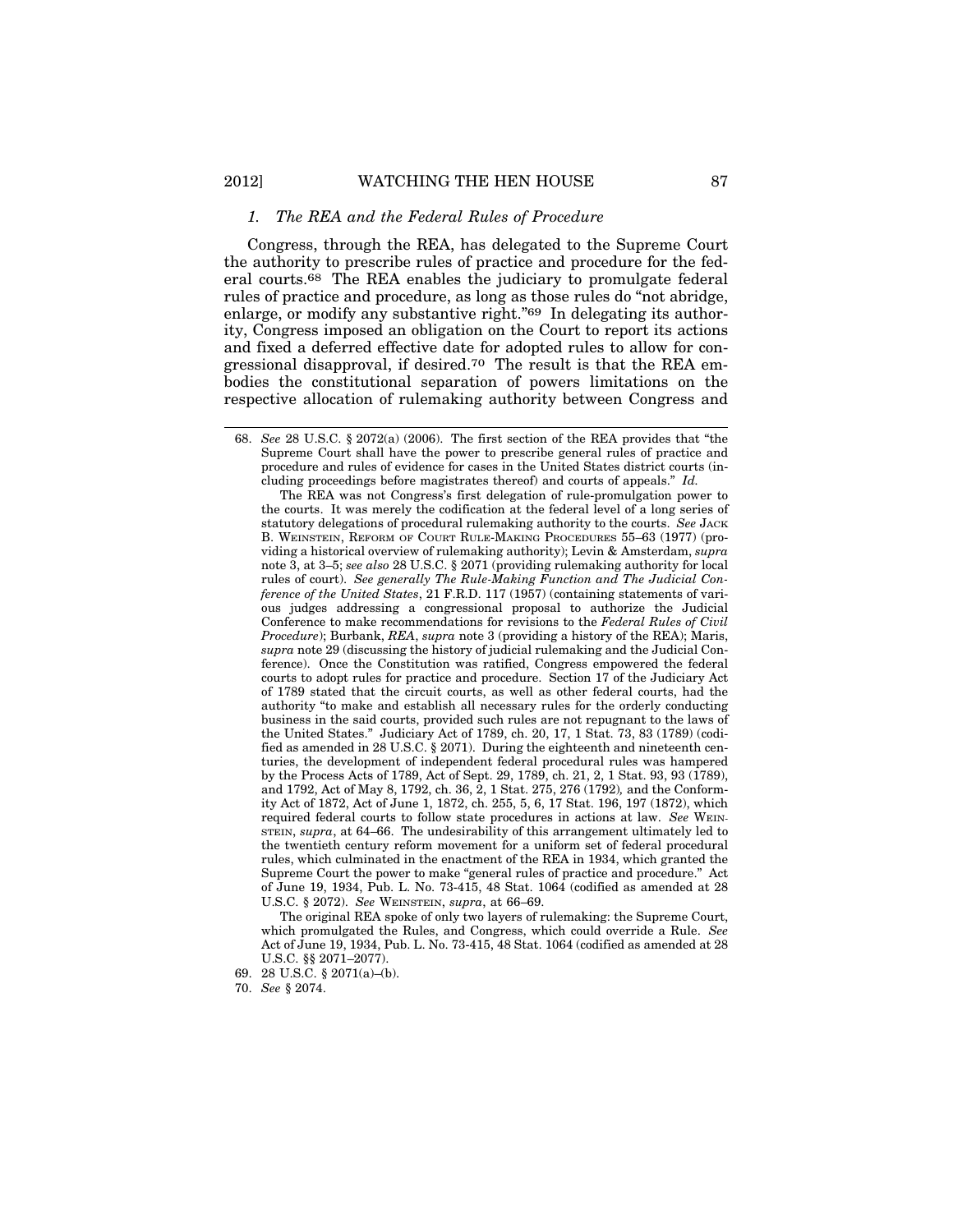the courts.71 The first provision of the REA was "a delegation of some federal law-making power created by Article III, which authorizes Congress to establish lower federal courts."72 In other words, "[t]he Rules Enabling Act is just that: a statute that 'enables' the Supreme Court to exercise its inherent procedural rulemaking function."73 Perhaps as a result, besides authorizing general rulemaking authority, the Act provides few details.74 It does not require a particular rulemaking process or state what the new procedural rules should do.75

The statutory limitations allocate the *substantive* rulemaking power to the legislative branch, and the *procedural* rulemaking power to the courts.76 However difficult this distinction between substantive and procedural has proven in theory and application,<sup>77</sup> it nonetheless has been the conceptual paradigm for defining each branch's rulemaking authority.78 The language of the REA and the cases construing it have always recognized this division of rulemaking authority.<sup>79</sup>

Rule 57 only authorizes the district courts to adopt local rules that are narrow in scope and regulate "matters of detail."80 Both *Federal Rule of Civil Procedure* 83 and *Federal Rule of Criminal Procedure* 57

- 78. *See* Mullenix, *Counter-Reformation*, *supra* note 3, at 429.
- 79. *See, e.g*., Mistretta v. United States, 488 U.S. 361, 384–97 (1989) (holding that Congress could constitute the United States Sentencing Commission as an independent agency and grant it the authority to bind federal judges to the sentencing ranges that it considered appropriate for various federal criminal offenses); Stewart Org., Inc. v. Ricoh Corp., 487 U.S. 22, 27 (1988); Daily Income Fund, Inc. v. Fox, 464 U.S. 523, 543–44 (1984) (Stevens, J., concurring); Colgrove v. Battin, 413 U.S. 149, 162–63 (1973); Schlagenhauf v. Holder, 379 U.S. 104, 112–14 (1964); Sears, Roebuck & Co. v. Mackey, 351 U.S. 427, 433–35 (1956); Miss. Pub'g Corp. v. Murphree, 326 U.S. 438, 445 (1946); Sibbach v. Wilson & Co., 312 U.S. 1, 10, 14 (1941) (explaining that the REA "was purposely restricted in its operation to matters of pleading and court practice and procedure").
- 80. *See* Stern v. U.S. Dist. Court for the Dist. of Mass., 214 F.3d 4, 17 (1st Cir. 2000) (holding that the district court's adoption of a rule constraining the issuance of subpoenas seeking client-related information from lawyers fell outside the permissible scope of rulemaking authority because it went beyond "matters of detail" appropriate for local rulemaking and worked a fundamental procedural change); Baylson v. Disciplinary Bd. of the Sup. Ct. of Penn., 975 F.2d 102, 107 (3d Cir. 1992) (holding that the adoption and enforcement against federal prosecutors of a local rule that required prior judicial approval before service of a grand jury subpoena on an attorney in a criminal proceeding fell outside the rulemaking authority of the federal district court because it went beyond "matters of detail" appropriate for local rulemaking).

<sup>71.</sup> *See* Mullenix, *Unconstitutional Rulemaking*, *supra* note 3, at 1329.

<sup>72.</sup> Carrington, *supra* note 36, at 287.

<sup>73.</sup> Mullenix, *Unconstitutional Rulemaking*, *supra* note 3, at 1334.

<sup>74.</sup> *See* Brooke D. Coleman, *Recovering Access: Rethinking the Structure of Federal Civil Rulemaking*, 39 N.M. L. REV. 261, 274 (2009).

<sup>75.</sup> *See id.*

<sup>76.</sup> *See* U.S.C. § 2072(b) (2006); Mullenix, *Counter-Reformation*, *supra* note 3, at 427.

<sup>77.</sup> *See infra* subsection III.A.3.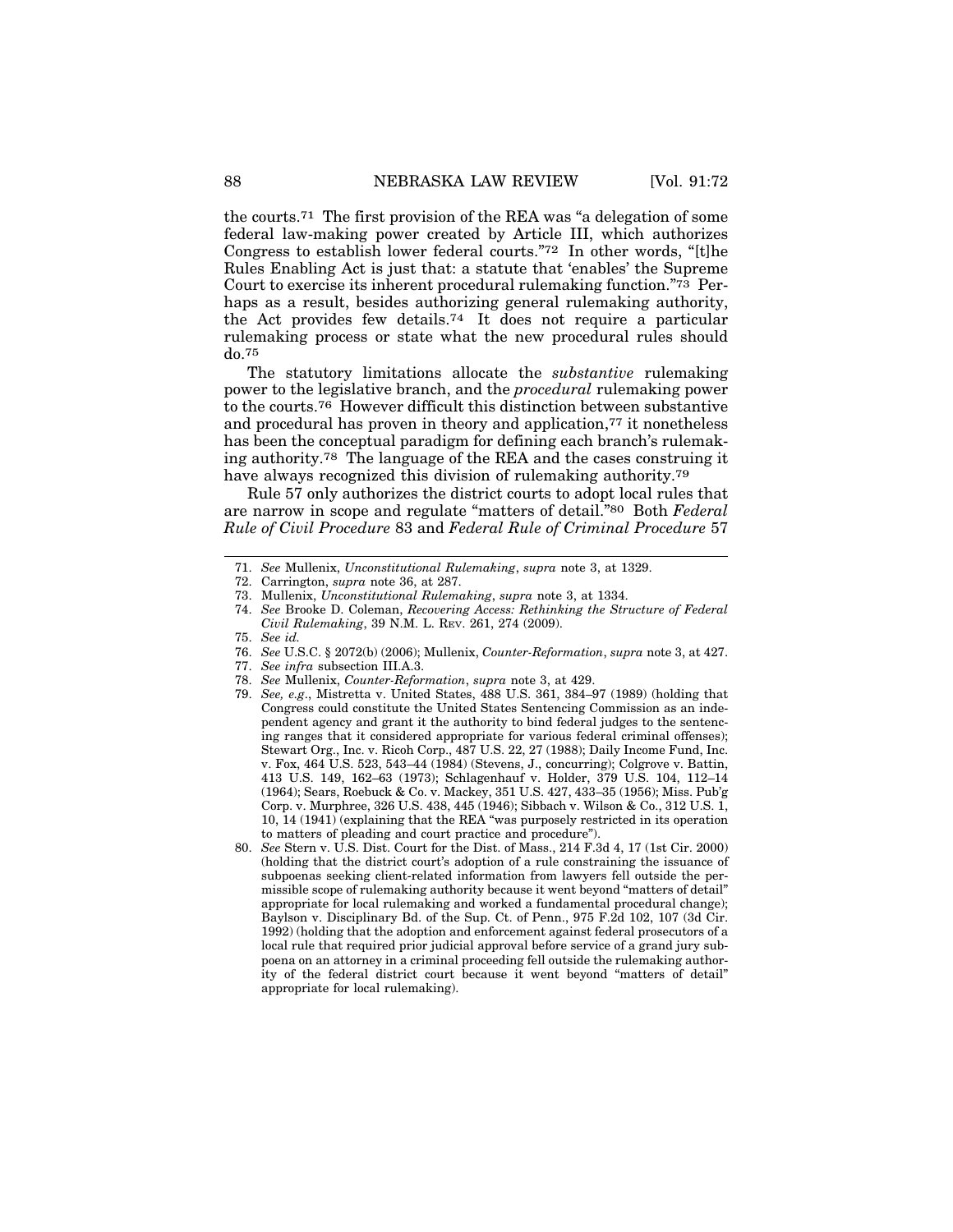limit the scope of local rules promulgated under either authority to rules concerning "practice." Court-created rules are not supposed to create or affect substantive rights.81 If a court, in fashioning a rule, alters substantive rights by promulgating rules of general effect, it engages in unconstitutional lawmaking.82 "Local rules that fail to comply with those requirements are nullities."83 In keeping with these principles, in *Frazier v. Heebe*, the Supreme Court struck down a local rule that it deemed "unnecessary and irrational."84

*Federal Rule of Criminal Procedure* 57 authorizes a majority of district judges to adopt, make, and amend local rules governing its practice. Likewise, *Federal Rule of Civil Procedure* 83 authorizes district courts to promulgate local rules that are "not inconsistent" with the Federal Rules. Section 2071 of the REA specifically forbids the promulgation of local rules "other than under this section."85 The purpose of this exclusivity clause was to avoid the promulgation of the equivalent of local rules under various other rubrics, such as "standing orders."86

#### *2. Inherent Rulemaking Authority*

The Supreme Court has, at times, recognized that the federal courts have certain inherent rulemaking powers, arising from the nature of the judicial process, to control their internal process and the

<sup>81.</sup> *See* 18 U.S.C. § 2072(b) (2006); FED. R. CRIM. P. 57(b) (permitting the local regulation of practice only when it is done in a manner "consistent with federal law"); Miner v. Atlass, 363 U.S. 641, 651–52 (1960) (holding that a local admiralty rule authorizing oral discovery depositions exceeded the district court's rulemaking authority and reasoning that the rule, "though concededly 'procedural,' may be of as great importance to litigants as many a 'substantive' doctrine," and was therefore too basic to be effectuated through local rulemaking). The second provision of the REA dictates that the rules that the court-created rules that it authorizes "shall not abridge, enlarge or modify any substantive right." § 2072(b). This provision of the REA codified the repeated provision in predecessor statutes that prohibited courts from promulgating any procedural rules that "were repugnant to the laws of the United States." Act of Mar. 2, 1793, ch. 22, 7, 1 Stat. 333, 335.

<sup>82.</sup> *See* Mullenix, *Unconstitutional Rulemaking*, *supra* note 3, at 1328. 83. *Baylson*, 975 F.2d at 107; *see* Frazier v. Heebe, 482 U.S. 641, 646 (1986).

<sup>84.</sup> *See Frazier*, 482 U.S. at 646.

<sup>85. 28</sup> U.S.C. § 2071(f) (2006).

<sup>86.</sup> *See* Robel, *supra* note 10, at 1468.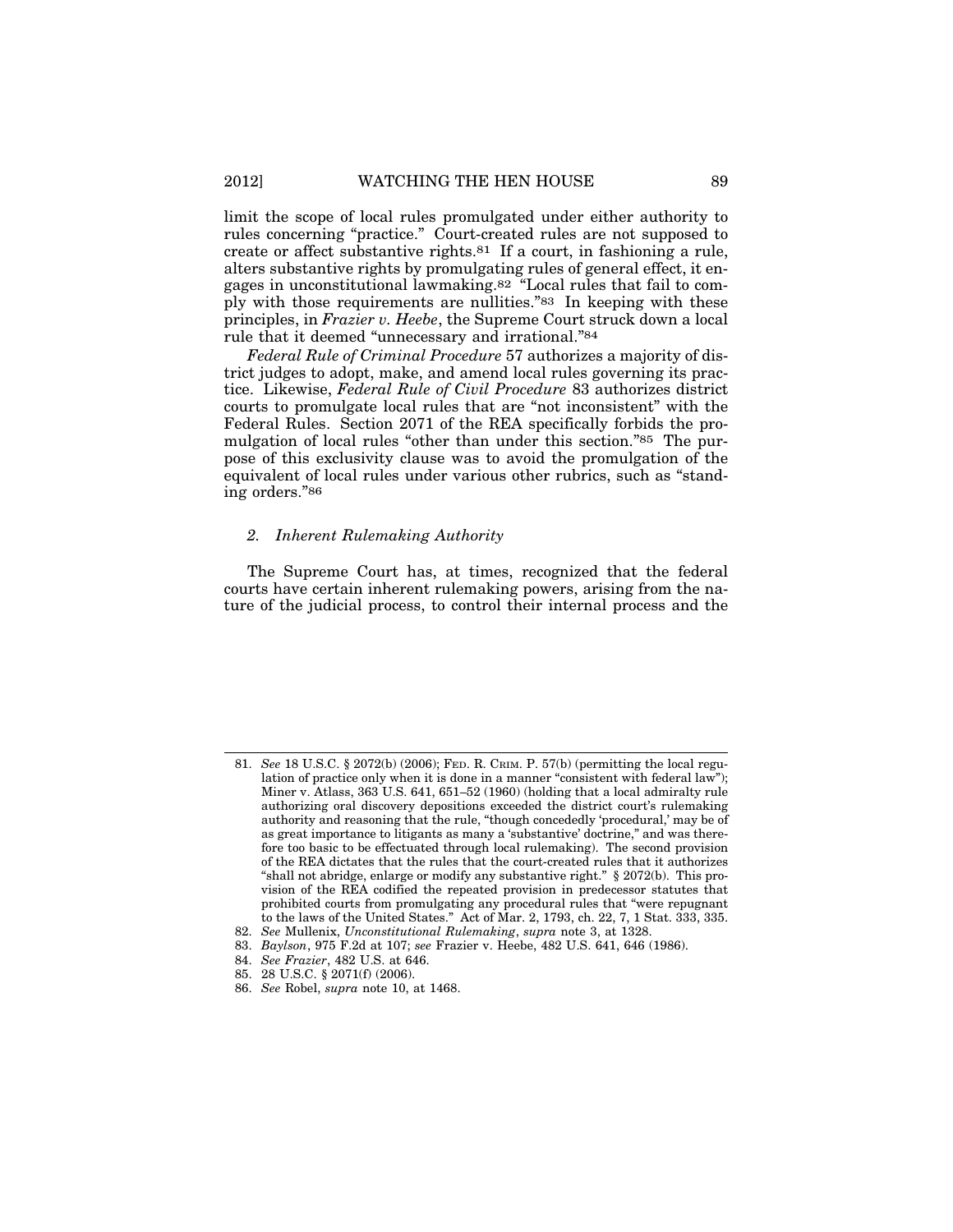conduct of litigation.87 The Supreme Court has defined these "inherent powers" as those necessary for a court to function.88

The inherent-authority theory posits that, once Congress creates federal courts and vests them with jurisdiction, it must also vest them with those powers necessary for them to administer justice<sup>89</sup> and to

87. *See* Chambers v. NASCO, Inc., 501 U.S. 32, 43 (1991). While the existence of inherent executive power is well established, *see, e.g.*, United States v. Curtiss-Wright Exp. Corp., 299 U.S. 304, 318–19 (1936) (stating that the unenumerated power of the federal government over foreign affairs rests principally with the President), that of inherent judicial power is much less so. *See* Mullenix, *Unconstitutional Rulemaking*, *supra* note 3, at 1320. Nonetheless, the concept that courts have certain powers directly resulting from their mere existence is not new. In 1928, the Supreme Court of Wisconsin explained: "[C]ertain powers have been conceded to courts, because they are courts. Such powers have been conceded, because without them they could neither maintain their dignity, transact their business, nor accomplish the purpose of their existence." State v. Cannon, 221 N.W. 603, 603 (Wis. 1928).

Whether this inherent power to promulgate rules exists has been described as a "purely academic" issue. Burbank, *REA*, *supra* note 3, at 1021 n.19. Most commentators at least agree that "courts possess a certain measure of inherent rulemaking power." Charles W. Joiner & Oscar J. Miller, *Rules of Practice and Procedure: A Study of Judicial Rule Making*, 55 MICH. L. REV. 623, 626 (1957). *See* Burbank, *REA*, *supra* note 3, at 1116 (agreeing with the basic theory of inherent rulemaking authority, but noting that "arguments [for the power] often reflect[ ] the passion of the reformer more than the detachment of the scholar"); Levin & Amsterdam, *supra* note 3, at 3 (conceding the existence of "an alleged inherent power to engage in rule-making"). Scholars do not agree, however, about the nature of the power, *compare* Wigmore, *supra* note 3, at 276 (arguing that rulemaking is so essential to the judicial power that it preempts the field and renders all legislative encroachment improper and unconstitutional), *with* Benjamin Kaplan & Warren J. Greene, *The Legislature's Relation to Judicial Rule-Making: An Appraisal of* Winberry v. Salisbury, 65 HARV. L. REV. 234, 251 (1951) (observing that "Wigmore's omnibus argument is better taken as the jeu d'esprit of a master than as a serious constitutional analysis"), *and* Levin & Amsterdam, *supra* note 3, at 3, or its scope, *see, e.g.*, Joiner & Miller, *supra*, at 626.

Scholars generally divide these powers into negative and affirmative ones. *See, e.g.*, STUMPF, *supra* note 3. The inherent negative power of the courts is their power to invalidate legislative intrusions into their rulemaking realm. *See* Wolf, *supra* note 6, at 518. The inherent affirmative power of the courts is the power to engage in judicial rulemaking. A great deal of scholarly literature has been devoted to the former, but it is the latter of these two types of powers that tends to be more controversial, *see* Wolf, *supra* note 6, at 521, and with which this Article is concerned.

- 88. *See* Mullenix, *Unconstitutional Rulemaking*, *supra* note 3, at 1320; *cf.* Eichelberger v. Eichelberger, 582 S.W.2d 395, 398 (Tex. 1979) (defining a court's inherent powers as those that were necessary to exercise its jurisdiction, administer justice, and preserve its independence and integrity). The Texas Supreme Court explained: "The *inherent* judicial power of a court is not derived from legislative grant or specific constitutional provisions, but from the very fact that the court has been created and charged by the constitution with certain duties and responsibilities." *Eichelberger*, 582 S.W.2d at 398.
- 89. *See Chambers*, 501 U.S. at 58 (Scalia, J., dissenting) (identifying Article III as the constitutional source of the Court's power to protect "the integrity of its proceed-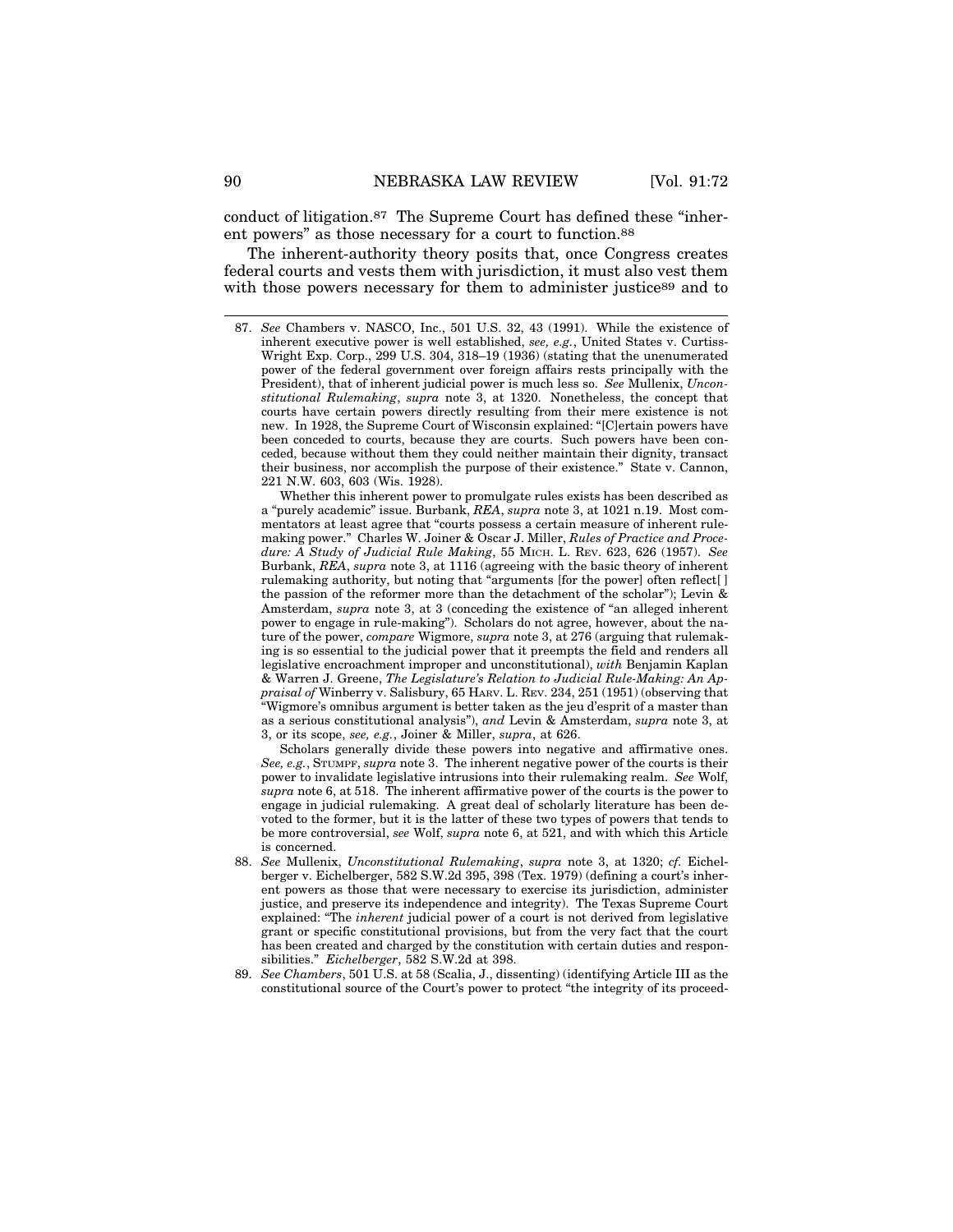#### 2012] WATCHING THE HEN HOUSE 91

preserve their status as part of an independent branch.90 Federal courts have thus recognized a variety of powers as inherent, including the powers to control their own proceedings and dockets;91 punish contempts;92 impose sanctions on litigants;93 provide for process

ings"); Joiner & Miller, *supra* note 87, at 630 (arguing that courts have inherent, and supreme, authority to prescribe rules "for the establishment and maintenance of the machinery essential for the efficient administration of judicial business"); Levin & Amsterdam, *supra* note 3, at 30*.*

- 90. *See* Mullenix, *Unconstitutional Rulemaking*, *supra* note 3, at 1321. For the most part, this asserted inherent authority is consistent with a vision of separated powers that recognizes the courts' need to be able to protect the integrity of their processes without undue reliance on the political branches. *See, e.g.*, Young v. United States *ex rel.* Vuitton et Fils S.A., 481 U.S. 787, 793 (1987) ("The ability to punish disobedience to judicial orders is regarded as essential to ensuring that the Judiciary has a means to vindicate its own authority without complete dependence on other Branches.").
- 91. *See* Clinton v. Jones, 520 U.S. 681, 706 (1997) ("The District Court has broad discretion to stay proceedings as an incident to its power to control its own docket."); Landis v. North Am. Co., 299 U.S. 248, 254 (1936); United States v. Correia, 531 F.2d 1095, 1098 (1st Cir. 1976); United States v. Inman, 483 F.2d 738, 740 (4th Cir. 1973) (per curiam).
- 92. *See Young*, 481 U.S. at 795–96; Michaelson v. United States *ex rel.* Chicago, St. P., M., & O. Ry., 266 U.S. 42, 65–66 (1924); Gompers v. Bucks Stove & Range Co., 221 U.S. 418, 450 (1911) (explaining that "the power of courts to punish for contempts is a necessary and integral part of the independence of the judiciary, and is absolutely essential to the performance of the duties imposed on them by law"); *Ex parte* Robinson, 86 U.S. (19 Wall.) 505, 510 (1874) ("That the power to punish for contempts is inherent in all courts, has been many times decided and may be regarded as settled law. It is essential to the administration of justice. The courts of the United States, when called into existence and vested with jurisdiction over any subject, at once become possessed of the power."); Anderson v. Dunn, 19 U.S. (6 Wheat.) 204, 227 (1821); *Ex parte* Barnett, 600 S.W.2d 252, 254 (Tex. 1980) (holding that courts had the inherent power to punish a party for refusing to obey a court order); *see generally* Felix Frankfurter & James M. Landis, *Power of Congress Over Procedure in Criminal Contempts in "Inferior" Federal Courts—A Study in Separation of Powers*, 37 HARV. L. REV. 1010 (1924) (finding no constitutional impediment when Congress confers contempt powers to courts). The power of contempt is vital to the judiciary in maintaining order, controlling the courtroom, and enforcing orders and final judgments. Therefore, other branches of government cannot pass regulations dictating to judges when and how to exercise their contempt powers. *See* Murneigh v. Gainer, 685 N.E.2d 1357 (Ill. 1997).
- 93. *See, e.g.*, Chambers v. NASCO, Inc., 501 U.S. 32, 43 (1991) (holding that federal courts possessed the inherent power to issue attorney fee sanctions beyond that conferred by statute or *Federal Rule of Civil Procedure* 11). For discussions of the Court's reliance on an inherent-powers theory in recognizing this authority, see generally Rebecca G. Moore, Chambers v. NASCO, Inc.—*Judicial Discipline Wields a Big Stick*, 37 LOY. L. REV. 1043 (1992); Bryan P. Vezey, *A Federal Court Has Inherent Power To Assess Attorney Fees as a Sanction for Bad-Faith Conduct, and in a Diversity Case May Employ that Power Without Regard to the Law of the Forum State:* Chambers v. NASCO, Inc., *111 S. Ct. 2123 (1991)*, 33 S. TEX. L. REV. 647 (1992).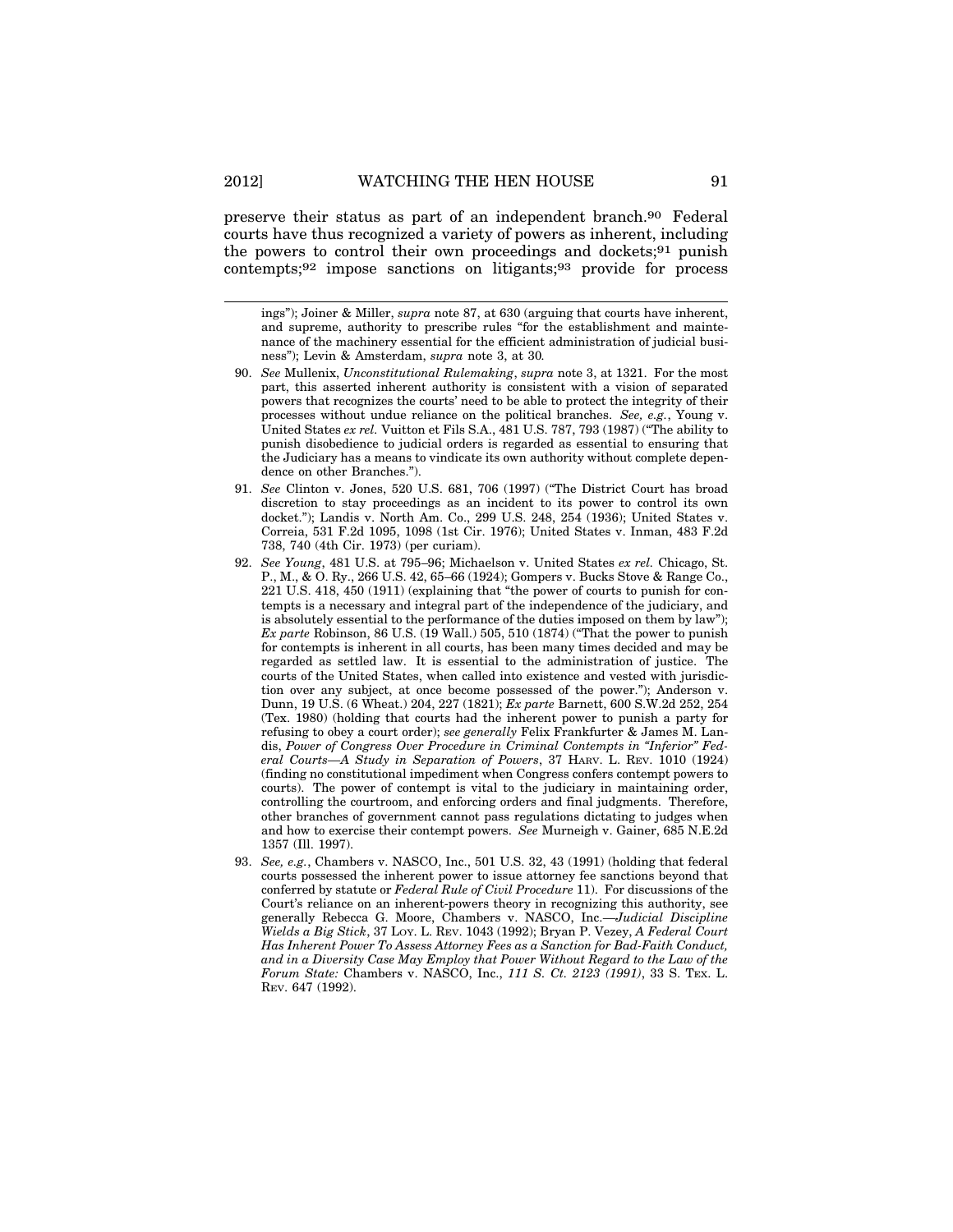where none exists;94 "impose silence, respect, and decorum, in their presence, and submission to their lawful mandates;"95 "control admission to [their] bar[s] and to discipline attorneys who appear before [them];"96 "vacate [their] own judgment[s] upon proof that a fraud has been perpetrated upon the court;"97 "bar from the courtroom a criminal defendant who disrupts a trial;"98 "dismiss an action on grounds of forum non conveniens;"99 "act sua sponte to dismiss a suit for failure to prosecute;"100 consolidate cases;101 appoint auditors;102 and promulgate internal procedural rules for the conduct of litigation in the federal courts.103

- 97. *Chambers*, 501 U.S. at 44.
- 98. *Id.*
- 99. *Id. See also* Gulf Oil Corp. v. Gilbert, 330 U.S. 501, 507–09 (1947) (holding that the district court possessed the inherent authority to dismiss a suit on the ground of forum non conveniens), partially superseded by Act of June 25, 1948, ch. 646, 1, 62 Stat. 869, 937 (codified as amended at 28 U.S.C. § 1404 (2006)).
- 100. *Chambers*, 501 U.S. at 44. *See* Link v. Wabash R.R. Co., 370 U.S. 626, 630–31 (1962).
- 101. *See* Bowen v. Chase, 94 U.S. 812, 824 (1876) (acknowledging the court's inherent power to consolidate actions arising out of single controversy).
- 102. *See Ex parte* Peterson, 253 U.S. 300, 312 (1920) (holding that the district court had the inherent power to appoint an auditor to assist in performance of its judicial duties).
- 103. *See* Mullenix, *Unconstitutional Rulemaking*, *supra* note 3, at 1297. Congress endorsed this inherent power in the REA, by statutorily conferring authority on the federal courts to promulgate procedural rules. *See id.* Even scholars who argue for concurrent roles for the judiciary and the legislature in the area of procedural rulemaking recognize that there are certain powers and functions which must remain within the ultimate control of the court:

[T]here is a third realm of judicial activity, neither substantive nor adjective law, a realm of "proceedings which are so vital to the efficient functioning of a court as to be beyond legislative power." This is the area of minimum functional integrity of the courts, "what is essential to the existence, dignity and functions of the court as a constitutional tribunal and from the very fact that it is a court."

Levin & Amsterdam, *supra* note 3, at 31–32 (internal citations omitted).

Regarding the conduct of judges, see, for example, Weinstock v. Holden, 995 S.W.2d 408 (Mo. 1999) (determining that a statute governing the disqualification of judges violated the separation of powers provisions of the Missouri Constitution); *In re* Kading, 235 N.W.2d 409 (Wis. 1975) (holding that the Wisconsin Supreme Court had the inherent authority to adopt the Code of Judicial Conduct, including a specific rule requiring the filing of annual financial statements). Regarding the conduct of attorneys, see*,* e.g., *In re* Edwards, 266 P. 665 (Idaho 1928) (holding that the Idaho Supreme Court had the inherent power to adopt rules and regulations prescribing the qualifications of persons seeking to practice law);

<sup>94.</sup> *See* Att'y Gen. of Md. v. Waldron, 426 A.2d 929, 934 (Md. 1981) (quoting State v. Cannon, 221 N.W. 603, 603–04 (Wis. 1928)).

<sup>95.</sup> *Chambers*, 501 U.S. at 43 (quoting Anderson v. Dunn, 19 U.S. (6 Wheat) 204, 227 (1821)).

<sup>96.</sup> *Id. See, e.g.*, United States v. Colo. Supreme Court *et al.*, 988 F. Supp. 1368 (D. Colo. 1998) (noting that courts have the inherent power to discipline lawyers licensed by it or practicing before them).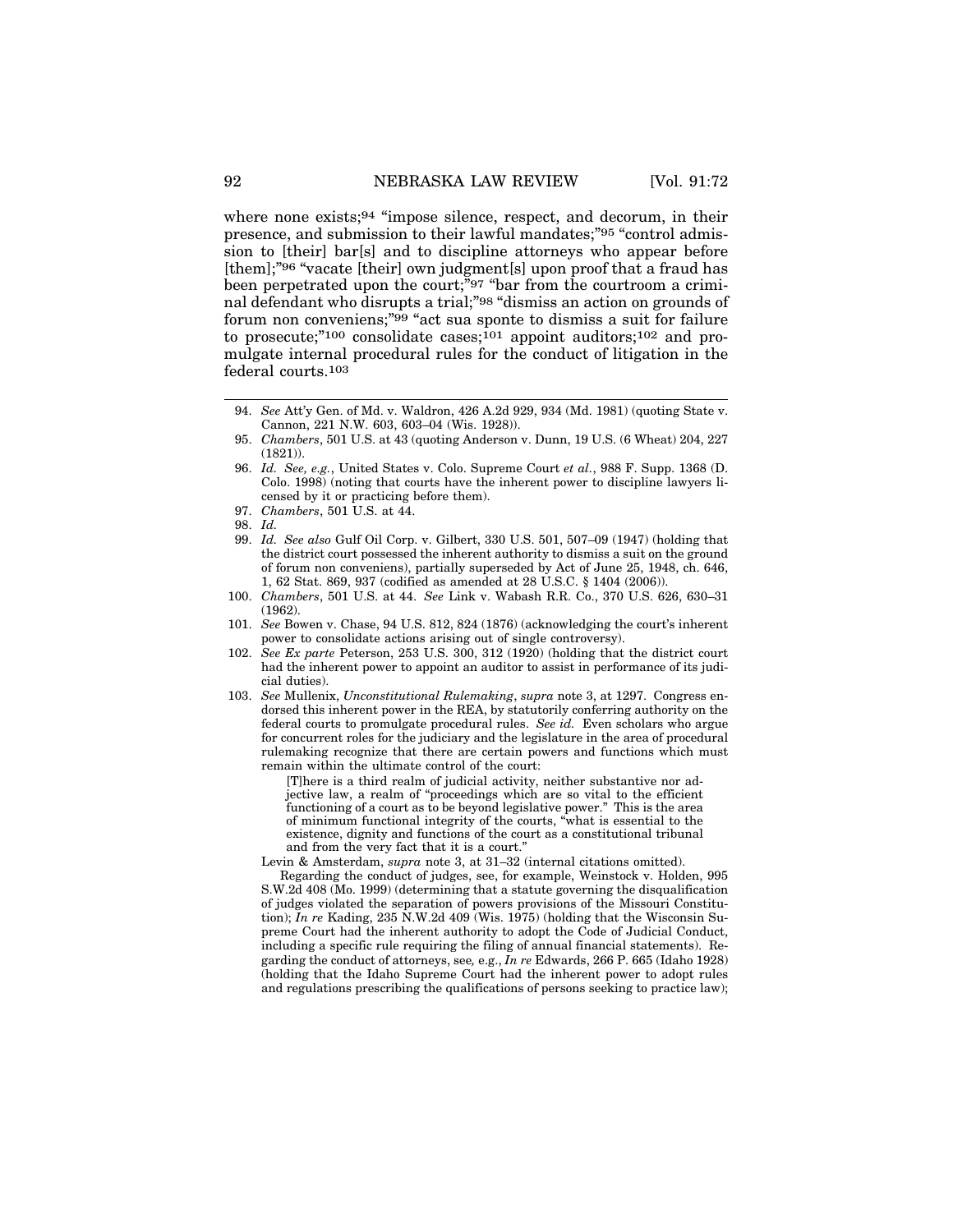There are "two primary theoretical basis for inherent judicial powers. The first is the separation-of-powers doctrine. The second is the power inherent in a court because of its sheer existence."104 The theories are not mutually exclusive, however, and courts have utilized both doctrines in upholding the judiciary's exercise of a particular inherent power.105

Consistent with these principles, the Supreme Court has upheld the authority of district courts to promulgate local rules as long as (1) they do not conflict with an Act of Congress; (2) they do not conflict with the rules of procedure promulgated by the Supreme Court; (3) they are not constitutionally infirm; and (4) the subject matter governed by the rule is within the power of the district court to regulate.106 Although the Constitution assigns to Congress the power to create inferior courts and confer on them jurisdiction, once created, these courts have the inherent power to promulgate rules of practice and procedure not in contravention of substantive law.107 In other words, the inherent power of the courts, once called into existence by Article III, includes the powers to protect themselves, to administer justice, to promulgate rules for practice, and to provide process where none exists.108 Thus, the judicial power permits the exercise of legislative-like authority if it is ancillary to existing judicial powers.109

- 104. STUMPF, *supra* note 3, at 6.
- 105. *See, e.g.*, State v. Clemente, 353 A.2d 723 (Conn. 1974).
- 106. *See* Frazier v. Heebe, 482 U.S. 641, 654, (1986) (Rehnquist, C.J., dissenting) (citing Colgrove v. Battin, 413 U.S. 149, 159–60, 162–64 (1964); Miner v. Atlass, 363 U.S. 641, 651–52, (1960); Story v. Livingston, 38 U.S. 359, 368 (1839)). Consistent with these principles, Stumpf has recognized that trial courts are uniformly found to have inherent powers "so that the adjudicative process can function" where rules and statutes are silent. *See* STUMPF, *supra* note 3, at 37.
- 107. *See* Mullenix, *Unconstitutional Rulemaking*, *supra* note 3, at 1334.
- 108. *See id.* at 1297.
- 109. *See* Mistretta v. United States, 488 U.S. 361, 417 (1989) (Scalia, J., dissenting) (citing Sibbach v. Wilson & Co., 312 U.S. 1 (1941); Standard Oil Co. of N.J. v. United States, 221 U.S. 1 (1911) (upholding judicial power to define what constitutes a "restraint of trade"); Wayman v. Southard, 23 U.S. (10 Wheat.) 1, 45 (1825) (holding that Congress could properly delegate to the courts the power to prescribe the method in which officers execute judgments)); Sara Sun Beale, *Reconsidering Supervisory Power in Criminal Cases: Constitutional and Statutory Limits on the Authority of the Federal Courts*, 84 COLUM. L. REV. 1433 (1984) (arguing that the courts' power to make procedural rules is ancillary to Article III, analogous to the ancillary authority of the President under Article II). Courts' inherent powers are not necessarily exclusive. Although some functions are within the core powers of the judicial branch upon which other branches may

Turner v. Ky. Bar Ass'n., 980 S.W.2d 560 (Ky. 1998) (holding that a statute authorizing nonlawyers to represent parties in workers'-compensation proceedings violated the constitutional principles of separation of powers); Belmont v. Bd. of Law Exam'rs, 511 S.W.2d 461 (Tenn. 1974) (holding that the judicial branch had the inherent power to prescribe and administer rules for licensing and admitting lawyers); Peter F. Ruben, *Illinois Supreme Court's Disciplinary Authority Exclusive at Last*, 83 Ill. B.J. 410 (1995).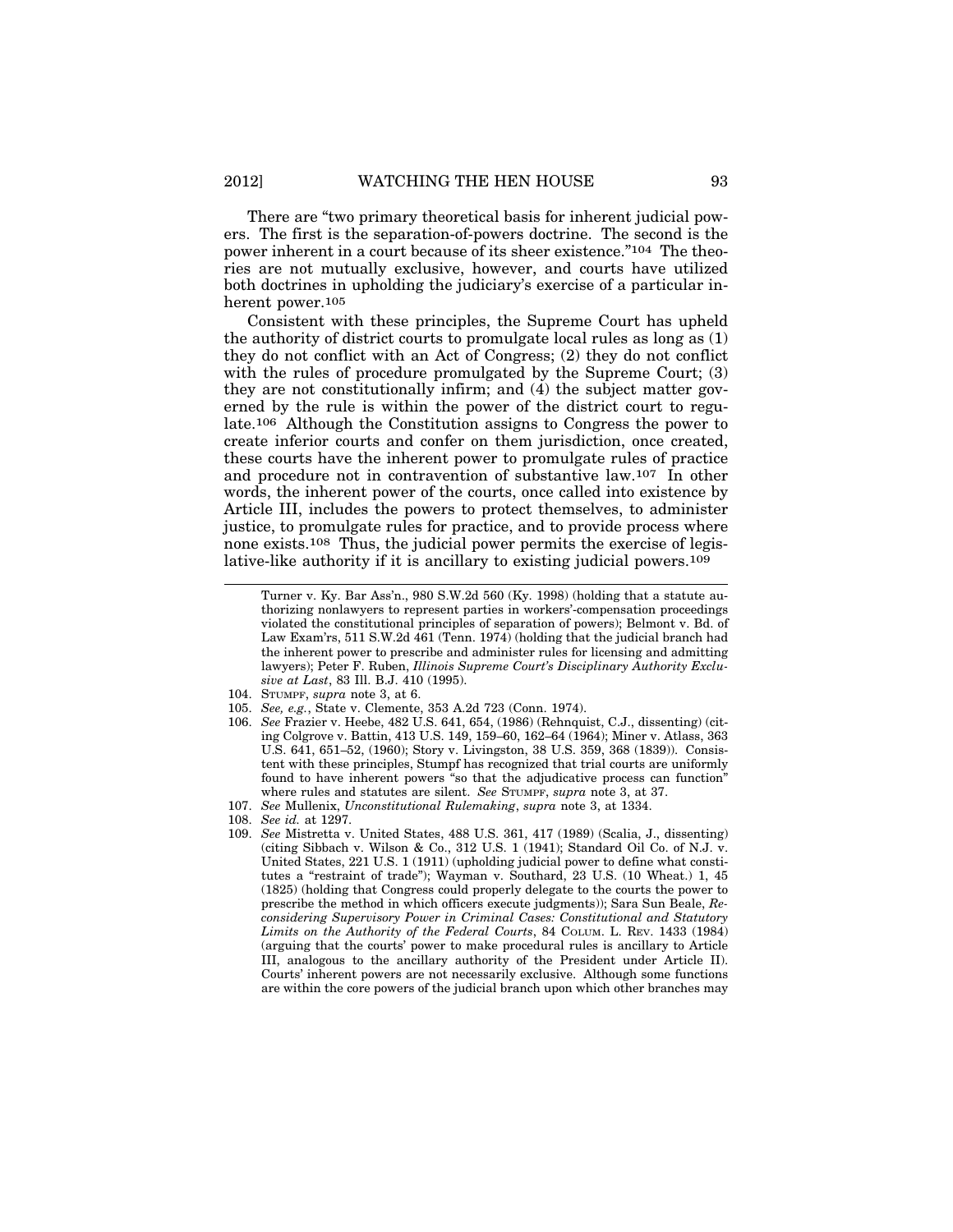The focus of most separation of powers cases has been on judicial independence as to decision-making rather than determining which powers are necessarily part of the court system.110 What is clear is that the local rule making authority of federal courts is supposed to be limited.111 Courts usually rely on specific statutory authority, rather than their "inherent powers," for rulemaking out of a desire not to create unnecessary antagonism and confrontation with legislatures.112 This traditional judicial restraint has also reflected the superior ability of legislatures to gather information within certain areas.113

#### *3. Defining "Procedural"*

"Procedure is substance."114

Congressional rulemaking control has always been premised on concerns about the allocation of federal powers, and, in particular, on a concern that the legislature, not the courts, should engage in "policy choices with a predictable and identifiable impact on rights claimed under substantive law."115 By statute, federal procedural rules are initiated by the judicial branch,116 subject to congressional approval,

- 110. *See* Wolf, *supra* note 6, at 525; *see, e.g.*, French v. Duckworth, 178 F.3d 437, 448–53 (7th Cir. 1999) (Easterbrook, J., dissenting) (arguing that Article III establishes three safeguards of judicial independence: (1) tenure of office; (2) protection against financial penalties; and (3) the rule (an implication of establishing a "judicial power") that final judgment must be carried out).
- 111. *See* United States v. Horn, 29 F.3d 754, 760 (1st Cir. 1994); *cf. Sibbach*, 312 U.S. at 9–10 (emphasizing that court rules are adopted under a limited congressional grant of legislative power).
- 112. *See* Wolf, *supra* note 6, at 523. This avoidance is particularly important in the federal system, where there has been a long-standing recognition that Congress has the power to prescribe rules of practice for the federal courts. *See* Hanna v. Plummer, 380 U.S. 460, 473 (1965); *Sibbach*, 312 U.S. at 19.
- 113. *See* Wolf, *supra* note 6, at 529.
- 114. Stancil, *supra* note 21, at 71.
- 115. Stephen B. Burbank, *Hold the Corks: A Comment on Paul Carrington's* "Substance" and "Procedure" in the Rules Enabling Act, 1989 DUKE L.J. 1012, 1019–20 (1989) [hereinafter Burbank, *Hold the Corks*]. *See* Levin & Amsterdam, *supra* note 3, at 13–14 (arguing that courts are likely to impinge upon substantive rights in exercising rulemaking powers, "not because judges would make rules governing substantive law as such, but rather because procedure and substance are inextricably interwoven").
- 116. *See* 28 U.S.C. §§ 2071–2073 (2006).

not intrude, *see* Barland v. Eau Claire County, 575 N.W.2d 691, 696 (Wis. 1998) (discussing the judiciary's exclusive authority over supervision of judicial assistants), the vast majority fall in the great borderland of shared authority between the courts and legislatures. *See id.* In many situations, the power of legislatures and the courts overlap. *See* Wolf, *supra* note 6, at 517. Thus, the Court's implied rulemaking authority, although generally recognized, is subservient to that of Congress unless the Court is exercising its rulemaking power in defense of judicial authority or integrity. *See* Beale, *supra*, at 1472; Robel, *supra* note 10, at 1480.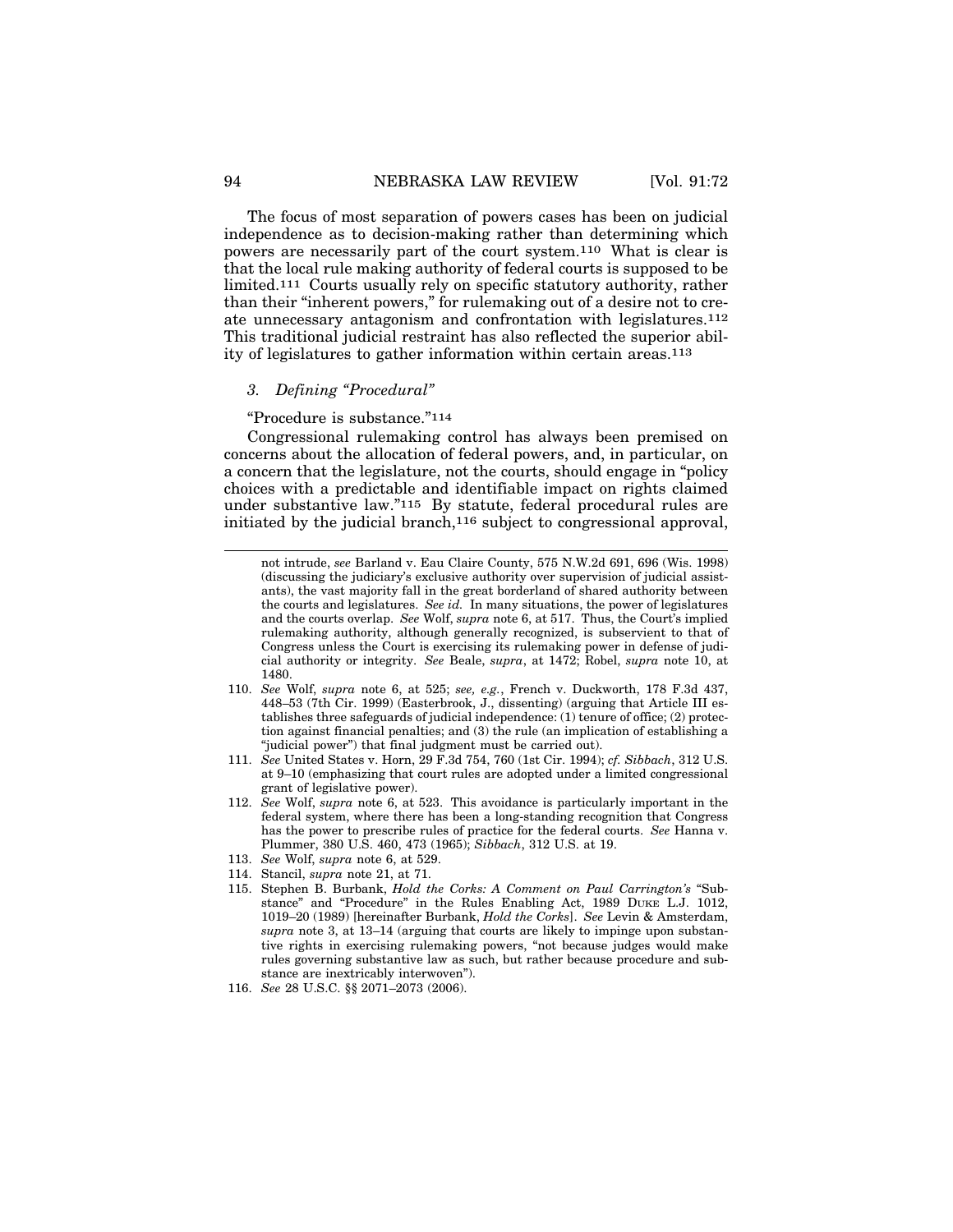#### 2012] WATCHING THE HEN HOUSE 95

which can occur by way of inaction.<sup>117</sup> The now-familiar statutory allocation of power between Congress and the courts relies on the distinction between substance and procedure,118 and disputes about the proper scope of judicial rulemaking have traditionally centered on discerning which matters are "substantive" and which are "procedural."119

- 117. *See* 28 U.S.C. § 2074 (2006). Pursuant to the 1988 REA amendments, rules proposed by the Court under § 2072 or § 2073 go into effect unless Congress acts to prevent their implementation within seven months after the Chief Justice reports the proposed rules to Congress. *See* § 2074(a).
- 118. *See* Robel, *supra* note 10, at 1473; *see also* Joiner & Miller, *supra* note 87, at 634 ("It is fundamental that court rules cannot . . . abrogate or modify substantive law."); Levin & Amsterdam, *supra* note 3, at 14 ("Nothing could be clearer than the fact that courts in the exercise of the rule-making power have no competence to promulgate rules governing substantive law.").
- 119. *See, e.g.*, Colgrove v. Battin, 413 U.S. 149, 156–57 (1973); Schlagenhauf v. Holder, 379 U.S. 104, 113–14 (1964); Sears, Roebuck & Co. v. Mackey, 351 U.S. 427, 433 n.5 (1956); Miss. Publ'g Corp. v. Murphree, 326 U.S. 438, 445–46 (1946); Sibbach v. Wilson, 312 U.S. 1, 7–14 (1941). Almost immediately after enactment of the REA, the Court adopted the *Federal Rules of Civil Procedure* and set the stage for the first of its most influential opinions on the meaning of the words "practice and procedure." *Sibbach*, 312 U.S. 1. Sibbach filed a diversity-jurisdiction personalinjury action in federal court. The district court ordered him to submit to a physical examination, as authorized by a newly adopted federal rule, but he refused, contending that adoption of the examination rule exceeded the Supreme Court's authority under the REA because it abridged his substantive rights. The Court rejected this contention, upheld the examination rule, and provided the following definition of procedure: "The test must be whether a rule really regulates procedure,—the judicial process for enforcing rights and duties recognized by substantive law and for justly administering remedy and redress for disregard or infraction of them." *Id.* at 14.

The Court rendered its opinion in *Sibbach* only three years after its landmark decision in *Erie R.R. v. Tompkins*, 304 U.S. 64 (1938). The Court ostensibly rendered *Sibbach* as a decision on the rulemaking authority of the judiciary, but it subsequently became entangled in the choice-of-laws issues produced by *Erie*, in which the substance/procedure distinction is also important. *See* Lawson, supra note 3. For more than two decades, lower courts struggled with the relationship between the two decisions and with questions about the applicability in diversity cases of federal rules of procedure that contradicted provisions of state law. *See, e.g.*, Fontenot v. Roach, 120 F. Supp. 788 (E.D. Tenn. 1954); Occidental Life Ins. Co. of Cal. v. Kielhorn, 98 F. Supp. 288 (W.D. Mich. 1951); Jeub v. B/G Foods, Inc., 2 F.R.D. 238 (D. Minn. 1942); Bohn v. Am. Exp. Lines, 42 F. Supp. 228 (S.D.N.Y. 1941). The Supreme Court rendered a series of unsettling decisions on these subjects, *see, e.g.*, Cohen v. Beneficial Indus. Loan Corp., 337 U.S. 541 (1949); Ragan v. Merchs. Transfer & Warehouse Co., 337 U.S. 530 (1949); *Murphree*, 326 U.S. 438, before issuing its watershed opinion in *Hanna*, 380 U.S. 460.

*Hanna* was also a personal-injury case filed in federal court under diversity jurisdiction. The complaint filed by Plummer, the executor of the decedent's estate, was served in accordance with the *Federal Rules of Civil Procedure*, which provide for delivery of process to a defendant's residence, but not under a provision of the corresponding state limitations statute, which required personal service upon the defendant. *See id.* at 461. The district court concluded that state law governed service of process and granted summary judgment for Hanna, and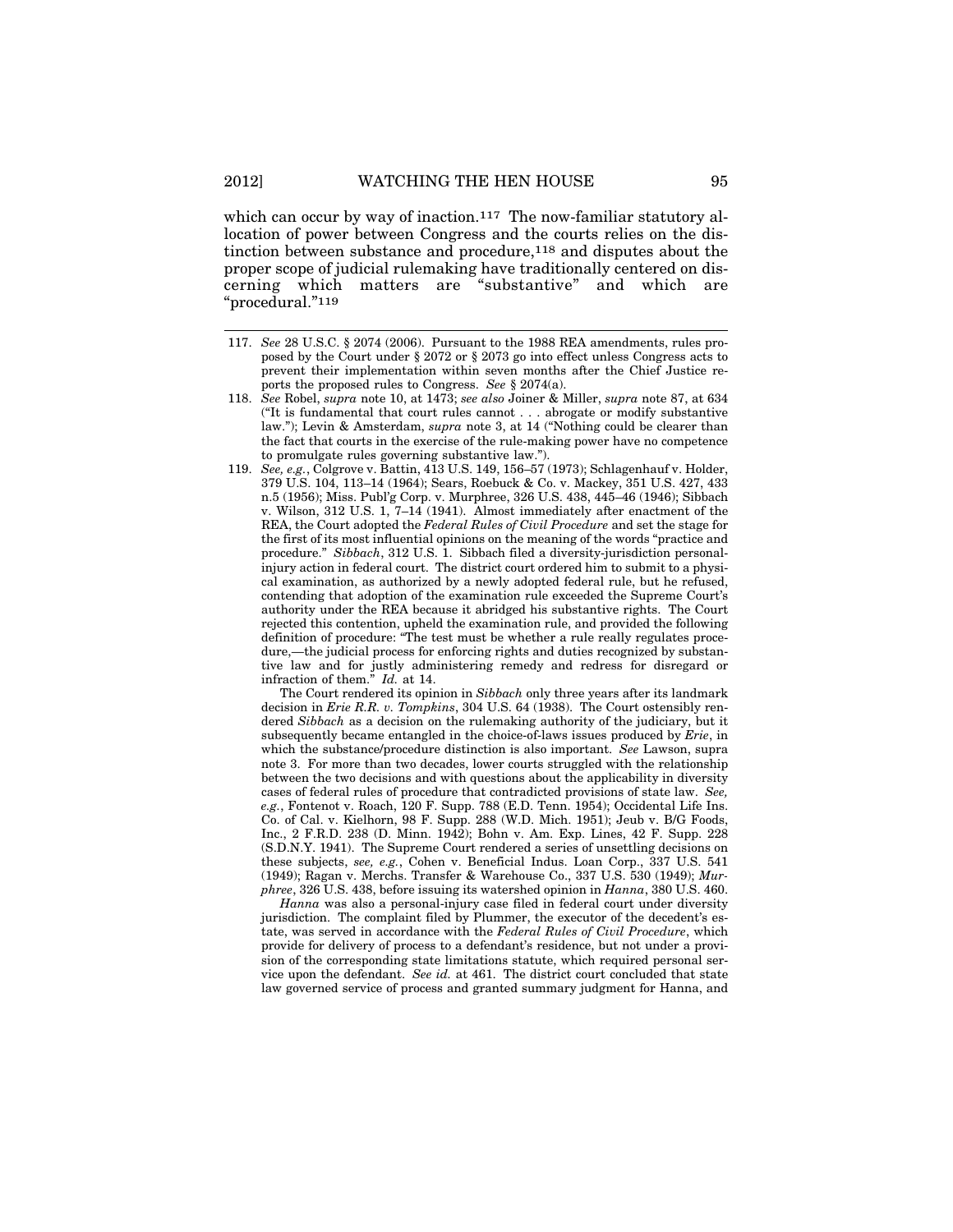Of course, the devil with judicial rulemaking is in the detail of the distinction between procedural and substantive rules (the former courts being permitted to promulgate, the latter being forbidden).120 Procedural rules almost inevitably influence the determination of substantive rights.121 The problem in determining what is procedural versus substantive renders the process of identifying that part of the procedural functions that are inherent in the judiciary extremely difficult, and commentators have argued that procedural rulemaking, by necessity, also affects the substantive rights of the parties.122 The classification of rules as either substantive or procedural is difficult

The Court, for the first time, drew a sharp line between the two issues that had coalesced in earlier opinions: the authority of the Court to adopt rules of procedure and the obligation of federal courts to apply state law in diversity cases. The first, a separation of powers problem, was governed by the REA; the second, a federalism problem, was governed by *Erie* and its progeny. *See Hanna*, 380 U.S. at 471. More importantly for the purpose of this Article, with regard to court rulemaking powers, the Court reaffirmed its *Sibbach* definition of "procedure" and clarified the means by which to measure rules that may have both substantive and procedural components:

[T]he constitutional provision for a federal court system . . . carries with it congressional power to make rules governing the practice and pleading in those courts, which in turn includes a power to regulate matters which, though falling within the uncertain area between substance and procedure, are rationally capable of classification as either.

*Id.* at 472.

Justice Harlan suggested in his concurring opinion that this test, which he characterized as "arguably procedural," was overly generous in its description of judicial rulemaking authority and did little to ease the difficulty of distinguishing between "substance" and "procedure." *Id.* at 476 (Harlan, J., concurring). The Court has since attempted to qualify its position by clarifying that court-adopted rules may have an "incidental" effect on substantive rights without exceeding the rulemaking authority delegated by the REA. *See* Burlington N. R.R. v. Woods, 480 U.S. 1, 5 (1987); *see also* Carrington, *supra* note 36, at 299 ("Implied in *Burlington Northern* is a constraint on rules of court affecting substantive rights in ways that are more than 'incidental.'").

- 120. *See, e.g.*, Stephen B. Burbank, *Judicial Independence, Judicial Accountability, and Interbranch Relations*, 95 GEO. L. J. 909, 1006–07 (2007); Burbank, *Hold the Corks*, *supra* note 115; Carrington, *supra* note 36, at 301.
- 121. *See* WEINSTEIN, *supra* note 68, at 55; Bone, *supra* note 3, at 954 (conceding that "there is no clear normative divide between procedure and substance"); Robel, *supra* note 10, at 1477–78.
- 122. *See* Wolf, *supra* note 6, at 520, 524. The need for legislative review in these cases arises from the fact that these procedures are so intimately related with substan-

the United States Court of Appeals for the First Circuit affirmed, describing the rules governing service of process as a "substantive rather than a procedural matter" and concluding that *Erie* dictated that the state statute governed the issue. *Hanna*, 380 U.S. at 463. The question on which the Supreme Court granted certiorari was whether "service of process [in a diversity case] shall be made in the manner prescribed by state law or that set forth in Rule 4(d)(1) of the *Federal Rules of Civil Procedure*." *Hanna*, 380 U.S. at 461. The Court concluded that the Federal Rules controlled the service of process and reversed. *See Hanna*, 380 U.S. at 463–64.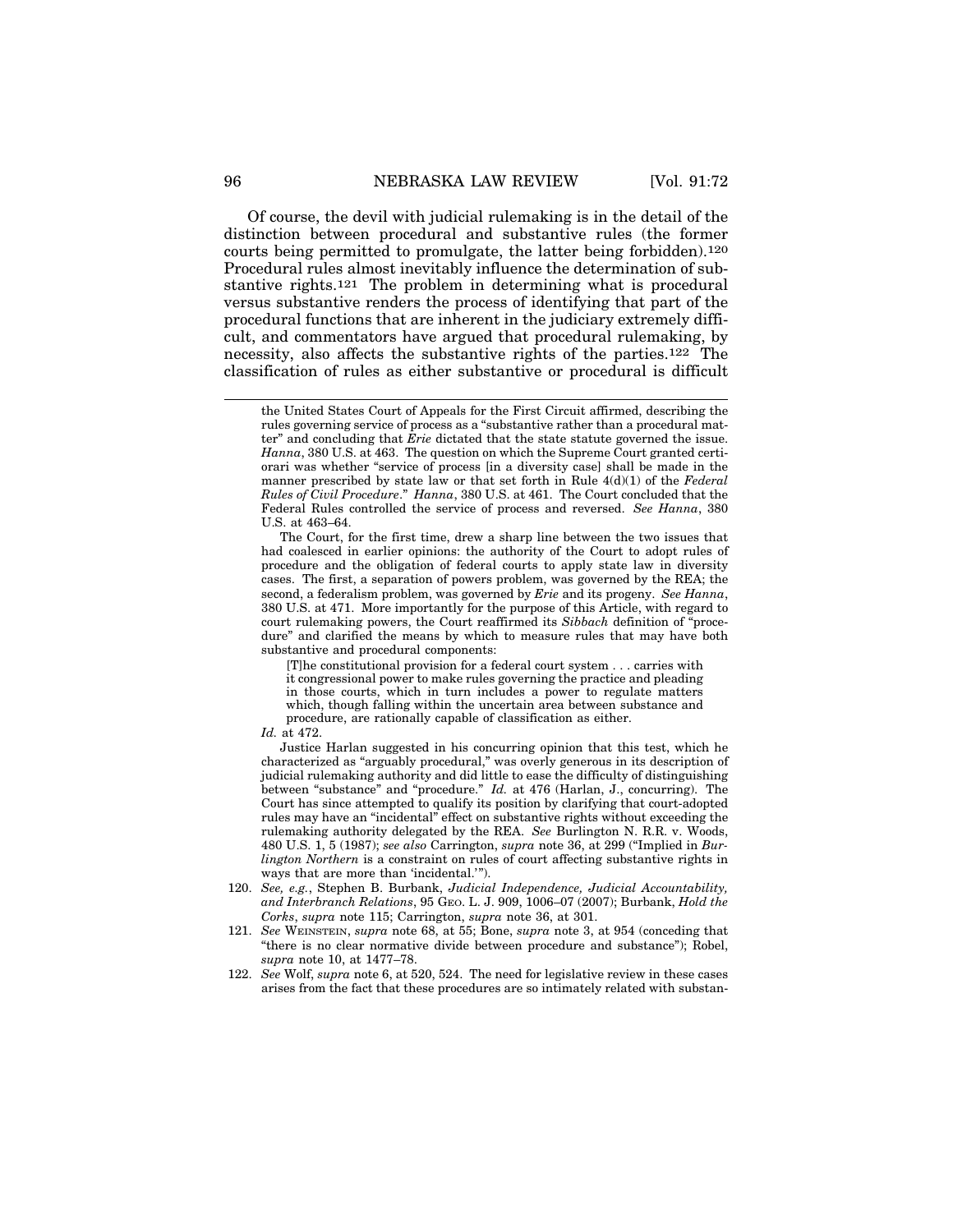partly because substance and procedure are almost inextricably intertwined and partly because the two concepts remain imprecisely defined even after decades of doctrinal development.123 As a result, the task of differentiating the substantive from the procedural has been an elusive one for many courts.124

The difficulty that courts have had in defining what is procedural has thwarted a uniform interpretation of inherent procedural pow-

tive considerations that inherent in them is the potential of frustrating legislative policies. *See* Levin & Amsterdam, *supra* note 3, at 18.

124. *See* Wolf, *supra* note 6, at 527. For example, during the Congressional hearings on the adoption of the *Federal Rules of Evidence*, former Supreme Court Justice Goldberg testified that the law of evidence is more substantive than procedural and falls within the domain of the legislature. *See Rules of Evidence: Hearings Before the Spec. Subcomm. on Reform of Fed. Crim. Laws of the H. Comm. on the Judiciary*, 93d Cong. 73, 142–46 (1973) (testimony of Hon. Arthur J. Goldberg). On the other hand, Judge Maris, who had been involved in the formulation of the rules, testified that the lawyers, judges, and scholars who had worked on the rules were "fully satisfied that rules of evidence are . . . basically procedural, and . . . within the rule-making power of the Court." *Id.* at 76 (statement of Albert B. Maris). Legal scholars have written extensively on this substance-versusprocedure problem. *See, e.g.*, Burbank, *REA*, *supra* note 3, at 1187–88 ("Everybody knows that 'procedure' and 'substance' are elusive words that must be approached in context, and that there can be no one, indeed any, bright line to mark off their respective preserves."); Carrington, *supra* note 36, at 297–98 (characterizing *Hanna's* "arguably procedural" test as a "false step" that had "led us off the trail with respect to the Court's power to enact . . . law based on the broad penumbra of the substance-procedure distinction"); Earl C. Dudley, Jr., *Federalism and Federal Rule of Evidence 501: Privilege and Vertical Choice of Law*, 82 GEO. L.J. 1781, 1781, 1797 (1994) (placing the substance/procedure boundary between rules "designed to affect conduct outside the courtroom" and rules designed "to enhance the accuracy of the fact finding process"); John Hart Ely, *The Irrepressible Myth of* Erie, 87 HARV. L. REV. 693 (1974); Charles Joiner, *Uniform Rules of Evidence for Federal Courts*, 20 F.R.D. 429, 434 (1957) (arguing that court rules must "regulate the method of proving cases" and implicate "no other policy . . . involving matters other than the orderly dispatch of judicial business"); Joiner & Miller, *supra* note 87, at 629–30 (characterizing the procedure/substance distinction as "a twilight zone of indefinition" and proposing a standard for distinguishing between the two); Levin & Amsterdam, *supra* note 3, at 15 (describing the task of precisely locating the line between substance and procedure as "well-nigh impossible"); Edmund M. Morgan, *Rules of Evidence-Substantive or Procedural*, 10 VAND. L. REV. 467, 468 (1957) (proposing that "rules which determine the legal relations between the parties when all the facts are known or assumed are rules of substance"); Riedl, *supra* note 31, at 604 (arguing that "because of carelessness in the use of the terms . . . it is now impossible to determine what is meant by the terms 'substantive law' and 'procedural law.'"); Olin Guy Welborn III, *The Federal Rules of Evidence and the Application of State Law in the Federal Courts*, 55 TEX. L. REV. 371, 404 (1977) (suggesting, in the context of the rules of evidence, that "a rule is substantive  $\dots$  (a) if it has a nonprocedural purpose, or (b) even if its purposes are entirely procedural, if it is calculated to affect behavior at the planning as distinguished from the disputative stage of activity").

<sup>123.</sup> *See* Lawson, *supra* note 3, at 551.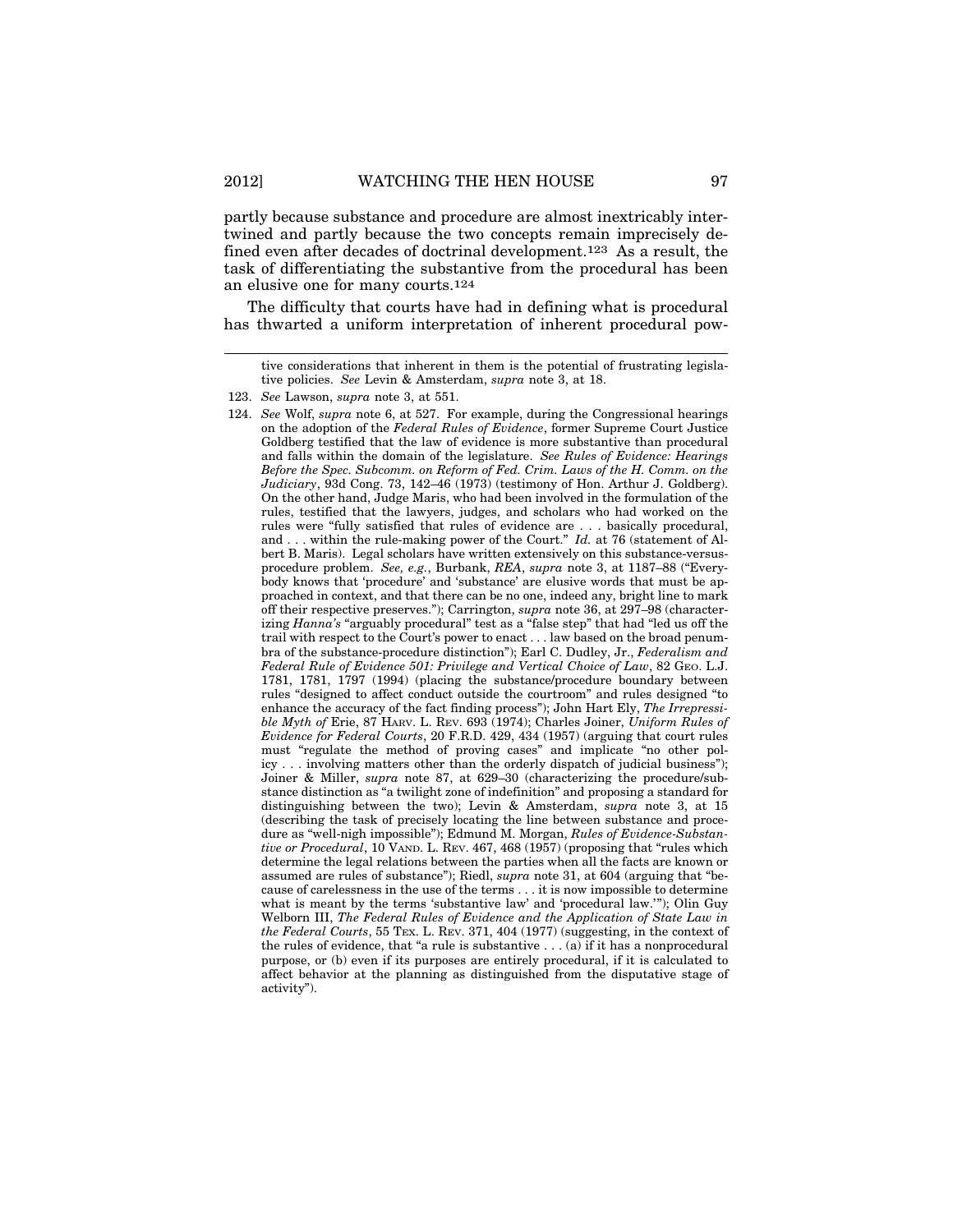ers.125 Of course, the inability to reach a consensus concerning what is procedural complicates the broader issue of *which* procedural powers are inherent to the courts. Ultimately, the substance/procedure divide that defines the outer limits of judicial rulemaking authority devolves into "a policy question where a series of arguments . . . must be weighed and balanced."126

#### *4. Cases and Controversies*

Article III of the United States Constitution gives the courts the power to pronounce the law only in a particular case or controversy. That power is "not merely to rule on cases, but to decide them, subject to review only by superior courts in the Article III hierarchy."127 "Beyond this [the judicial power] does not extend, and unless it is asserted in a case or controversy within the meaning of the Constitution, the power to exercise it is nowhere conferred."128

The inherent powers of federal courts are strictly tied to their adjudicative functions.129 While courts' authority is not limited solely to adjudication, but includes certain ancillary functions incidental to the adjudicatory role, such as rulemaking and judicial administration that are essential if the courts are to carry out their constitutional mandate,130 the courts "cannot make substantive rules by any means other than writing opinions in 'cases or controversies,' without taking leave of [their] role as defined by Article III."131

Rulemaking is neither "part of the case adjudication process" nor "ancillary" to that process.132 Thus, to use the REA to make substantive policy would violate Article III.133 "[W]hen the Supreme Court makes law through supervisory court rules, it is engaged in an enterprise that, both practically and normatively, is different in important respects from the enterprise in which the Court, or any federal court, is engaged when it makes federal common law."134 If substance and

<sup>125.</sup> *See* Wolf, *supra* note 6, at 527.

<sup>126.</sup> WEINSTEIN, *supra* note 68, at 54.

<sup>127.</sup> Plaut v. Spendthrift Farm, 514 U.S. 211, 218–19 (1995).

<sup>128.</sup> Muskrat v. United States, 219 U.S. 346, 356 (1911).

<sup>129.</sup> *See* Wolf, *supra* note 6, at 518.

<sup>130.</sup> *See* O'Coin's, Inc. v. Treasurer, 287 N.E.2d 608, 611 (Mass. 1972).

<sup>131.</sup> Carrington, *supra* note 36, at 287. Judge Weinstein has argued that the ban on advisory opinions also might vitiate judicial rulemaking authority because rulemaking authority represents a similar infringement on legislative power. *See* WEINSTEIN, *supra* note 68, at 44–55.

<sup>132.</sup> *See* REDISH, *supra* note 51, at 21.

<sup>133.</sup> *See* Carrington, *supra* note 36, at 287.

<sup>134.</sup> Burbank, *Hold the Corks*, *supra* note 115, at 1021. Burbank elaborates upon this reading of the REA in Stephen B. Burbank, *Of Rules and Discretion: The Supreme Court, Federal Rules and Common Law*, 63 NOTRE DAME L. REV. 693, 700–10 (1988).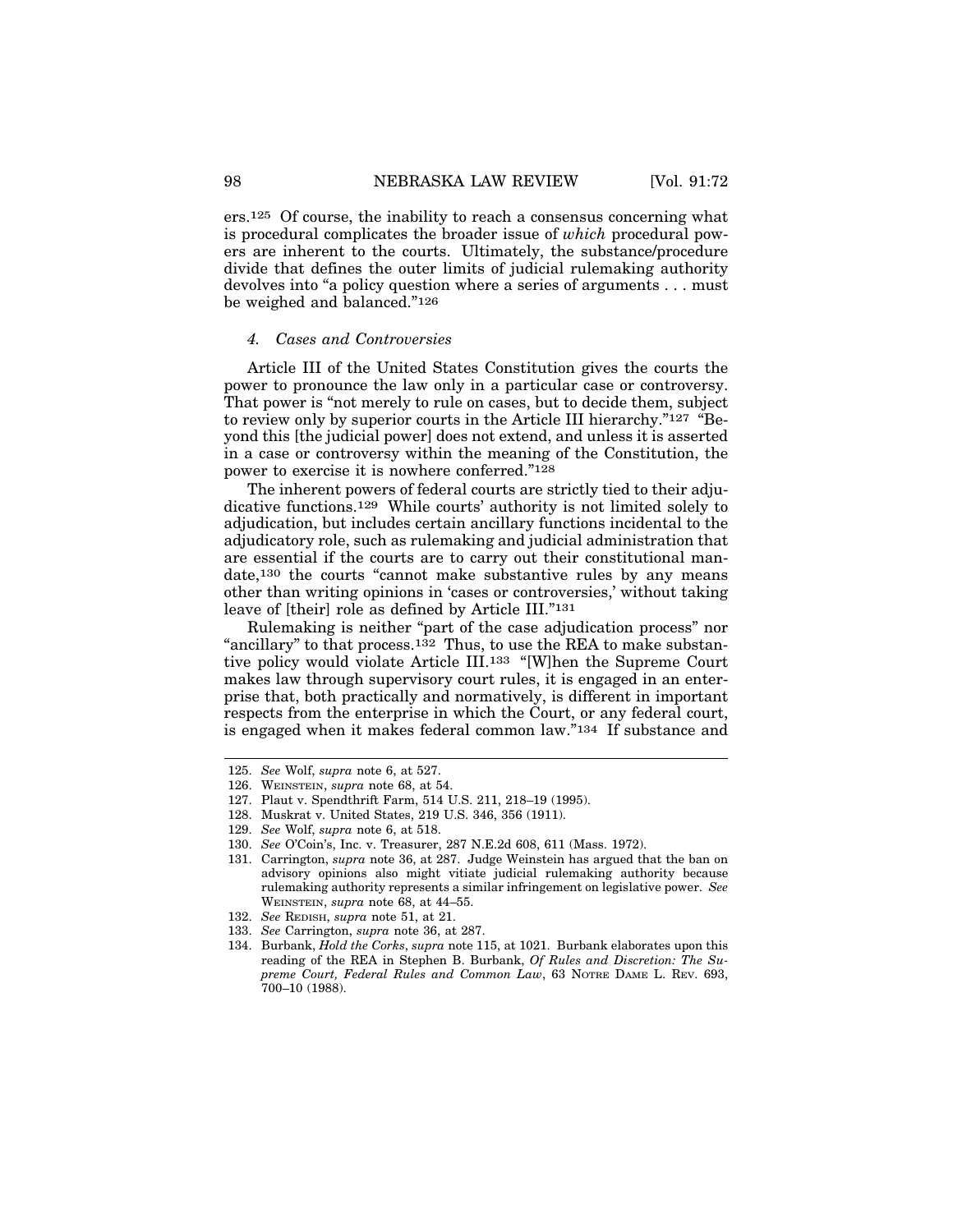procedure are mutually exclusive,135 designating the procedural function of the REA in the first sentence excludes any ability to make substantive rules. Therefore, by shielding substantive rights from abridgment and modification, the REA expresses constitutional principles that derive from the case and controversy limitation of Article III.136

Unlike state courts, federal courts are not common law courts.137 This distinction is important because the tradition that the details of legal procedure "for the most part of Anglo-American legal history had been left to rules of court<sup>"138</sup> is a common law one.<sup>139</sup>

### **B. Statutory and Due Process Requirements of Notice and Comment**

The REA contemplates that committees of the Judicial Conference will propose rule changes to the Conference and that these proposals will be transmitted to the Supreme Court and then, if approved, to Congress.140 Pursuant to two provisions added in 1988 with the intent to open the rulemaking process to public scrutiny,141 the REA requires committees charged with rulemaking responsibility to hold their meetings in public—after public notice—to ensure that proposed rules are subject to comment before transmission.142

*Federal Rule of Criminal Procedure* 57(a) and *Federal Rule of Civil Procedure* 83 implement the statutory proscriptions of § 2071 of the REA. Section 2071 authorizes district courts "to prescript rules for the conduct of their business . . . only after giving appropriate public notice and an opportunity for comment."143 Rule 57 authorizes a majority of district judges to adopt, make, and amend local rules governing

- 138. Roscoe Pound, *Procedure Under Rules of Court in New Jersey*, 66 HARV. L. REV. 28, 35 (1952).
- 139. *See* Wolf, *supra* note 6, at 525–26.
- 140. *See* 28 U.S.C. §§ 2073–2074 (2006).

<sup>135.</sup> *See supra* subsection III.A.3.

<sup>136.</sup> *See* Carrington, *supra* note 36, at 287. Carrington also argues that the REA's supersession clause confirms the constitutional allocation of lawmaking and rulemaking authority to the legislative and judicial branches, respectively. *See id.* at 322–26.

<sup>137.</sup> *See* United States v. Brainer, 691 F.2d 691, 697 n.9 (4th Cir. 1982).

<sup>141.</sup> The Judicial Improvements and Access to Justice Act of 1988 shortened 28 U.S.C. § 2072 and added §§ 2073–2074. *See* Pub. L. No. 100-702, 102 Stat. 4642, 4648–50 (1988).

<sup>142.</sup> *See* U.S.C. § 2073(c)(1)–(2). The other changes that the 1988 legislation imposed repeated the emphasis on openness and accountability in the rulemaking process. Congress repealed the former REA and replaced it with separate sections, U.S.C. §§ 2072–2074, which were designed to open national rulemaking to public scrutiny and to give Congress a longer time period during which it could interrupt the rulemaking process. *See* Robel, *supra* note 10, at 1468.

<sup>143. 28</sup> U.S.C. § 2071(a)–(b) (2006).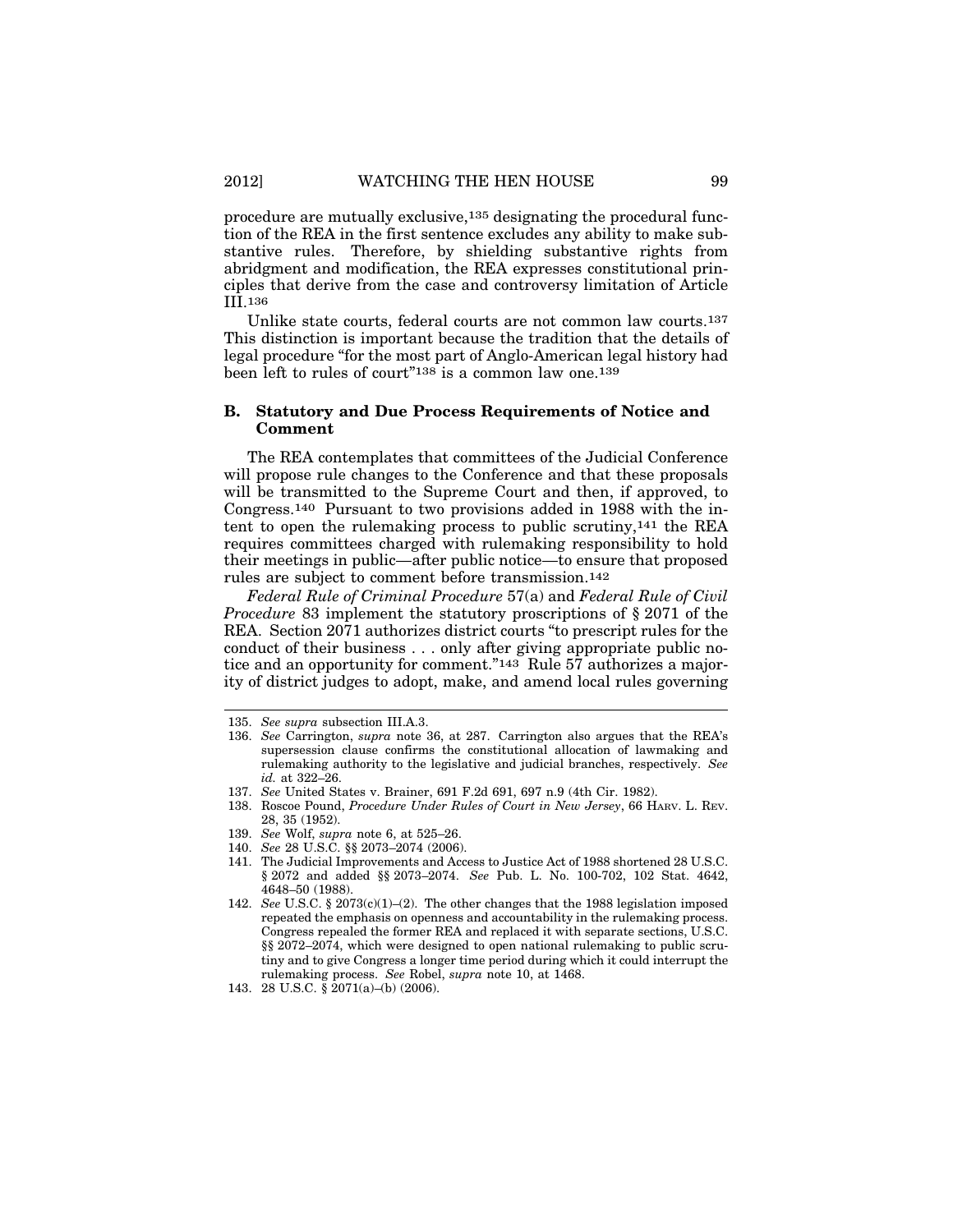its practice only "after giving appropriate public notice and an opportunity to comment."144

The statute requires advance notice of advisory committee meetings, written minutes, and explanatory and dissenting statements regarding proposed rule revisions, as well as an opportunity for the public to attend committee meetings. It does not, however, incorporate an opportunity to be heard,145 a traditional hallmark of procedural due process.146 The result is that, unlike in the context of administrative rulemaking, stakeholders in the judicial rulemaking process lack hearing and appeal rights.

Any court rule affecting a deprivation of property or liberty should trigger, at a minimum, the core procedural due process requirements of reasonable predeprivation notice to parties in interest and a meaningful opportunity to be heard.147 While the Advisory Committees, Standing Committees, and Judicial Conference148 responsible in the first instance for the promulgation of the *Federal Rules of Evidence*, *Civil Procedure*, and *Criminal Procedure* follow these procedural requirements, district courts often do not follow them during the promulgation of their local rules and general orders, and, despite the relatively straightforward requirements laid out in the REA, there is

- 147. *See* Dusenbery v. United States, 534 U.S. 161, 167 (2002); LaChance v. Erickson, 522 U.S. 262, 266 (1998); Bd. of Regents of State Colls. v. Roth, 408 U.S. 564, 570 n.2 (1972); *Mullane*, 339 U.S. at 314; United States v. Alisal Water Corp., 431 F.2d 643, 657 (9th Cir. 2005).
- 148. The United States Judicial Conference is made up of the Chief Justice and chief judges from each of the thirteen courts of appeal, the Chief Judge of the Court of International Trade, and twelve district judges chosen from each circuit by the judges of that circuit. *See* 28 U.S.C. § 331 (2006); *A Self-Study of Federal Judicial Rulemaking: A Report from the Subcommittee on Long Range Planning to the Committee on Rules of Practice, Procedure and Evidence of the Judicial Conference of the United States*, 168 F.R.D. 679, 687 (1995) [hereinafter *Self-Study*]*.* District judges are selected by the circuit and district judges within their circuit and serve terms of three-to-five years. *See* U.S.C. § 331. Among other things, the Judicial Conference is tasked with reviewing the business of the federal courts, including review of rules of practice and procedure. *See id.* The Conference meets twice a year to "consider the administrative problems and policy issues affecting the federal judiciary and to make recommendations to Congress concerning legislation affecting the federal judicial system." *Self-Study*, *supra*, at 687. It is expressly authorized to propose rules to the Supreme Court, but, as a practical matter, its proposals are nearly always vetted through the Standing Committee and the relevant advisory committee before transmission to the Supreme Court. Stancil, *supra* note 21, at 77 n.25. To date, it has empanelled advisory committees in connection with the rules of Appellate Procedure, Bankruptcy, Civil Procedure, Criminal Procedure, and Evidence. *Id.* at 77 n.26.

<sup>144.</sup> FED. R. CRIM. P. 57(a)(1).

<sup>145.</sup> *See* U.S.C. § 2073.

<sup>146.</sup> *See, e.g.*, Fuentes v. Shevin, 407 U.S. 67, 80–81 (1972); Sniadach v. Family Fin. Corp., 395 U.S. 337, 339–42 (1969); Mullane v. Cent. Hanover Bank & Trust Co., 339 U.S. 306, 313–14 (1950).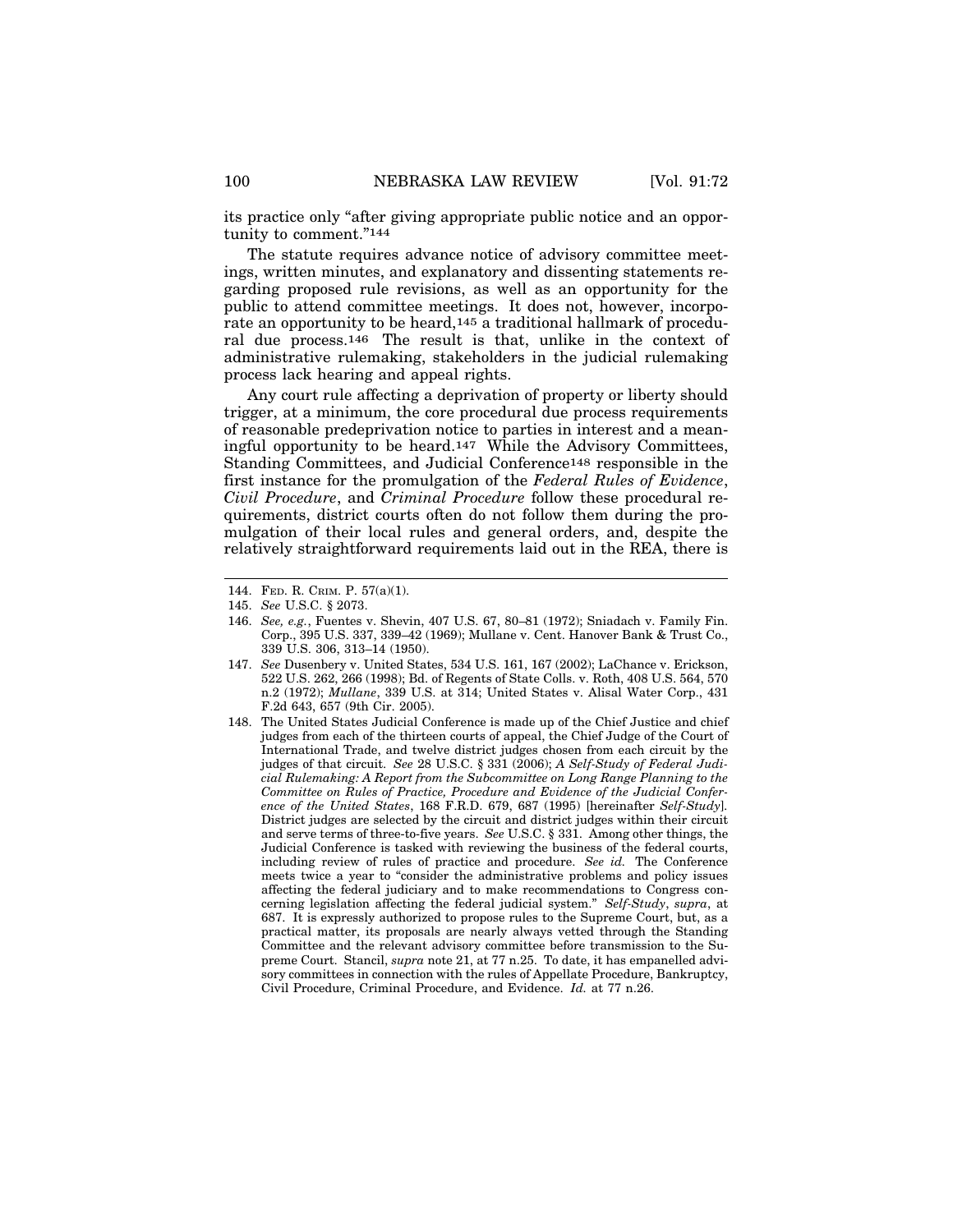little case law addressing when district courts must engage in notice and comment rulemaking in the promulgation of their local rules. One of the few cases addressing the issue is *United States v. Terry*.149 In *Terry*, a single district judge had issued a general order regarding the procedures for filing declarations in support of certain criminal motions.150 Terry filed a criminal motion in violation of that general order, but asserted that he had no notice (actual or constructive) of the order.151 The United States Court of Appeals for the Ninth Circuit found that the general order in question was subject to the notice and comment provisions of Rule 57.152 The court held:

While we do not doubt the district court's power to regulate its practice in criminal cases in a manner consistent with the Federal Rules of Criminal Procedure and Local Rules, we find the notice of G.O. 384 was inadequate. In *Wardlow*, we held that the district court properly denied a request for an evidentiary hearing on a motion to suppress evidence because Wardlow forfeited his right to an evidentiary hearing by not properly submitting a declaration pursuant to a local rule. However, *Wardlow* is distinguishable in that, in this case, the court relied on a General Order of which neither the defendant nor his attorney had notice. We recognize that, in promulgating local rules, a district court has "considerable latitude" in calibrating its public notice method to the individual needs of its jurisdiction. However, G.O. 384, which was used as a basis to deny Terry an evidentiary hearing, is a one-judge order posted on the courthouse bulletin board and published in a local legal newspaper. Terry and his attorney received no actual notice of G.O. 384. Therefore, the district court abused its discretion in denying the motion to suppress without allowing Terry an opportunity to present evidence.153

*Terry* appears at least to require some procedural due process protections when a district court promulgates a general order that concerns practice requirements.

In *Truesdale v. Moore*,154 the United States Court of Appeals for the Fourth Circuit considered a challenge to an order adopted by its Judicial Council. That order, which governed death-penalty representation within the circuit, had several purposes, one of which was challenged in *Truesdale*:

Order No. 113 imposes on district courts and the circuit court a timetable for deciding petitions brought under 28 U.S.C. §§ 2254 and 2255 by defendants who are under sentence of death. District courts are instructed to render a decision and enter final judgment within 180 days of the date on which the petition is filed, subject to an extension of up to thirty days if the court determines that justice so requires. The court of appeals is directed to render a decision within 120 days of the date on which petitioner's reply brief is filed. The court of appeals is also to rule on any petition for rehearing or suggestion for rehearing en banc within thirty days of the date the petition or suggestion

<sup>149. 11</sup> F.3d 110 (9th Cir. 1993).

<sup>150.</sup> *Id.* at 111–12.

<sup>151.</sup> *Id.* at 113.

<sup>152.</sup> *Id.*

<sup>153.</sup> *Id.* at 113 (citation omitted).

<sup>154. 142</sup> F.3d 749 (4th Cir. 1998).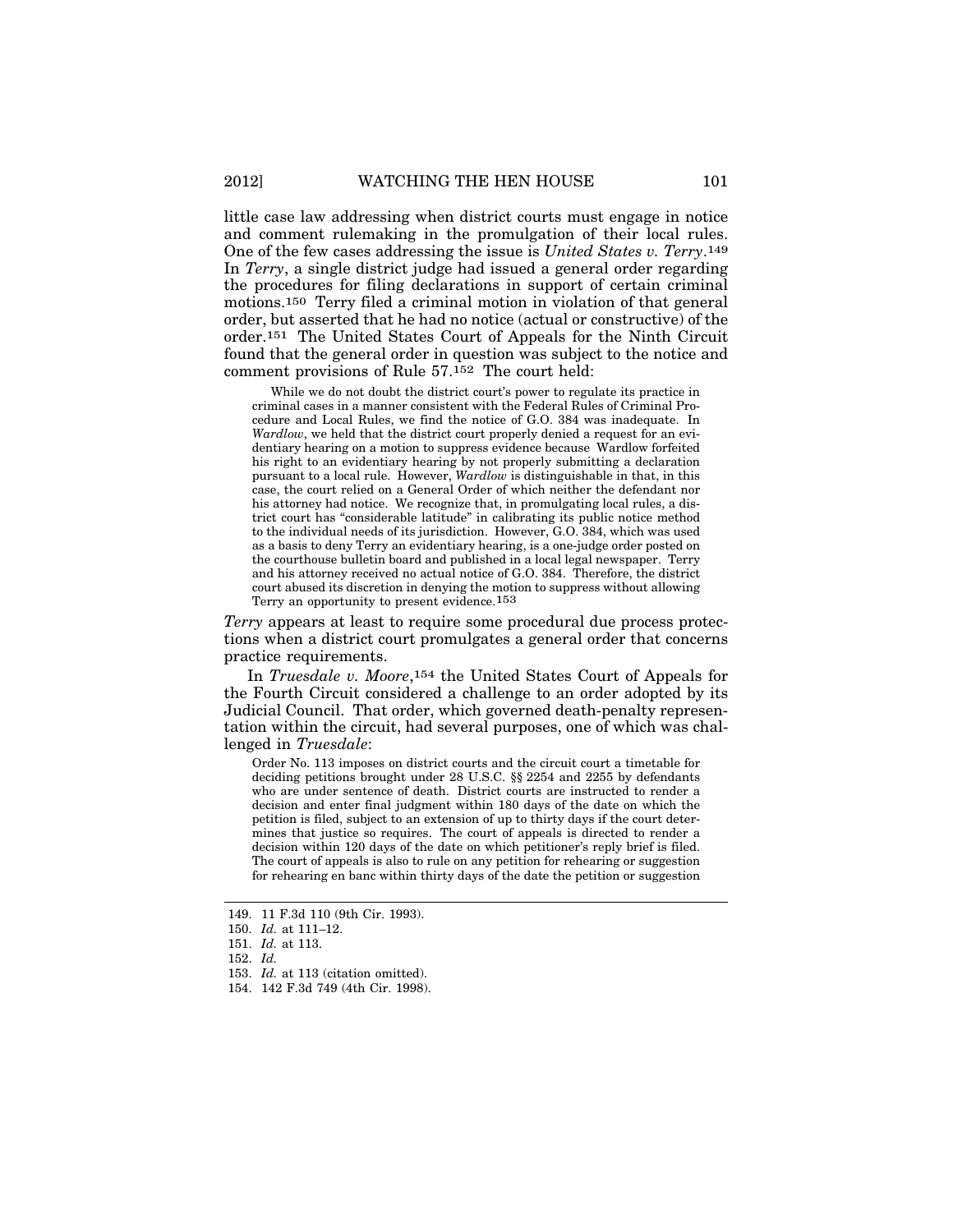is filed or the date a response thereto is filed, whichever is later. And if rehearing is granted, any hearing must be conducted and a final decision rendered within 120 days of the entry of the order granting rehearing. If a case is not timely decided the Circuit Executive may seek an explanation of the reasons why the court has not complied with the time limitations. One reasonable explanation, for example, would be that a court needed to hold a case for a critical decision of the Supreme Court or the Fourth Circuit.155

Truesdale argued that the Judicial Council of the Fourth Circuit had violated 28 U.S.C. §  $332(d)(1)$ , which contains a notice and comment provision similar to that contained in *Federal Rule of Criminal Procedure* 57 and *Federal Rule of Civil Procedure* 83. Specifically, § 332(d)(1) requires that any rule or order "relating to practice and procedure shall be made or amended only after giving appropriate public notice and opportunity for comment."156 The *Truesdale* court rejected the argument that Order No. 113 was invalid for failing to comply with the notice and comment requirement, reasoning:

In drafting and considering Order No. 113, the Judicial Council addressed a simple, internal problem: the delay within the Fourth Circuit in cases involving collateral review of capital sentences. The Council selected an internal solution to that problem and determined that no public notice and comment period were necessary. Order No. 113 imposes requirements on judges and courts within the Fourth Circuit. The order is not addressed to litigants or litigators, the usual focus of procedural rules. Nothing in the order alters any briefing or other deadlines placed on counsel. Nothing creates a right in any party to enforce the court's internal deadlines. Thus Order No. 113 is not a rule of practice or procedure for which notice and comment are required.157

*Truesdale*, therefore, distinguished between purely internal, administrative rules and rules that "impact" upon litigants or litigators.

### IV. CASE STUDY: COURTROOM SECURITY

On February 15, 2006, the judges of the United States District Court for the Eastern District of California (Eastern District) adopted General Order 441, which required, in pertinent part: "At initial appearances, all defendants will be fully shackled."158 General Order 441 was issued after having been adopted by an unidentified majority of the judges in the Eastern District.159 The order was signed by Chief United States District Judge for the Eastern District, David F.

<sup>155.</sup> *Id.* at 758.

<sup>156. 28</sup> U.S.C. § 332(d)(1) (2006).

<sup>157.</sup> *Truesdale*, 142 F.3d. at 760*.*

<sup>158.</sup> General Order No. 411 at 2, United States v. Evans, 2006 U.S. Dist. LEXIS 56062 (E.D. Cal. 2006) (No. 1:06-CR-00131 OWW)*.* The judges of the Eastern District promulgated General Order 441 in light of and in putative compliance with *United States v. Howard*, 429 F.3d 843, 846 (9th Cir. 2005) (reversing and vacating the district court's order upholding the district-wide shackling policy of the United States Magistrate Court for the Central District of California). *See* United States v. Evans, No. 1:06-CR-00051 OWW 2006 U.S. Dist. LEXIS 56062, at \*35 (E. D. Cal. Aug. 10, 2006).

<sup>159.</sup> *Evans*, 2006 U.S. Dist. LEXIS 56062, at \*14.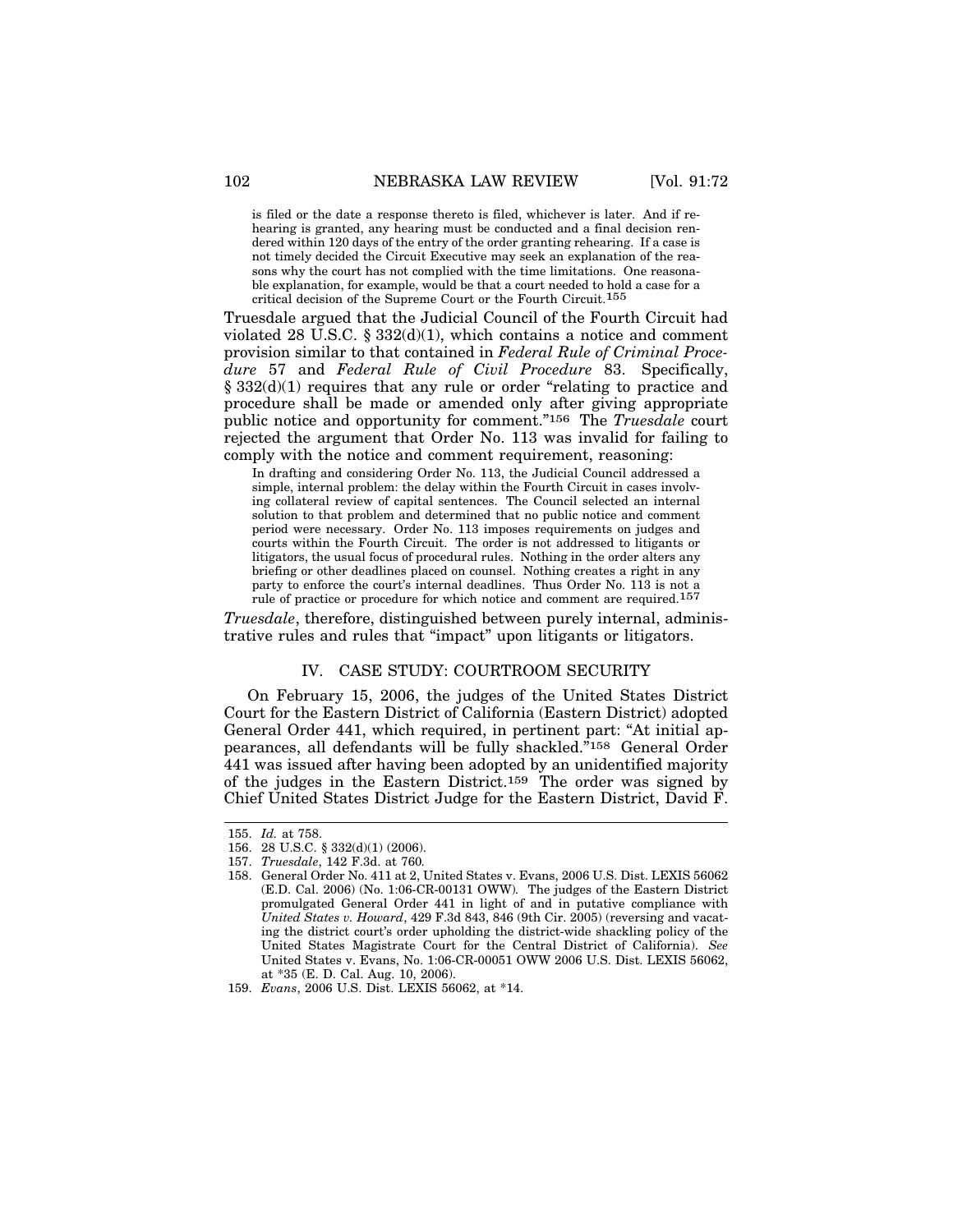Levi, "for the Court." The order defined "fully shackled" as "leg shackles, waist chains, and handcuffs."160 In support of the policy, the judges of the Eastern District found that: (1) the United States Marshal for the Eastern District "recommend[ed] full shackling of all detained defendants at all proceedings in order to assure the safety of all persons in the courtroom, including the judge, lawyers, interpreters, court personnel, defendants, and the public"; (2) the Eastern District "ha[d] a heavy criminal caseload" that required "the movement of many detained prisoners in and out of the courtroom"; (3) "[m]ost criminal proceedings are brief such that the time in which a defendant [wa]s before the court fully shackled [wa]s minimal"; and (4) the alternatives to full shackling were not practical, would require greater numbers of deputy marshals with no significant increase in decorum or dignity for the defendant in a district in which the "resources of the Marshal service" were "finite" and "[u]nshackling all defendants for all proceedings would cause very considerable delays and would disrupt the operation . . . of the calendar court [and] potentially of all other courtrooms . . . to provide additional deputies necessary to assure security when defendants [we]re unshackled."161 Attached to General Order 441 was an "Open Letter to the Courts [of] the Eastern District of California" regarding "Restraint Issues concern[ing] prisoners in U.S. Courts" from Antonio C. Amador, United States Marshal, reflecting the belief of the United States Marshals Service (USMS) that "it [wa]s in the best interest to maintain the highest level of detainee security: such as, the uniform use of full restraints during all pretrial proceedings."162 General Order 441 did not provide for any individualized determinations regarding the appropriateness of full body shackling.163

General Order 441 was not adopted pursuant to notice and comment rulemaking.164 It was promulgated without a public hearing or any hearing at which sworn testimony or other evidence was taken or subject to cross-examination, without an opportunity for the affected parties to offer counter-evidence, and without any other meaningful review of the asserted rationality of the USMS policy, solely on the basis of the "open letter" to the judges from Marshal Amador, who was neither under oath nor subject to confrontation by an adverse party, which would not itself have been admissible under the *Federal Rules of Evidence*.165 Instead, prior to its adoption, representatives of the

<sup>160.</sup> *Id.* at \*4.

<sup>161.</sup> *Id.* at \*3–4.

<sup>162.</sup> *Id. at \*5.*

<sup>163.</sup> *See* United States v. Brandau, 578 F.3d 1064, 1066 (9th Cir. 2009).

<sup>164.</sup> *Evans*, 2006 U.S. Dist. LEXIS 56062, at \*22.

<sup>165.</sup> *Federal Rule of Evidence* 101 dictates that the *Federal Rules of Evidence* govern proceedings in the courts of the United States and before the United States magistrate judges, to the extent and with the exceptions stated in Rule 1101. Rule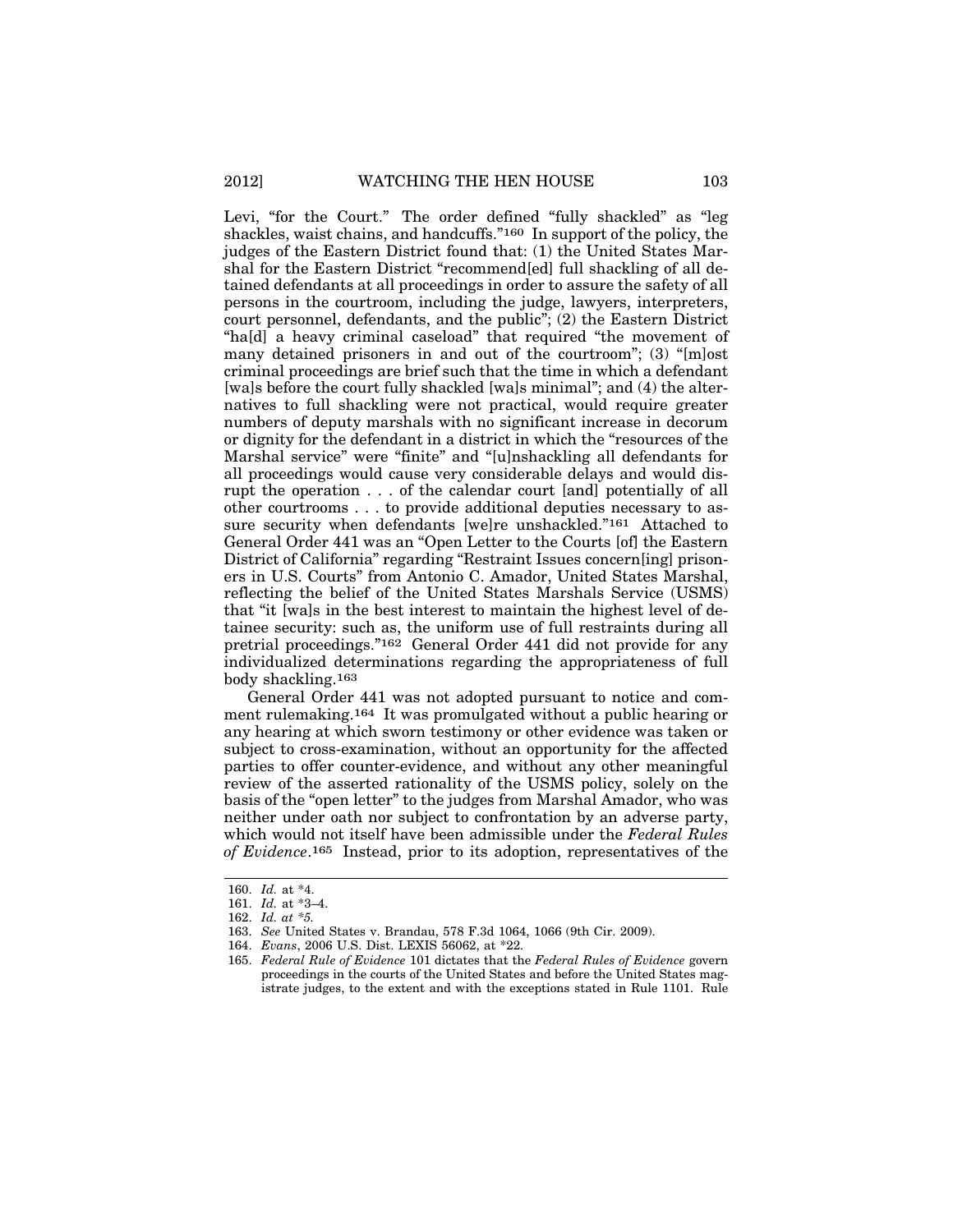local Federal Defender's Office and the local United States Attorney's Office met with one magistrate judge and representatives of the local USMS, which ended in "an impasse on the [shackling] issue."166 At no time did any affected pretrial arrestee have the opportunity to address the "evidence" offered by USMS or to offer additional evidence prior to the adoption of the policy.167

The Eastern District is not alone in using local rules, general orders, or both to issue regulations relating to courtroom security. Courts have used general orders, for instance, to authorize maximum security measures in high-publicity cases.<sup>168</sup>

- 166. *Evans*, 2006 U.S. Dist. LEXIS 56062, at \*22–23.
- 167. The subsequent rule-based history of shackling in the Eastern District is tortured. On a consolidated appeal by several defendants from the magistrates' shackling orders their cases, a judge of the Eastern District concluded that General Order No. 441 had not been promulgated with the appropriate public notice and comment rulemaking procedure. *See id.* at \*56–57. He referred the General Order to all of the judges of the Eastern District for repromulgation. *See Brandau*, 578 F.3d at 1066. The Eastern District judges then issued General Order No. 449, adopting *Local Rule Criminal* 43-401, which set out a "new" shackling policy for initial appearances in the Sacramento and Fresno courthouses, and directing a period of public notice and comment. *Id.* The judges then vacated that Order and adopted modified rules twice more. *Id.* The present rule, announced in the second modification, General Order No. 465, applies only to the Sacramento courthouse and requires that "[u]nless the Court determines otherwise, at the commencement of initial appearances, all in custody defendants shall be in leg restraints (including waist chains)." *Id.* (alteration in original). The rule is different from General Order No. 441 in certain key respects: the present rule allows for the possibility of individualized determinations, applies only to in-custody defendants, and establishes a general practice of leg and waist shackling but not of handcuffing. *Id.* The new rule, however, does not apply to the courthouses in Fresno and Yosemite National Park. *Id.* General Order No. 465 was accompanied by written findings, which noted "the exclusion of the Fresno division from this policy" and explained that "each judge in that division is responsible for, and committed to the safety and decorum of the proceedings, and makes shackling decisions *on individual cases* in consultation with counsel, parties and the United States Marshal." *Id.* at 1066–67. The findings further explain that General Order No. 465 does not apply at all to the courthouse in Yosemite "because of the type of facilities at [that] location[ ], and because the security in [that] location[ ] is provided by federal agencies other than the Marshal Service and whose primary functions do not include courtroom security." *Id.* at 1067 (alteration in original).
- 168. *See* United States v. Jackson, 549 F.2d 517, 526 (8th Cir. 1977) (reviewing a general order authorizing "the presence of five plain clothes United States Marshals in the courtroom, the posting of several Marshals outside the front doors of the courtroom and the use of an electronic metal detecting device on all spectators entering the courtroom"). S*ee also* United States v. Edwards, 235 F.3d 1173, 1175 (9th Cir. 2000) (reviewing a local court rule requiring that all exhibits be

<sup>1101</sup> dictates that the *Federal Rules of Evidence* apply generally to criminal cases and proceedings, with the exception of a few specifically delineated miscellaneous proceedings. Rule 102 dictates that the *Federal Rules of Evidence* should be construed to secure, *inter alia,* fairness in administration ascertainment of truth, and the just determination of proceedings.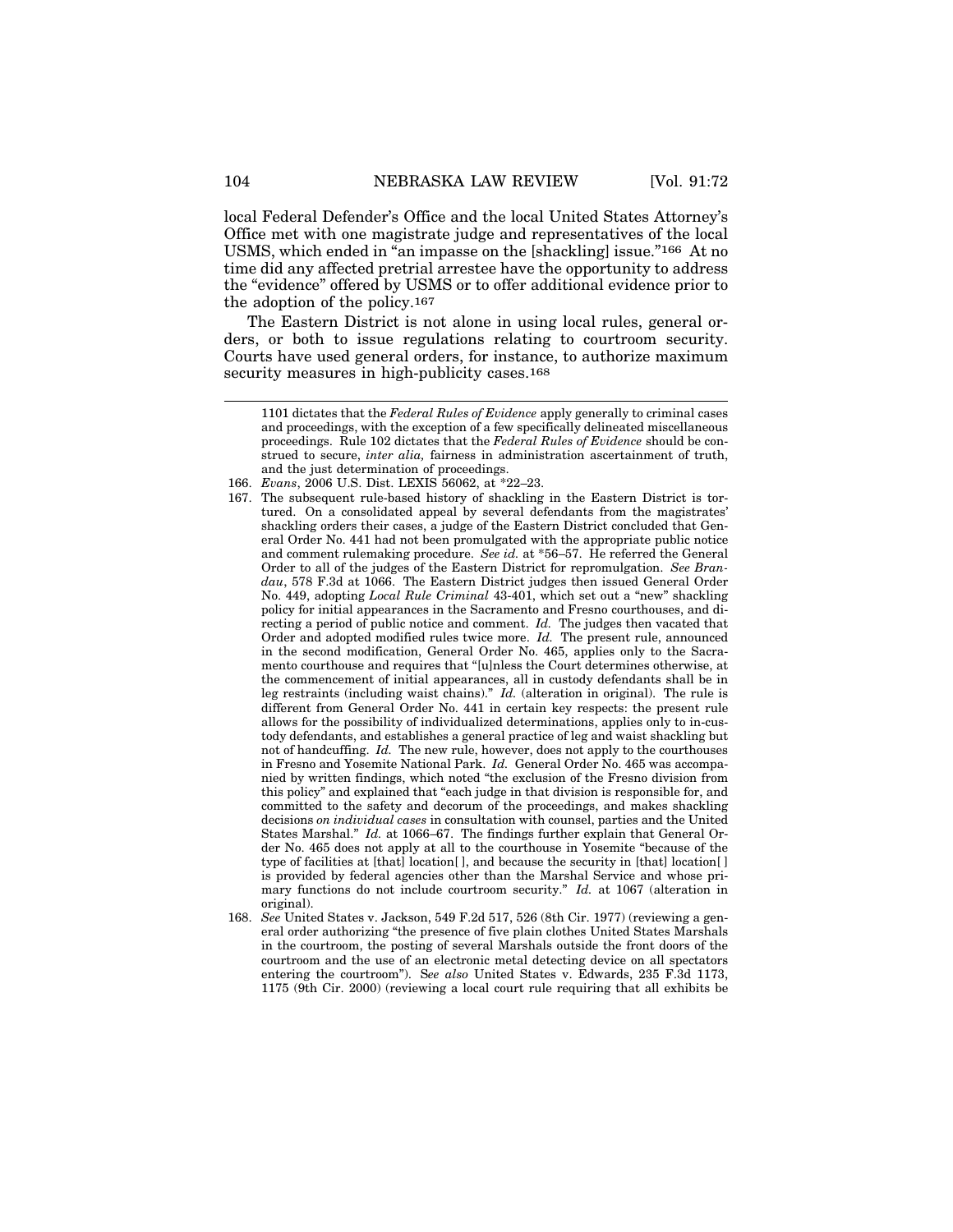# V. THE PROBLEM

A local rule must be constitutional and rational, and its subject matter must be within the ambit of the court's regulatory power.<sup>169</sup> For separation of powers purposes, the REA codifies Congress's legislative power to enact substantive laws and the federal judiciary's judicial power to enact rules of practice and procedure for proceedings in its courts.170

Unfortunately, many courts have erroneously viewed the Civil Justice Reform Act of 1990 as a charter for local court procedural independence, causing one commentator to note that the goal of uniformity "has often been honored in the breach in practice in the federal trial districts."171 Restricting the use of local rules was one of the purposes of the 1988 amendments to the REA.172 The amendments "set forth procedural requirements for courts to follow in adopting rules and provide an oversight mechanism to ensure their consistency with each other and with national rules."173 Nonetheless, challenging local rules presents its own difficulties, particularly with the mechanisms presently available.174

With regard to the shackling case study, on the one hand, the oversight of persons who are part of the judicial process has generally been accepted to be within the realm of judicial control,175 and the control of courtroom procedures is generally considered to be within the exclusive control of the courts.176 Courts have thus determined that they have the inherent power to adopt rules of conduct for judges, lawyers, and other court personnel.177 Some courts have gone so far as to say

placed within the custody of the clerk for security reasons, except for weapons and other sensitive material).

- 169. *See* Frazier v. Heebe, 482 U.S. 640, 645–46 (1986).
- 170. *See* Mullenix, *Unconstitutional Rulemaking*, *supra* note 3, at 1333.
- 171. Robel, *supra* note 10, at 1447 n.3.
- 172. McCabe, *supra* note 42, at 1688.

- 174. *See* Levin, *supra* note 47, at 1576 (arguing that the traditional mechanisms are "inadequate"); David M. Roberts, *The Myth of Uniformity in Federal Civil Procedure: Federal Civil Rule 83 and District Court Local Rulemaking Powers*, 8 U. PUGET SOUND L. REV. 537, 553 (1985) ("The impact of the rules on individual litigants is usually too glancing to warrant appeal, and so they remain unchallenged.").
- 175. *See* Wolf, *supra* note 6, at 531.
- 176. *See, e.g.*, State v. LaFrance, 471 A.2d 340, 344–46 (N.H. 1983) (holding that a statute authorizing law-enforcement officials to wear firearms inside courtrooms was an unconstitutional violation of the principles of separation of powers because trial judges had the exclusive, inherent power to control courtroom proceedings).
- 177. *See supra* note 103 and accompanying text (discussing courts' inherent powers to regulate judges and attorneys)*.* Regarding the regulation of court personnel besides judges and attorneys, see, for example, L.J.S. v. State Ethics Comm'n, 744 A.2d 798 (Pa. 2000) (determining that it was a violation of the constitutional

<sup>173.</sup> *Id.*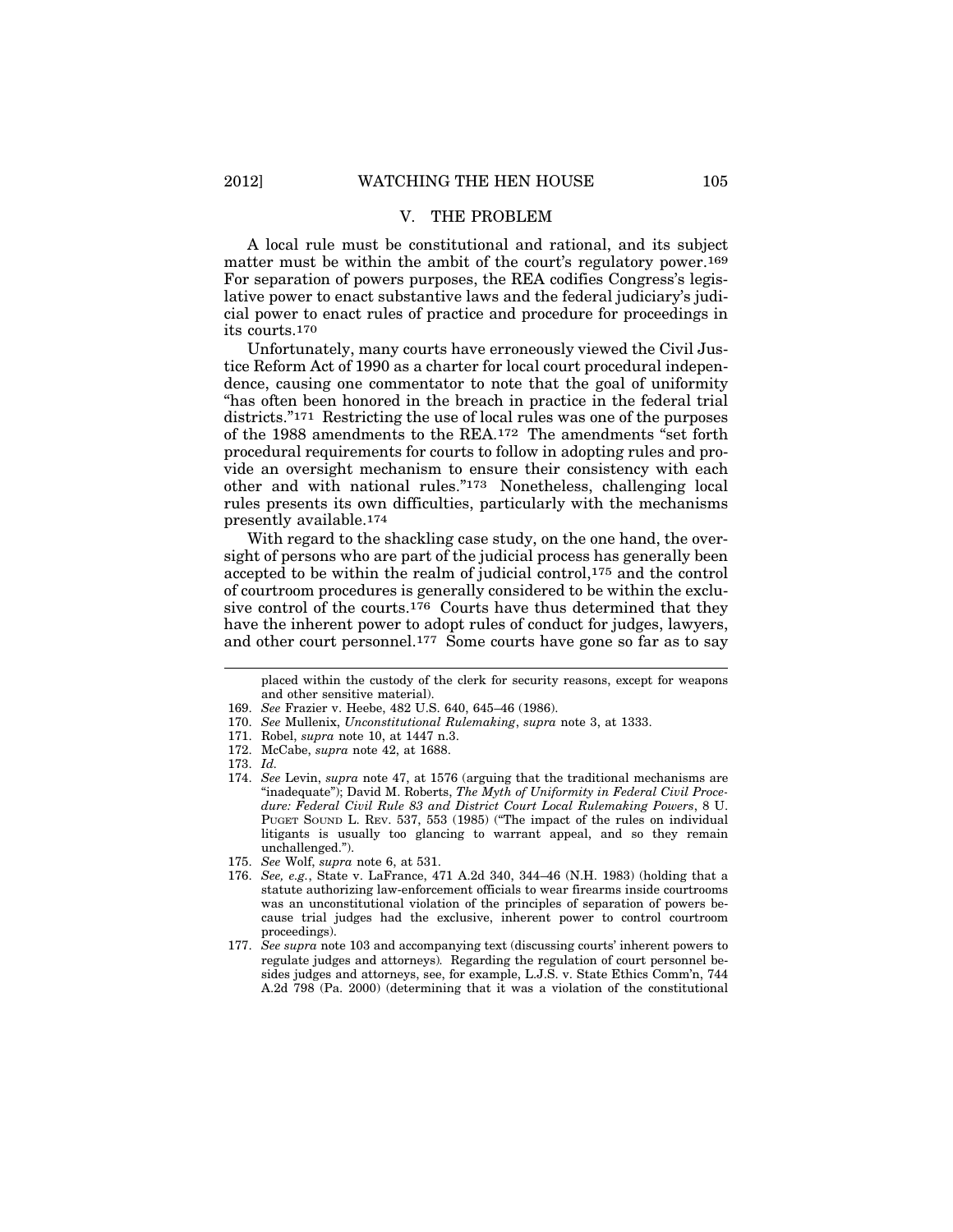that the judiciary has the inherent power to control all practice and procedure within the courtroom.178 On the other hand, defendants are not judicial personnel. Statutes of limitation and speedy-trial rules are generally enacted by legislatures,179 and legislative time limits for post-trial proceedings have been upheld as constitutional under the separation of powers doctrine.180

In sum, it is not clear how far the inherent judicial rulemaking powers extend or whether, for example, they authorize the Eastern District to promulgate its court security rules as local rules. It appears that the adoption of some of these court security rules may exceed the rulemaking authority over those "matters of detail" contemplated by the federal rules of procedure, and these rules are often promulgated without prior notice and an opportunity for all affected parties to be heard.181 Local rules regarding the in-court shackling of defendants involve (or should involve) weighing a number of substantive policy considerations involving litigants and litigators as they appear in court, communicate, and conduct business concerning their rights and liberty and the demeanor, decorum, and appearance of fairness in the administration of criminal justice. While one would hope that the judges' rulemaking decisions would reflect the various constituencies who use the courts, there is presently no requirement that they do so, and it is highly questionable whether local judicial rulemaking functions should include choosing between competing, and compelling, public values. The lack of the basic procedural protections of notice and comment rulemaking and the scope of the matters that these rules govern ought to render these local rules nullities and void for lack of due process,182 requiring a reviewing court to

principle of separation of powers for the state ethics commission to discipline a probation officer); State *ex rel.* Frazier v. Meadows, 454 S.E.2d 65 (W. Va. 1994) (holding that the judiciary had the inherent authority to control the conduct of bailiffs).

- 178. *See* Ammerman v. Hubbard Broad., Inc., 551 P.2d 1354, 1358 (N.M. 1976).
- 179. *See* Boyd v. Becker, 627 So. 2d 481 (Fla. 1993).
- 180. *See, e.g.*, Le v. State, 953 P.2d 52, 54 (Okla. Crim. App. 1998) (holding that the legislature could define the scope of available post-conviction relief without violating the separation of powers provisions of the U.S. Constitution).
- 181. United States v. Evans, No. 1:06-CR-00051 OWW, 2006 U.S. Dist. LEXIS 56062, at \*22 (E.D. Cal. Aug. 10, 2006) ("General Orders are, as a general rule, promulgated without any notice and comment procedure.").
- 182. *See, e.g.*, Wolff v. McDonnell, 418 U.S. 539, 562–63 (1974); Bd. of Regents of State Colls. v. Roth, 408 U.S. 564, 569–70 (1972); Goldberg v. Kelly, 397 U.S. 254, 267 (1970); Neal v. Shimoda, 131 F.3d 818, 831 (9th Cir. 1997) (holding that Hawaii's system for classifying and treating sex offenders violated Neal's right to "minimum due process protections" because it resulted in his being labeled a "sex offender" when he never had prior notice and "an opportunity to formally challenge the imposition of the 'sex offender' label in an adversarial setting"). "When protected interests are implicated, the right to some kind of prior hearing is paramount." *Roth*, 408 U.S. at 569–70 (footnote omitted). Notice must be "reasonably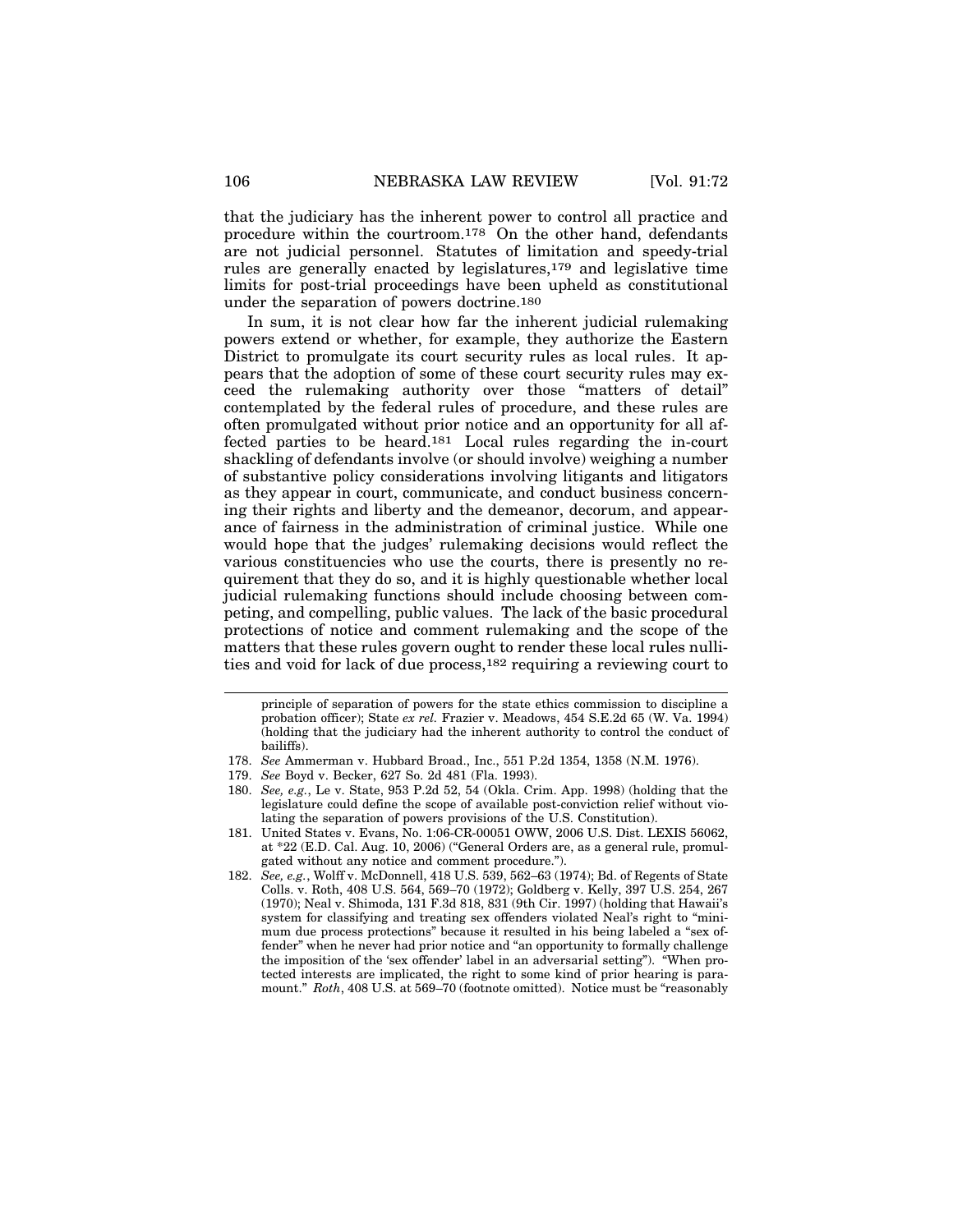order them rescinded.183 Of course, these rules are standing orders applicable in all cases; they are not the result of individual adjudications and so do not fall under the courts' jurisdiction to resolve cases and controversies. On the contrary, they were promulgated in a way that avoided challenge in an individual case. In other words, a good argument could be made that these court-made regulations are more than merely procedural rulemaking, since they do not directly affect a core function of courts,184 but rather affect the substantive rights of the parties.

There is already a body of scholarly literature critiquing the promulgation of local rules on the ground that they pose a threat to the goal of uniform, simple rules of federal practice, particularly when they are inconsistent with the national rules185 or that they involve subject matter that is not appropriate for judicial rulemaking.186 After all, it is well-known that "substance" often gets packaged as "procedure," in what commentators have described as "substantive considerations secreted in procedural interstices."187 The problem that this Article addresses is a different one, essentially one of venue and standing: To whom does a litigant make the argument that a court-made rule is inappropriate, either in substance or procedure, and which litigants can? These questions are particularly acute in the case of courtroom security rules, since judges are not only the makers of the rules, but also their primary intended beneficiary. Nonetheless, cases and commentary are almost entirely devoid of answers to these questions.

calculated, under all the circumstances, to apprise interested parties of the pendency of the action and afford them an opportunity to present their objections." Mullane v. Cent. Hanover Bank & Trust Co., 339 U.S. 306, 314 (1950).

- 183. *Cf.* Guenther v. Comm'r, 939 F.2d 758, 760 (9th Cir. 1991) (explaining that a party's due process rights would be infringed if they were "unfairly prejudiced" by ex parte communication).
- 184. The core functions of courts have been defined as: "(1) protection of constitutional rights; (2) determination of controversies between parties, including construing constitutional and statutory provisions; and (3) enforcement of final judgments." Wolf, *supra* note 6, at 534.
- 185. *See* H.R. REP. NO. 99-422 (1985), at 14–15; CHARLES ALLEN WRIGHT, LAW OF FED-ERAL COURTS 431–32 (5th ed. 1994); Daniel R. Coquillette et al., *The Role of Local Rules*, 75 A.B.A. J. 62, 62 (1989); John P. Frank, *Local Rules*, 137 U. PA. L. REV. 2059, 2060 (1989); Subrin, *supra* note 10, at 2018–26. *But see* Steven Flanders, *Local Rules in Federal District Courts: Usurpation, Legislation, or Information?*, 14 LOY. L.A. L. REV. 213, 216 (1981*)* (arguing that local courts' rulemaking has been "well-reasoned and beneficial").

<sup>186.</sup> *See* Robert N. Clinton, *Rule 9 of the Federal Habeas Corpus Rules: A Case Study on the Need for Reform of the Rules Enabling Acts*, 63 IOWA L. REV. 15, 52 (1977) (arguing that some rule amendments have pushed "the rulemaking process into controversial, uncharted areas of law and thus have been affecting the rights of litigants in a fashion more likely to create the kind of pressure from the public and the legal profession that generates congressional response")*.*

<sup>187.</sup> Levin & Amsterdam, *supra* note 3, at 19.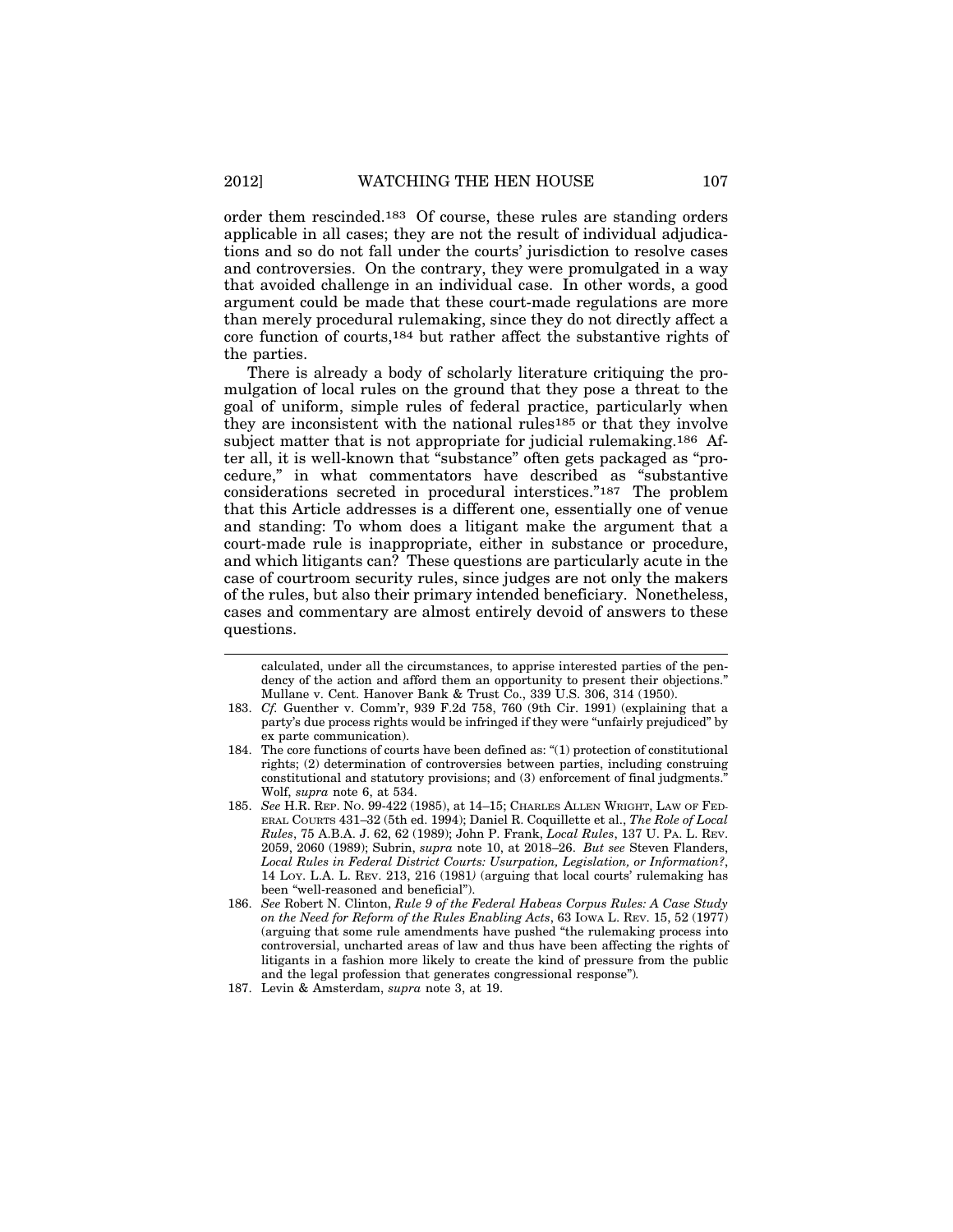### **A. Judicial Legislation Subject to Judicial Review**

One of the problems with the statutory and constitutional allocation of rulemaking authority to the courts is that it is enforced by the judicial-review process, which is supposed to ensure that the rulemaking allocation is not transgressed when the courts exercise their rulemaking power.188 Unlike administrative rulemaking,189 however, judicial rulemaking is not subject to judicial review—at least not in the APA sense.190

An even more fundamental problem is that, to the extent that court-made rules are reviewed, they are reviewed by the same courts that have promulgated them in the first place.191 Procedurally, the present system permits local rules regulating practice to be both adopted and reviewed by local judges, at least at the first instance, in their own courts. In other words, if a litigant challenges a local dis-

189. The APA governs judicial review of administrative agency actions generally. Once primary authority for a matter has been placed in agency hands, the judicial role becomes one of oversight, and § 706(2) of the APA sets the general standards for performing that role. *See* 5 U.S.C. § 706 (2006):

> To the extent necessary to decision and when presented, the reviewing court shall decide all relevant questions of law, interpret constitutional and statutory provisions, and determine the meaning or applicability of the terms of an agency action. The reviewing court shall—

> (1) compel agency action unlawfully withheld or unreasonably delayed; and

> (2) hold unlawful and set aside agency action, findings, and conclusions found to be—

(A) arbitrary, capricious, an abuse of discretion, or otherwise not in accordance with law;

(B) contrary to constitutional right, power, privilege, or immunity;

(C) in excess of statutory jurisdiction, authority, or limitations, or short of statutory right;

(D) without observance of procedure required by law;

(E) unsupported by substantial evidence in a case subject to sections 556 and 557 of this title or otherwise reviewed on the record of an agency hearing provided by statute; or

 $(F)$  unwarranted by the facts to the extent that the facts are subject to trial de novo by the reviewing court.

In making the foregoing determinations, the court shall review the whole record or those parts of it cited by a party, and due account shall be taken of the rule of prejudicial error.

- 190. *See* Laurens Walker, *A Comprehensive Reform for Federal Civil Rulemaking*, 61 GEO. WASH. L. REV. 455, 481 (1993) (arguing for a limit on the discretion of the judicial rules committees to be accomplished through a set of administrativeagency-like guidelines).
- 191. *See* Coleman, *supra* note 74, at 287 n.167 ("[I]n thinking of judicial review, it would be odd for the Court to review its own originally drafted rules and amendments."); Yeazell, *supra* note 3, at 250–51 (noting that one advantage to taking judges out of the rulemaking process would be that the Supreme Court could more legitimately give the rules "judicial review" because it would no longer hesitate to act for or against a rule because of the pressure that comes with the rule having been created by its "brethren").

<sup>188.</sup> *See* Mullenix, *Unconstitutional Rulemaking*, *supra* note 3, at 1330.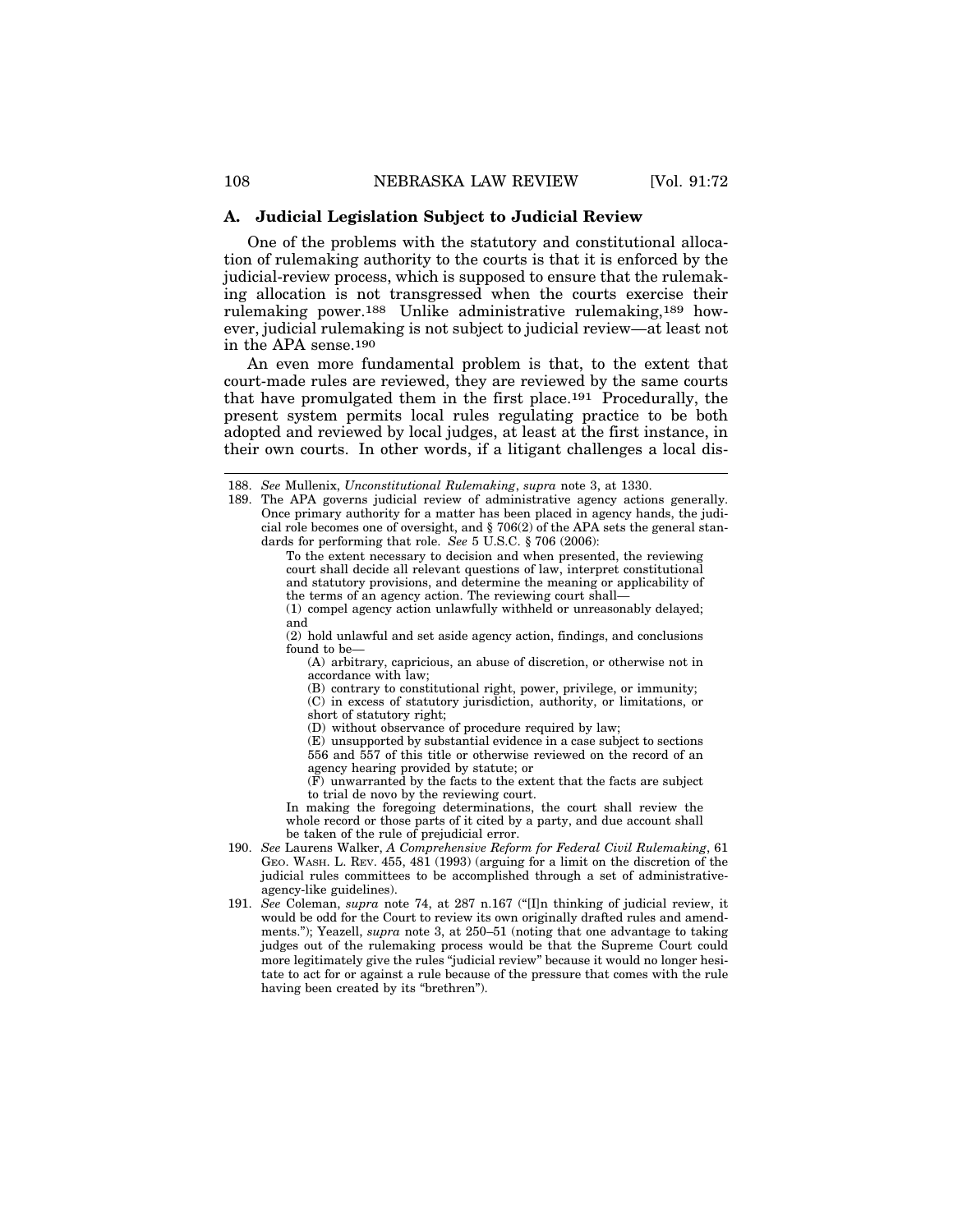trict court rule as being beyond the scope of the court's power to promulgate, a judge on that same court would ordinarily review that challenge. The Supreme Court has the ultimate responsibility of deciding whether a rule, on its face or as applied, violates the REA and its prohibition against rules that "abridge, enlarge or modify any substantive right."192 As other commentators have noted, however, the Supreme Court has never held any Rule to violate the REA.193

Substantively, rulemaking also involves policy decisions. The current system permits these policy decisions to be made in the first instance and presumably reviewed in the second by unelected federal judges. In other words, courts are tasked with determining whether their own rules are the result of reasoned decision making. The result is that this judicial review of judicial rulemaking entirely removes both the substance and the procedure of the rules being promulgated (i.e., "justice") from the domain of politics and the public discussion.194 This self-review problem is then compounded by the doctrine of precedent, which complicates error correction at a later stage of review.195 As one commentator has explained: "Constitutional democracy is based in no small part on the insistence that no one can be trusted with unrestrained power."196

<sup>192. 28</sup> U.S.C. § 2072(b) (2006).

<sup>193.</sup> *See* Hanna v. Plummer, 380 U.S. 460, 477–78 (1965) (Harlan, J., concurring); Yeazell, *supra* note 3, at 246.

<sup>194.</sup> This is not to suggest that Congress has no power to engage in its own review of court-promulgated rules, *see, e.g.*, Dickerson v. United States, 530 U.S. 428, 437 (2000) ("Congress retains the ultimate authority to modify or set aside any judicially created rules of evidence and procedure that are not required by the Constitution."), although the scope of that power is the subject of a great deal of scholarly debate. For the purpose of this Article, it suffices to say that, historically, Congress has not exercised its powers of review and intervention over court rules often, *see* Burbank, *REA*, *supra* note 3, at 1018 (describing the "long-enduring pattern of congressional acquiescence" to rules adopted by the Court), and it is impractical to expect that it would do so in the context of any objectionable local district court rule, particularly one that does involve a high-profile issue. *See* Pound, *supra* note 3, at 602 ("Legislatures today are so busy, the pressure of work is so heavy, the demands of legislation in matters of state finance, of economic and social legislation, and of provision for the needs of a new urban and industrial society are so multifarious, that it is idle to expect legislatures to take a real interest in anything so remote from newspaper interest, so technical, and so recondite as legal procedure.").

<sup>195.</sup> *See* McConnell, *supra* note 17, at 105–06. In this context, the practice of following precedent can have drawbacks, if it prevents courts from adjusting rules to meet new conditions. The relative advantages and disadvantages of a doctrine of precedent, however, are beyond the scope of this Article.

<sup>196.</sup> *Id.* at 91.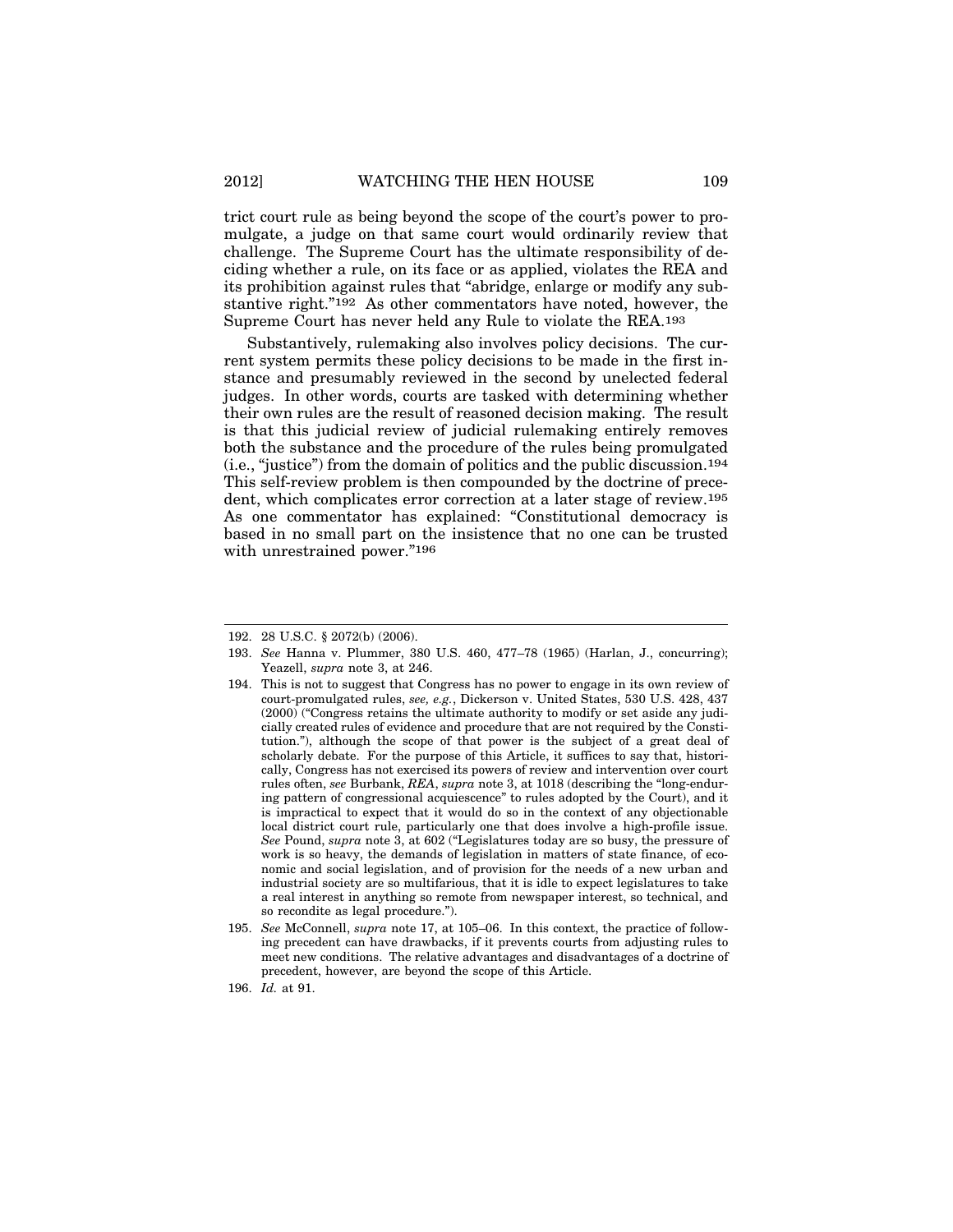### **B. Bias, the Appearance of Partiality, and Recusal**

As other commentators have noted, when judges rather than lawyers frame the rules of court, they open themselves to the perception of partiality, in light of their self-interest in the substantive outcome of such rules.197 Frederick Schauer has argued, in the context of adjudicatory rules, that the courts' need to resolve concrete disputes generates cognitive biases that distort judicial development of legal rules.198 These concerns are even more prescient in the context of codified rule promulgation, which is not bound by precedent199 or ana-

- 198. *See* Frederick Schauer, *Do Cases Make Bad Law?*, 73 U. CHI. L. REV. 883 (2006).
- 199. By "bound by precedent," this Article refers to the practice of conforming current decisions to rules established in prior cases. On the subject of precedent, see generally LARRY ALEXANDER & EMILY SHERWIN, THE RULE OF RULES: MORALITY, RULES, AND THE DILEMMAS OF LAW 132–56 (2001) (noting the problem of cognitive bias, evaluating natural, rule, and result models of precedent, and adopting a model that "instructs the present judge to discover and conform to the intentions of past judges, who occupy for this purpose the position of Lex"); EISENBERG, *supra* note 51, at 50–76 (analyzing the ways courts determine the meaning of precedent and what it means to be bound by precedent); K. N. LLEWELLYN, THE BRAMBLE BUSH: ON OUR LAW AND ITS STUDY 64–69 (1960) (discussing the "twoheaded" nature of precedent); JOSEPH RAZ, THE AUTHORITY OF LAW 183–89 (1979) (describing the practice of "distinguishing" precedent); FREDERICK SCHAUER, PLAYING BY THE RULES: A PHILOSOPHICAL EXAMINATION OF RULE BASED DECISION-MAKING IN LAW AND LIFE 181–87 (1991) (analyzing the relationship between reasoning from rules and reasoning from precedent); Larry Alexander, *Constrained by Precedent*, 63 S. CAL. L. REV. 1 (1989) (evaluating natural, rule, and result models of precedent and advocating a rule model of precedent); Barbara Baum Levenbook, *The Meaning of a Precedent*, 6 LEGAL THEORY 185 app. at 233–38 (2000) (discussing coherence theories of precedent meaning); Robert S. Summers, *Precedent in the United States (New York State)*, *in* INTERPRETING PRECEDENTS: A COMPARATIVE STUDY 355, 378–94, 401–04 (D. Neil MacCormick & Robert S. Summers eds., 1997) (introducing a case study of the role of precedent in New York).

Whether courts are, in fact, constrained by precedent rules is a subject of much debate. *See* SCHAUER, *supra*, at 185–87 (discussing precedent rules implicit in judicial opinions); Frederick Schauer, *Prescriptions in Three Dimensions*, 82 IOWA L REV. 911, 916–18 (1997) (suggesting that rules need not be canonical in order to be determinate). Most notably, legal realists are known for their skepticism about the ability of rules to constrain decisionmaking. *See, e.g.*, LLEWELLYN, *supra*, at 66–69 (discussing the malleability of precedent rules); *see also* Brian Leiter, *American Legal Realism*, *in* THE BLACKWELL GUIDE TO THE PHILOSOPHY OF LAW AND LEGAL THEORY 50, 50–53 (Martin P. Golding & William A. Edmundson eds., 2005) (identifying skepticism about the constraint of rules as part of the legal realism school). For counterarguments in favor of the capacity of rules to carry determinate meaning, see SCHAUER, *supra*, at 53–62 (defending a theory of

<sup>197.</sup> Yeazell, *supra* note 3, at 240; *see also* Jonathan R. Macey, *Judicial Preferences, Public Choice, and the Rules of Procedure*, 23 J. LEGAL STUD. 627, 627, 631–32 (1994) (arguing that the possibility that judges seek to maximize self-interest is "particularly valid in the context of a discussion about procedural rules" because they are "promulgated under the direction of judges"). *But see* Janet Cooper Alexander, *Judges' Self-Interest and Procedural Rules: Comment on Macey*, 23 J. LE-GAL STUD. 647 (1994) (disputing many of Macey's contentions about judicial selfinterest).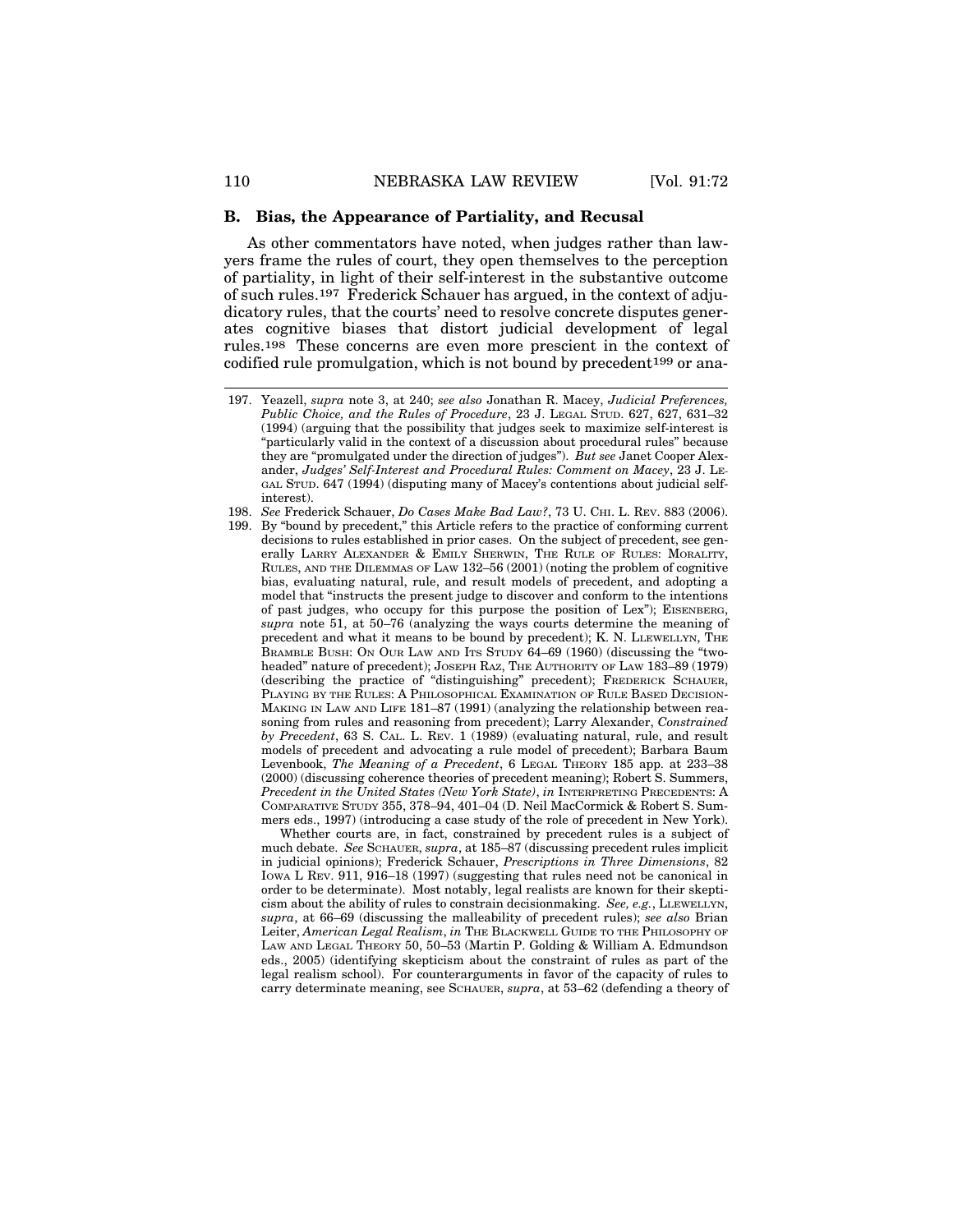logical reasoning.200 Judicial domination of court rulemaking presents a significant risk of self-dealing because "judges face at least some incentive to pursue rules that . . . may be contrary to congressional intent, but attractive to the judiciary for other reasons."201 One

semantic autonomy); Jules L. Coleman & Brian Leiter, *Determinacy, Objectivity, and Authority*, 142 U. PA. L. REV. 549, 568–70, 607–21 (1993) (defending certain qualified understandings of the objectivity of law). This is not an issue that this Article seeks to resolve. For the purposes of this Article, it suffices simply to say that courts generally view themselves as bound to follow precedents in adjudication of disputes and, consequently, that they regularly study prior opinions in search of applicable rules, and that this attention to precedent can help correct bias at the time judges first consider and announce rules because judges who believe that they must take precedent into account will feel obliged to review prior opinions with care before deciding a case and preparing an explanatory opinion. *See* Emily Sherwin, *Judges as Rulemakers*, 73 U. CHI. L. REV. 919, 925–26 (2006).

- 200. "Analogy is a method of decision when no precedent rule applies (or perhaps when a judge wishes to avoid a seemingly applicable rule by narrowing its scope)." Sherwin, *supra* note 199, at 927. The analogical practitioner studies an array of intuitively related cases and "abduces" criteria that make them relevantly similar or different. *See* Scott Brewer, *Exemplary Reasoning: Semantics, Pragmatics, and the Rational Force of Legal Argument by Analogy*, 109 HARV. L. REV. 925, 962–63 (1996) (describing the process of drawing an "analogy-warranting rule" from the facts of prior cases as "abduction"). The practitioner "then decides the case at hand in a manner that conforms to the outcomes of prior cases classed as similar." Sherwin, *supra* note 199, at 927. One effect of the practice of analogical reasoning is to narrow the scope of judicial lawmaking. *See id.* at 929. "The rules and reasons courts cite in support of analogies tend to operate at a low level of generality." *Id.* "Thus, the perceived obligation to draw analogies helps to keep judicial lawmaking incremental*.* Of course, incremental rulemaking does not in itself counteract situational biases; in fact, it may exacerbate the bias by narrowing the scope of the court's inquiry." *Id.* But it can minimize the harm done when bias distorts judicial reasoning. *See* SCHAUER, *supra* note 199, at 186 (noting that, even without authoritative precedent, judges who search for analogies remain constrained by the "existing linguistic and conceptual structure"). For more on the subject of analogical reasoning, see ALEXANDER & SHERWIN, *supra* note 199, at 128–35 (assessing the advantages and disadvantages of analogical reasoning and concluding that it can only be justified on "second-best" grounds); STEVEN J. BURTON, AN INTRODUCTION TO LAW AND LEGAL REASONING 27–41 (2d ed. 1995) (discussing the three steps of analogical reasoning: identifying an authoritative precedent, assessing factual similarities and differences from the precedent case, and judging whether the similarities or differences are more important); EDWARD H. LEVI, AN INTRODUCTION TO LEGAL REASONING  $1-6$ (1949) (explaining that legal reasoning primarily consists of "reasoning by example" on a case-by-case basis); CASS R. SUNSTEIN, LEGAL REASONING AND POLITICAL CONFLICT 62–100 (1996) (arguing that courts are drawn to analogical reasoning largely because analogies do not require completely theorized agreements); Larry Alexander, *Bad Beginnings*, 145 U. PA. L. REV. 57, 80–86 (1996) (arguing that analogical reasoning entrenches the erroneous outcomes of past decisions); Brewer, *supra*, at 925–29, 962–63 (delineating a three-step model of analogical reasoning and claiming that analogical reasoning can produce results with rational force).
- 201. Stancil, *supra* note 21, at 100.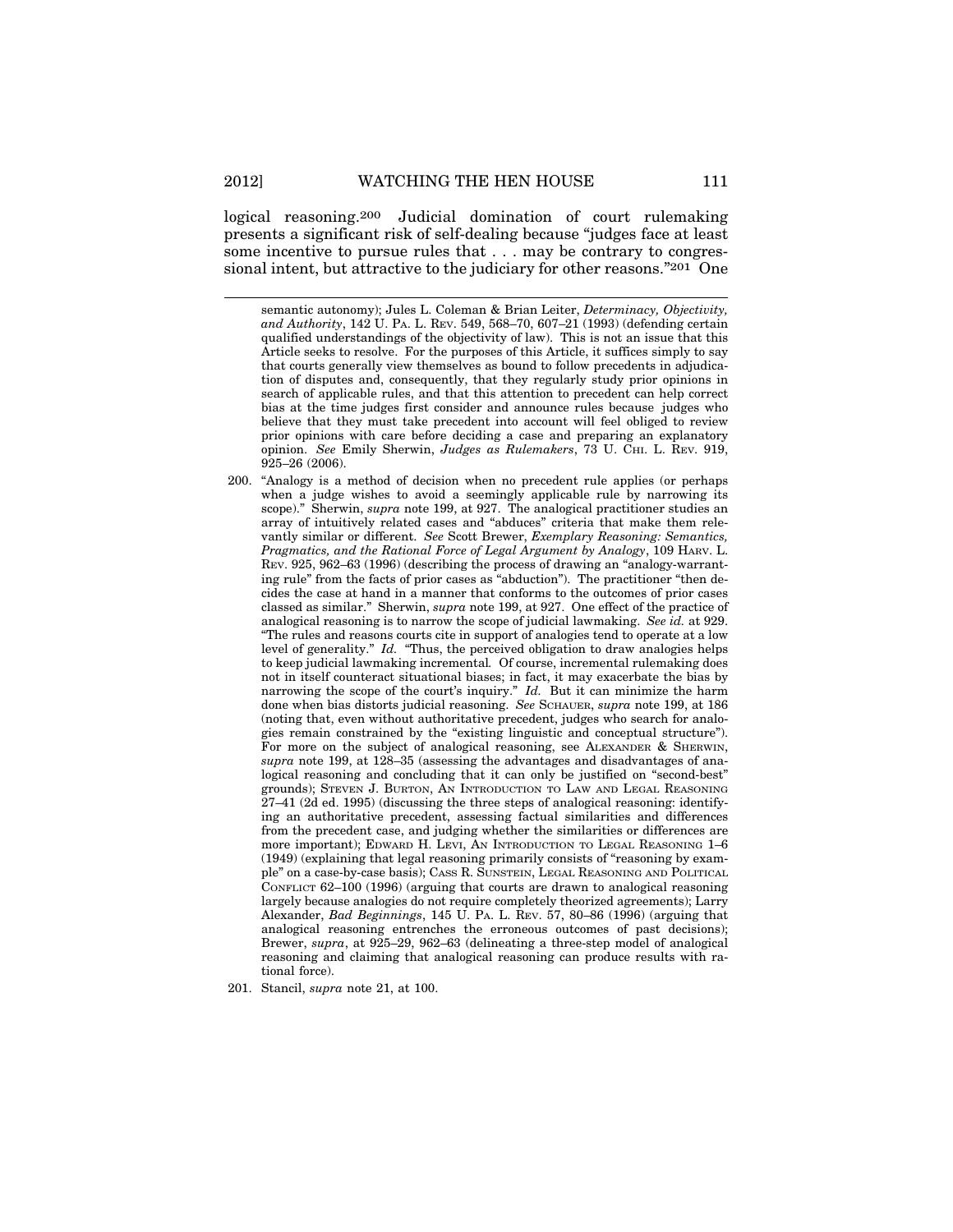concern that has been expressed is that the result of this will be the creation of procedural rules by insulated judges acting on their own prejudices.202

This Article is concerned with a related but different question: Whether it is improper for a judge who participated in promulgating a local rule to sit in judgment over the validity of that rule when it is challenged in a specific case after adoption. As Judge Weinstein has noted: "One matter of some concern [is] the ability of any court to remain impartial in its consideration of a rule when an attack was made upon the rule's wisdom or constitutionality, since the same body that promulgated the rule was passing upon it."203

28 U.S.C. § 47 (2006) provides: "No judge shall hear or determine an appeal from the decision of a case or issue tried by him."204 While the Supreme Court has not had the opportunity to construe § 47, it has strictly construed its predecessor, the Judiciary Act of 1891. In *Rexford v. Brunswick-Balke-Collender Co.*,205 the Court held:

The terms of the statute . . . are both direct and comprehensive. Its manifest purpose is to require that the circuit court of appeals be composed in every hearing of judges none of whom will be in the attitude of passing upon the propriety, scope, or effect of any ruling of his own made in the progress of the cause in the court of first instance, and to this end the disqualification is made to arise, not only when the judge has tried or heard the whole cause in the court below, but also when he has tried or heard any question therein which it is the duty of the circuit court of appeals to consider and pass upon.206

#### In *Moran v. Dillingham*,207 the Court explained:

The intention of congress in enacting that no judge before whom "a cause or question may have been tried or heard" in a district or circuit court, "shall sit on the trial or hearing of such cause or question" in the circuit court of appeals, manifestly, was to require that court to be constituted of judges uncommitted and uninfluenced by having expressed or formed an opinion in the court of first instance. . . .

The enactment, alike by its language and by its purpose, is not restricted to the case of a judge's sitting on a direct appeal from his own decree upon a

<sup>202.</sup> WEINSTEIN, *supra* note 68, at 8–11, 54–55.

<sup>203.</sup> *Id.* at 8. *See* Charles W. Grau, *Who Rules the Courts?: The Issue of Access to the Rulemaking Process*, 62 JUDICATURE 428, 430 (1979) ("The combination of rulemaking and rule applying roles renders the deciding judges unable to impartially decide the validity of their own rules.").

<sup>204.</sup> *See, e.g.*, Swann v. Charlotte-Mecklenburg Bd. of Educ., 431 F.2d 135 (4th Cir. 1970) (Craven, J.) (disqualifying himself as a member of the United States Court of Appeals for the Fourth Circuit in the hearing and disposition of an appeal of desegregation orders issued by the United States District Court for the Western District of North Carolina because, as a district judge in the same district, he had heard and determined a case involving the same parties and ultimate question relating to the sufficiency of the school board's actions in complying with the constitutional requirements of desegregation).

<sup>205. 228</sup> U.S. 339 (1913).

<sup>206.</sup> *Id.* at 343–44 (citations omitted).

<sup>207. 174</sup> U.S. 153 (1899).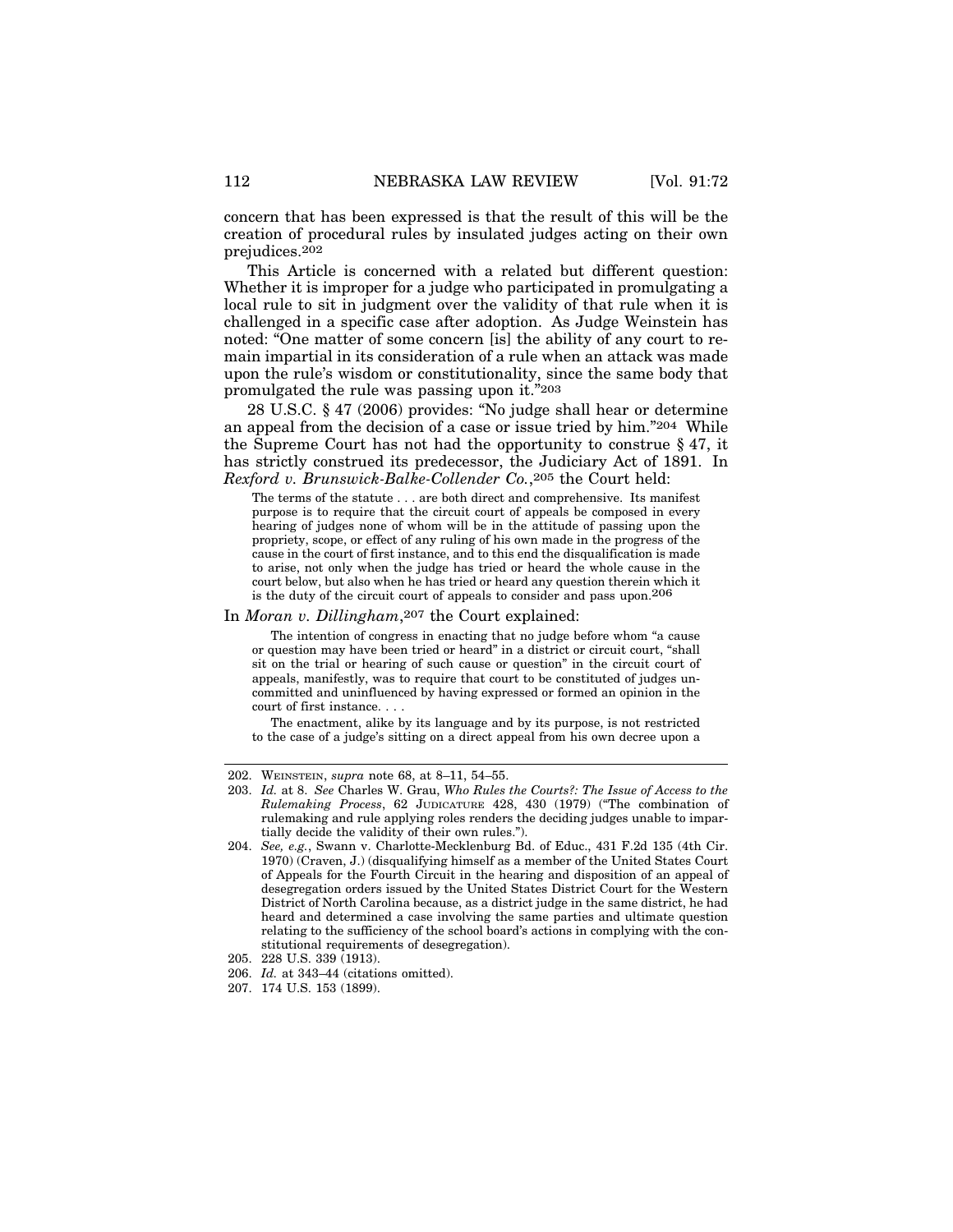whole cause, or upon a single question. . . . [A] judge who has once heard the cause upon its merits in the court of first instance is certainly disqualified from sitting in the circuit court of appeals on the hearing and decision of any question in the same cause which involves in any degree matter upon which he had occasion to pass in the lower court.208

#### 28 U.S.C. § 455 (2006) provides, in pertinent part:

(a) Any justice, judge, or magistrate judge shall disqualify himself in any proceeding in which his impartiality might reasonably be questioned.

(b) He shall also disqualify himself in the following circumstances:

(1) Where he has a personal bias or prejudice concerning a party, or personal knowledge of disputed evidentiary facts concerning the proceeding; (2) Where . . . the judge . . . has been a material witness concerning [the matter in controversy];

(3) Where he has served in governmental employment and in such capacity has participated as counsel, adviser or material witness concerning the proceeding or expressed an opinion concerning the merits of the particular case in controversy;

(4) He knows that he . . . has . . . any . . . interest that could be substantially affected by the outcome of the proceeding . . . .

. . . . (d) For the purposes of this section, . . . "proceeding" includes pretrial, trial, appellate review, or other stages of litigation . . . .

"The statute imposes a self-enforcing duty on the judge."209 Under § 455(a), a judge "does not have to be *subjectively* biased or prejudiced, so long as he *appears* to be so."210 Section 455 requires not only that judges be subjectively confident of their ability to be even-handed, but

210. Liteky v. United States, 510 U.S. 540, 553 n.2 (1994). The "extrajudicial-source" doctrine, which the Supreme Court explored in great detail in *Liteky*, finds its origins in earlier recusal cases, including *United States v. Grinnell Corp.*, 384 U.S. 563, (1966), which involved 28 U.S.C. § 144 (2006) (requiring recusal of a judge, upon motion, for bias or prejudice). *Grinnell* held that "[t]he alleged bias and prejudice to be disqualifying must stem from an extrajudicial source and result in an opinion on the merits on some basis other than what the judge learned from his participation in the case." *Id.* at 583. *See* United States v. \$292,888.04 in U.S. Currency, 54 F.3d 564, 566 (9th Cir. 1995) (holding that "[r]ecusal is required 'only if the bias or prejudice stems from an extrajudicial source and not from conduct or rulings made during the course of proceedings.'" (quoting Pau v. Yosemite Park & Curry Co., 928 F.2d 880, 885 (9th Cir. 1991))).

*Liteky* applied the extrajudicial-source doctrine to § 455, but clarified that the existence of an "extrajudicial source" was neither a necessary nor a sufficient condition for "bias or prejudice" recusal. The presence of an extrajudicial source is not sufficient on its own, because "some opinions acquired outside the context of judicial proceedings (for example, the judge's view of the law acquired in scholarly reading) will not warrant recusal." *Liteky*, 510 U.S. at 554. Neither *Litkey* nor any other case further distinguishes between the types of extrajudicial information that would demand recusal and those that would not.

The presence of information from an extrajudicial source is not a necessary condition for recusal because bias could also exist "in the rarest of circumstances" where no extrajudicial source is involved if the judge displayed "deep-seated and unequivocal antagonism that would render fair judgment impossible." *Id.* at 556.

<sup>208.</sup> *Id.* at 156–57 (quoting Judiciary Act of 1891, ch. 517, 26 Stat. 826, 827).

<sup>209.</sup> United States v. Conforte, 624 F.2d 869, 880 (9th Cir. 1980).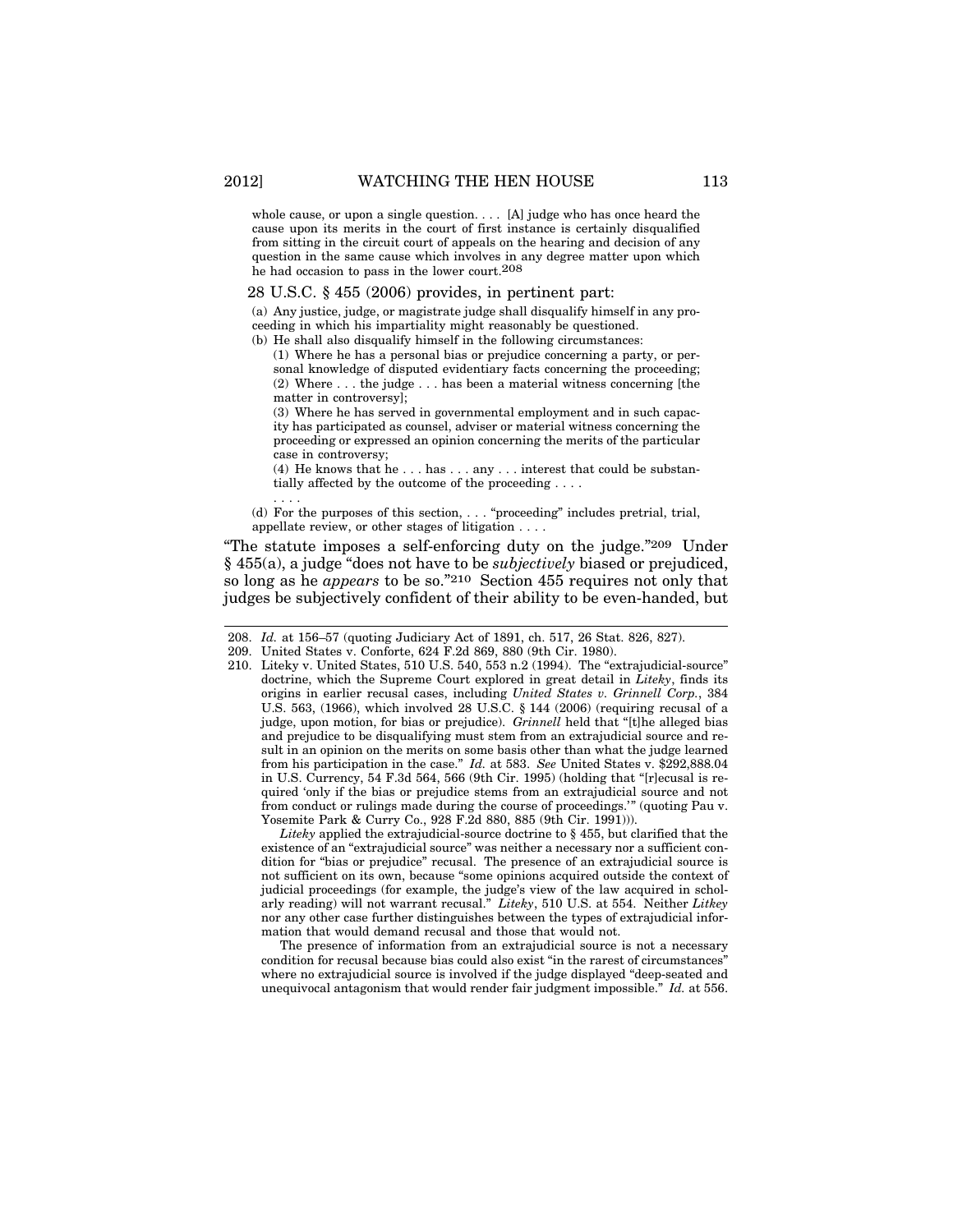also that an informed, rational, objective observer would not doubt the judges' impartiality.211 That is true because § 455(a) concerns not only fairness to individual litigants, but also the public's confidence in the federal judiciary, which may be irreparably harmed if a case is allowed to proceed before a judge who appears to be tainted.212 "[T]he test under either subsection (a) or (b) is the same, namely, whether or not given all the facts of the case there are reasonable grounds for finding that the judge could not try the case fairly, either because of the appearance or the fact of bias or prejudice."213

<sup>211.</sup> Bernard v. Coyne, 31 F.3d 842, 844 (9th Cir. 1994).

<sup>212.</sup> Liljeberg v. Health Servs. Acquisition Corp., 486 U.S. 847, 859–60 (1988); *see also In re* Murchison*,* 349 U.S. 133, 136 (1955) (holding that the right to trial by an impartial judge "is a basic requirement of due process"); Offutt v. United States, 348 U.S. 11, 14 (1954) (explaining that the Court must guard against district judges "sitting themselves in judgment upon misconduct of counsel where the contempt charged is entangled with the judge's personal feeling against the lawyer").

<sup>213.</sup> *Conforte*, 624 F.2d at 881. *See In re* Kensington Int'l Ltd., 368 F.3d 289 (3d Cir. 2004) (holding that a federal judge hearing consolidated bankruptcy cases was irreversibly tainted, warranting disqualification from some of the cases, by a structural conflict of interest arising from the judge's extensive ex parte discussions with two neutral advisors that covered all of the major issues in the consolidated cases, including one advisor's drafting of legal opinions, and from extensive and substantive ex parte meetings with the parties, which added to the appearance of partiality); Clemmons v. Wolfe, 377 F.3d 322 (3d Cir. 2004) (holding that a federal district judge should have recused himself, sua sponte, from presiding over the adjudication of a habeas corpus petition challenging a state-court trial and conviction over which he presided in his former capacity as a state-court judge); *In re* Brooks, 383 F.3d 1036 (D.C. Cir. 2004) (holding that a special master, who had been appointed in connection with underlying litigation relating to mismanagement of Indian trust accounts, should have been recused from contempt proceedings brought against various government employees because the special master's tasks in the underlying litigation resulted in numerous ex parte communications with witnesses and third parties, the special master's tasks in the contempt proceedings were adjudicative in nature, and the nature and extent of the special master's ex parte contacts would have caused an informed observer reasonably to question his impartiality); Cobell v. Norton, 334 F.3d 1128 (D.C. Cir. 2003) (holding that the district court clearly erred in appointing a Court Monitor as a Special Master-Monitor where his numerous ex parte communications and his significant prior knowledge obtained as Court Monitor, on the basis of which he had formed and expressed opinions of continuing relevance to the litigation, cast doubt on his impartiality); Edgar v. K.L., 93 F.3d 256 (7th Cir. 1996) (per curiam) (holding that a judge's actions in meeting, ex parte, with a panel of experts that he had appointed to investigate Illinois's mental-health institutions and programs, in order to receive a preview of the panel's conclusions, was grounds for disqualification and that prohibiting opposing counsel from discovering what was said in the meetings resulted in unauthorized private investigation by the judge raising concerns about the judge's impartiality); United States v. Arnpriester, 37 F.3d 466 (9th Cir. 1994) (holding that a district judge could not adjudicate a case since, while serving as an Assistant United States Attorney, he had been responsible for the investigation leading to the defendant's indictment); United States v. Winston, 613 F.2d 221, 222 (9th Cir. 1980) (holding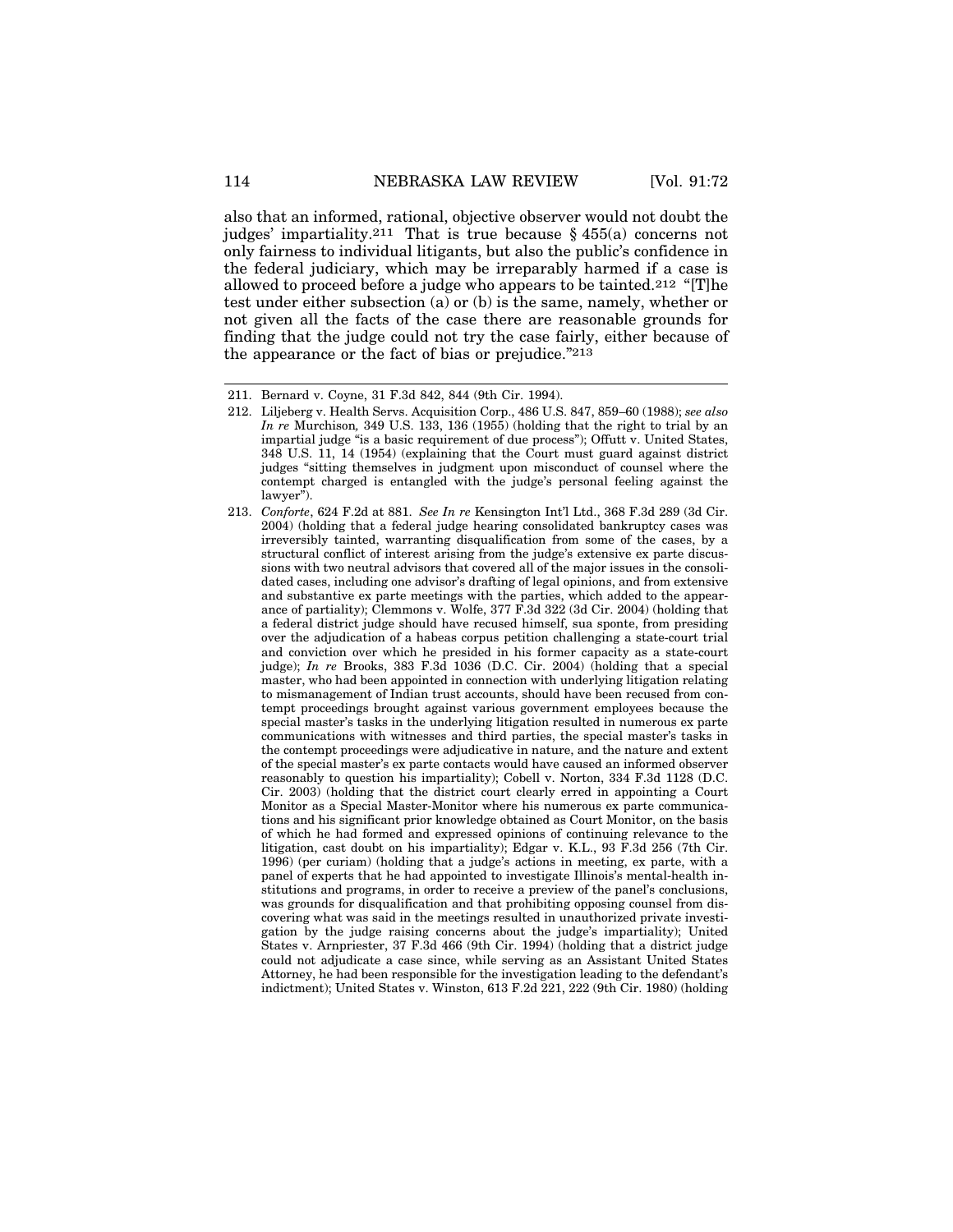The common gravamen of the cases interpreting § 47 and § 455 is that, when a court has been privy to ex parte communications and deliberations that affected a prior decision, that court is disqualified from ruling on the same issue(s) when it is raised in a subsequent proceeding. This is because such a ruling would constitute a determination of "an appeal from the decision of a case or issue tried by" that court, in violation of § 47, because the court's "impartiality might reasonably be questioned" in the subsequent proceeding, in violation of § 455(a), or because the prior ex parte communication would imbue the court with "personal knowledge of disputed evidentiary facts concerning the proceeding," render the court "a material witness concerning" the matter in controversy, or provide the court with an "interest that could be substantially affected by the outcome of the [subsequent] proceeding," in violation of § 455(b).

The process by which many of these local court rules are issued, as well as the practice of courts reviewing the local rules that they have issued, gives rise to a structural conflict of interest in having any district judge of the promulgating district review a challenge to the promulgation and enforcement thereof. The result of the typical judicial rulemaking process is that each of the district judges possess two types of extrajudicial information that warrant their recusal: (1) knowledge of the procedural history of the promulgation of the local rule; and (2) knowledge of the substantive necessity of the rule beyond that set forth in the written record of adjudication.

Unfortunately, there is very little case law addressing this type of extrajudicial-source bias in the context of the promulgation of local court rules that are subsequently challenged. In a typical recusal case, the recused judge was previously involved in the individualized application of the law to a particular party. An analogous, although not entirely parallel, situation to a district judge evaluating the legality of a local district rule would be if a legislator voted for a piece of legislation and was then appointed to a court hearing challenges to

that the district judge was not required to recuse himself merely because he had received a psychiatric report of a codefendant and had found the codefendant incompetent to stand trial). *Edgar* relied upon two additional cases that are informative: *In re School Asbestos Litigation*, 977 F.2d 764 (3d Cir. 1992) and *Hathcock v. Navistar International Transportation Corp.*, 53 F.3d 36, 41 & n.4 (4th Cir. 1995). The judge in *School Asbestos Litigation* had attended a partisan workshop covering material that was the subject of a key merits issue in an ongoing case, 977 F.2d at 770, while the judge in *Hathcock* made a speech to a Trial Lawyer's Association seminar containing remarks that were "pointedly hostile toward defendants" while a jury trial on the issue of damages was pending before him. *Hathcock*, 53 F.3d at 39. Even though the seminar and the speech were not directly connected with the ongoing litigation, the events were open to the public, and evidence could be taken about the proceedings, they were still grounds for mandatory recusal as they indicated the judges' bias or inclination for or against a particular party on substantive legal issues.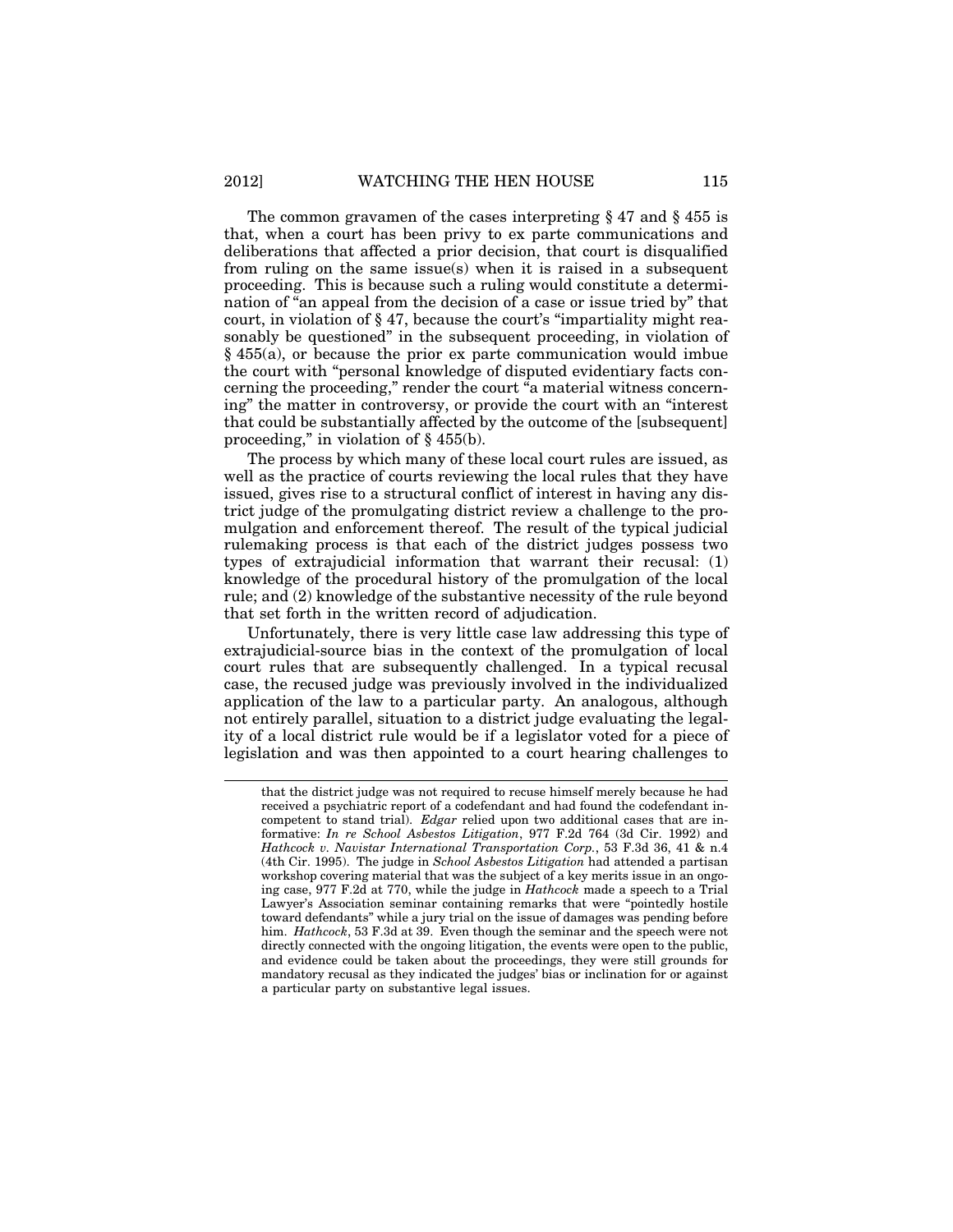the constitutionality of that same statute. The problem, however, is that there is no case law squarely deciding that such former legislator could not rule on the constitutionality of such legislation.

Nonetheless, many of the circumstances found problematic in cases like *Edgar v. K.L.*, *In re Kensington*, *In re School Asbestos Litigation*, and *Hathcock v. Navistar* are present in the context of judicial review of judicially created rules.214 If nothing else, all of the judges who participated in the promulgation of these rules were likely privy to ex parte communications regarding their necessity. The United States Court of Appeals for the Ninth Circuit concluded that recusal was warranted on appeal of the Eastern District's court-promulgated shackling policy:

On remand, the consolidated case—which challenges the constitutionality of a rule promulgated by the judges of the Eastern District, as well as their very authority to promulgate it—shall be assigned to an out-of-district judge. Although we do not suggest that there is any actual bias on the part of the judges, our ethics rules require recusal where a judge's impartiality "might reasonably be questioned." Here, the circumstances surrounding adoption of these orders suggest that an objective observer might reasonably question the impartiality of the judges.215

What is noteworthy about the Ninth Circuit's remand order in *Brandau*, however, is not its analysis, which is insightful, but its anomalousness. In finding that a judge of the district that promulgated a local rule could not adjudicate the constitutionality of that rule, much less that all of the judges of the district should be treated as parties in any subsequent proceedings, the Ninth Circuit cited no apposite precedent, either controlling or persuasive, for its holding, and the author of this Article could find none.

#### **C. Standing, Scope, and Standard of Review**

In the context of administrative rulemaking, the Supreme Court has clearly interpreted constitutional and statutory standing requirements, enabling a wide variety of stakeholders to seek judicial review of agency rules.216 By contrast, there is little case law governing who

<sup>214.</sup> *See supra*, note 213 and accompanying text.

<sup>215.</sup> United States v. Brandau, 578 F.3d 1064, 1070 (9th Cir. 2009) (citations omitted) (quoting 28 U.S.C. § 455(a) (2006)). In remanding the case for further proceedings, the court of appeals suggested that the district judges who had promulgated the local rule in question could "retain separate [from the United States Attorney's Office] counsel to represent their interests at that proceeding" so that they could "intervene in the proceedings" or "file an amicus brief." *Id.*

<sup>216.</sup> *See, e.g.*, Ass'n of Data Processing Orgs. v. Camp, 397 U.S. 150, 152–53 (1970) (holding that a plaintiff could satisfy the Article III case or controversy requirement by alleging that the "challenged action caused him injury in fact, economic or otherwise" or by seeking to protect an interest that was "arguably within the zone of interests to be protected or regulated by the statute or constitutional guarantee in question").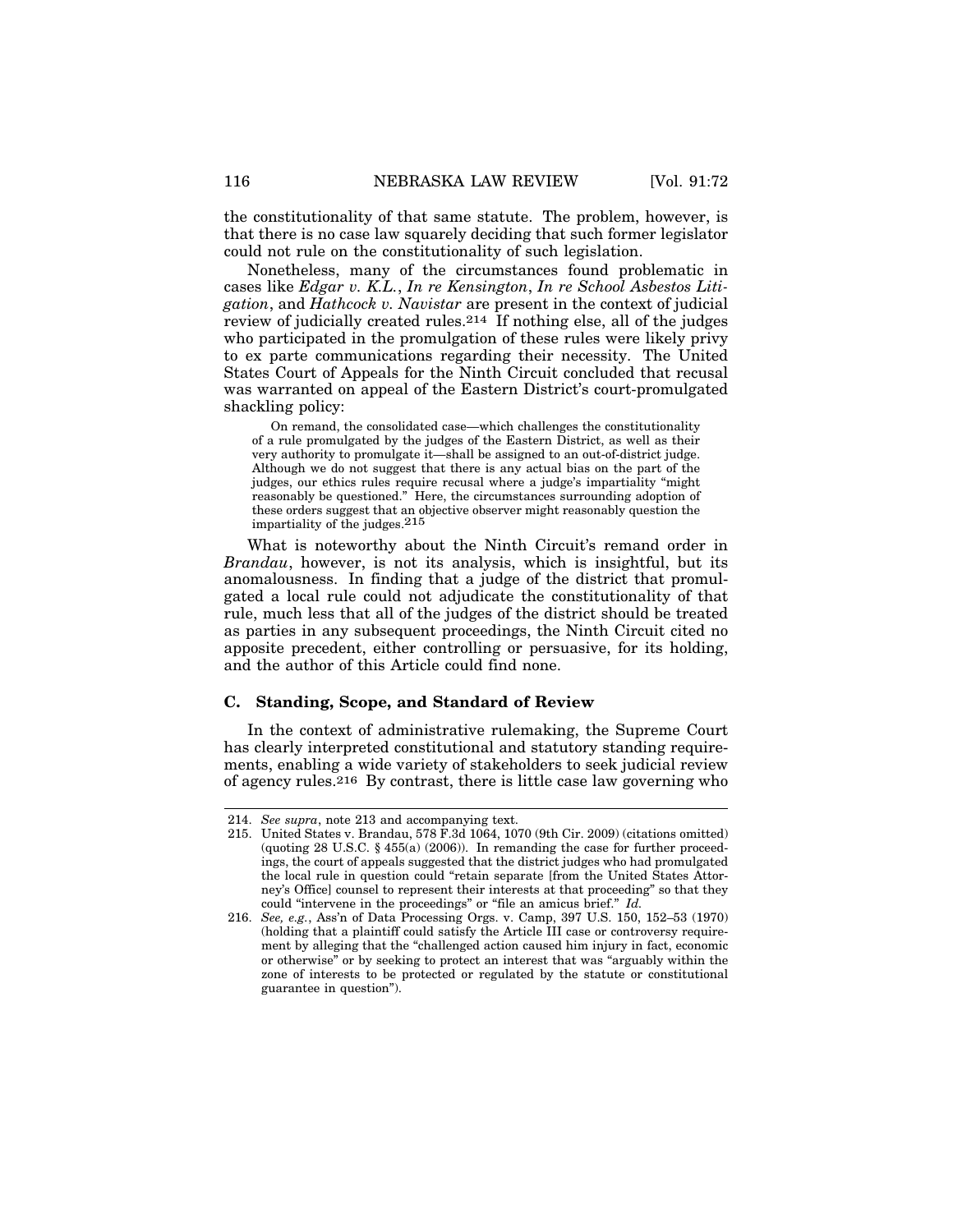has standing to challenge court rules—for example, what injury an individual must suffer as a result of a judicially created rule to give rise to a case or controversy that a reviewing court could decide. In the *Brandau* case, the Government sought, albeit unsuccessfully, to dismiss Brandau's challenge to the shackling rule at issue on the ground that he lacked standing to challenge it.217

The same lack of governing case law exists for the scope and standard of a court's review of a court-created rule—for example, if a court refused to adopt a rule, whether such action would be reviewable at all and, if so, how much deference the reviewing court would be required to give either to a court-created rule or to the lack thereof. In the context of administrative rulemaking, courts generally answer these rules by interpreting the legislative intent of Congress in delegating the rulemaking power in the first instance.218 Because the text of the REA is silent on this issue and neither the legislative history nor the statutory structure gives any suggestion of the answer to these questions,219 however, courts have not answered these questions in the context of judicial rulemaking. While courts' review of agency rulemaking roughly follows the same general approach as they have followed for judicial review of adjudication,220 they have not addressed the question of whether this framework should also apply to the review of court-made rules or how much deference they should give to the decisions of judicial rulemakers. The purpose of judicial review of agency rules is to allow courts to determine whether they are consistent with the legislative intent behind the statute enabling them.221 The purpose of judicial review of judicial rules is unclear, most importantly the question of how much deference a reviewing court should give to a promulgating court's rulemaking (particularly when that promulgation might have been its own).

<sup>217.</sup> *See Brandau*, 378 F.3d at 1067–69.

<sup>218.</sup> *See* Chevron, U.S.A., Inc. v. Natural Res. Def. Council, Inc., 467 U.S. 837, 842–43 (1984) (announcing the two-part test for judicial review of administrative agency rulemaking delegated by Congress through enabling statutes). When courts review agency adjudication, if Congress's intent is clear, the issue is a question of law that is reviewed de novo*. See* Packard Motor Car Co. v. NLRB, 330 U.S. 485 (1947) (upholding judicial enforcement of an NLRB order requiring Packard to bargain with a union); *see also* NLRB v. Highland Park Mfg. Co., 341 U.S. 322 (1951) (finding that the definition of a "union" was a question of law reviewable de novo by the courts). When Congress's intent is unclear, the issue becomes a mixed question of law and fact, and courts must defer to the agency's decisionmaking. *See* NLRB v. Hearst Publ'ns, Inc., 322 U.S. 111 (1944).

<sup>219.</sup> This is likely because the statute seeks largely to codify the vague mandate of Article III and the inherent rulemaking powers that courts had at common law.

<sup>220.</sup> *See* Sidney A. Shapiro & Robert L. Glicksman, *Congress, the Supreme Court, and the Quiet Revolution in Administrative Law*, 1988 DUKE L. J. 819, 858 (1988).

<sup>221.</sup> *See id.* at 864–65 (proposing that judicial review should be thought of as a way to compensate for limitations in the performance of other branches of government).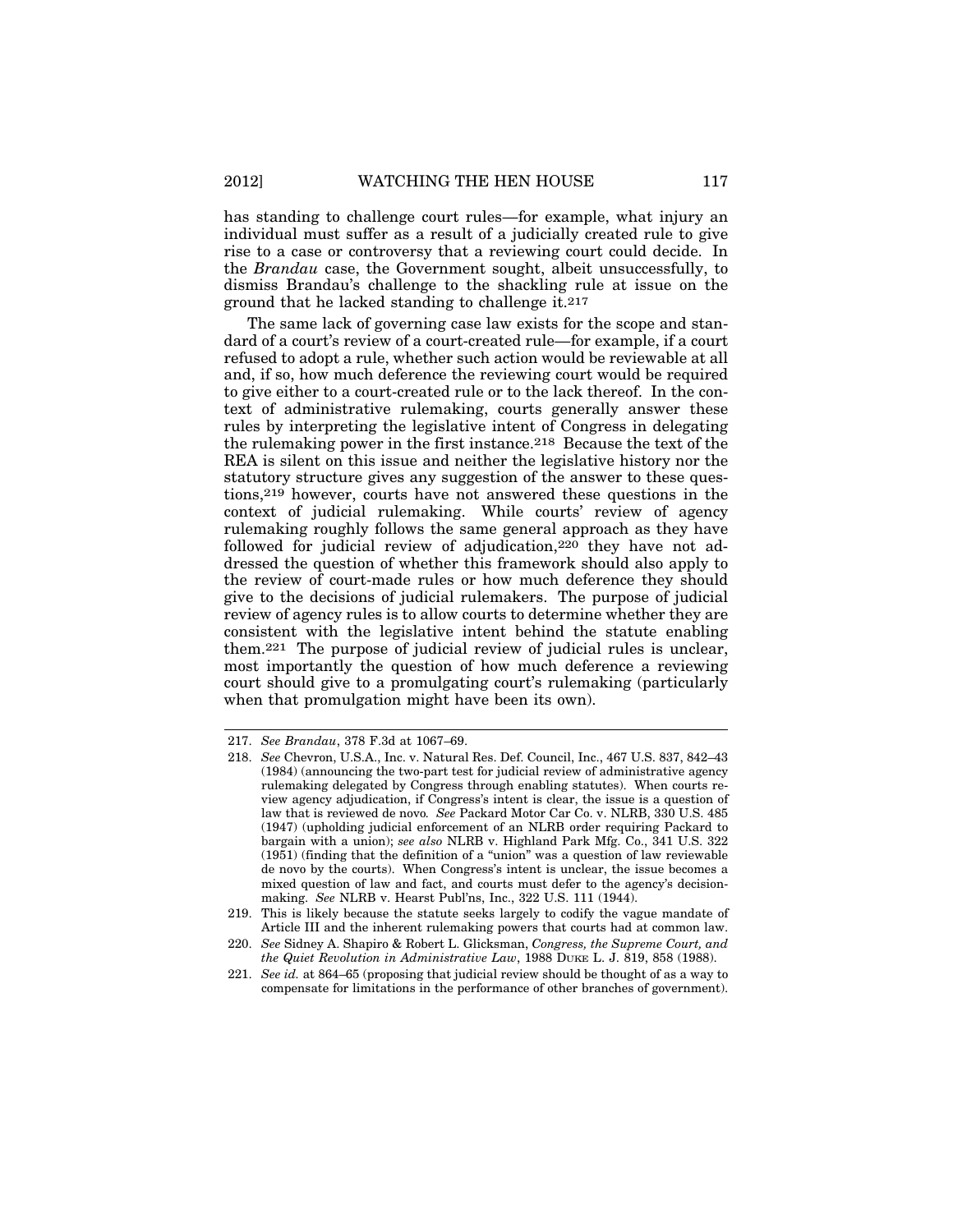# VI. CONCLUSION

When reorganizing government just before the Revolution, the predominant concern of Americans had been freeing legislative and judicial power from executive control. The judiciary was not yet clearly conceptualized as a distinct branch of government. Rather, the administration of justice was commonly conflated with the executive power. The power of adjudication implicated the Crown fully because colonial judges served at the King's pleasure and the Privy Council was the court of last resort for the colonists. When the colonies turned to creating the first wave of new constitutions, their focus was on curbing the magistracy and establishing the broad scope of legislative power. Judges were freed from the power of the governor, but subjected in substantial measure to legislative supervision.222

Historically, the Supreme Court has been more willing to assert its inherent rulemaking authority in the context of the promulgation of rules governing criminal, rather than civil, proceedings,223 asserting a "supervisory authority over the administration of criminal justice in the federal courts."224 There is no reason for this greater willingness in Article III, the REA, or logic.

- 222. Peter M. Shane, *Interbranch Accountability in State Government and the Constitutional Requirements of Judicial Independence*, 61 LAW & CONTEMP. PROBS. 21, 27–28 (1998) (footnotes omitted). For a contrary position, see *Agran v. Checker Taxi Co*., 105 N.E.2d 713, 715 (Ill. 1952) ("Prior to the adoption of the United States Constitution, courts exercised complete power in the control of their own procedure. . . . That system became modified in this country by the adoption of statues, whereby the legislature usurped a part of this rulemaking function.").
- 223. Robel, *supra* note 10, at 1478; *see* Castro v. United States, 540 U.S. 375, 382–83 (2003) (exercising inherent supervisory authority to establish a procedural rule requiring a district court to notify a pro se litigant about the consequences of recharacterizing a prisoner's post-trial motion as a petition for writ of habeas corpus before doing so); United States v. Valenzuela-Bernal, 458 U.S. 858, 878–79 (1982) (O'Connor, J., concurring) (urging the Court to exercise its inherent authority to impose a standard regarding the detention of deportable aliens who are material witnesses in criminal cases); Rosales-Lopez v. United States, 451 U.S. 182, 190–92 (1981) (exercising inherent authority to establish a procedural rule requiring district courts to inquire into racial prejudice during voir dire when there is a possibility that racial prejudice could influence the jury); McCarthy v. United States, 394 U.S. 459, 463–64 (1969) (exercising inherent authority to establish a procedural rule entitling a defendant to vacate a guilty plea if the district court accepted it in violation of *Federal Rule of Criminal Procedure* 11); Johnson v. United States, 318 U.S. 189, 199 (1943) (exercising inherent authority to prohibit comment on a criminal defendant's refusal to testify). *But see* Thiel v. S. Pacific Co., 328 U.S. 217, 225 (1946) (requiring, under the Court's "power of supervision over the administration of justice in the federal courts," that federal civil juries be chosen from a cross-section of the community in order to preserve the integrity of the federal courts' processes).
- 224. McNabb v. United States, 318 U.S. 332, 341 (1943) (asserting the power to supervise lower federal courts by devising procedures for them not otherwise required by the Constitution or statute and ordering the suppression of McNabb's confession in his federal murder trial because it resulted from a coercive delay in presenting him before a magistrate judge after his arrest). Adjudicative supervisory authority and the authority to promulgate codified rules are, or should be, distinct concepts. *See* Amy Coney Barrett, *The Supervisory Power of the Supreme*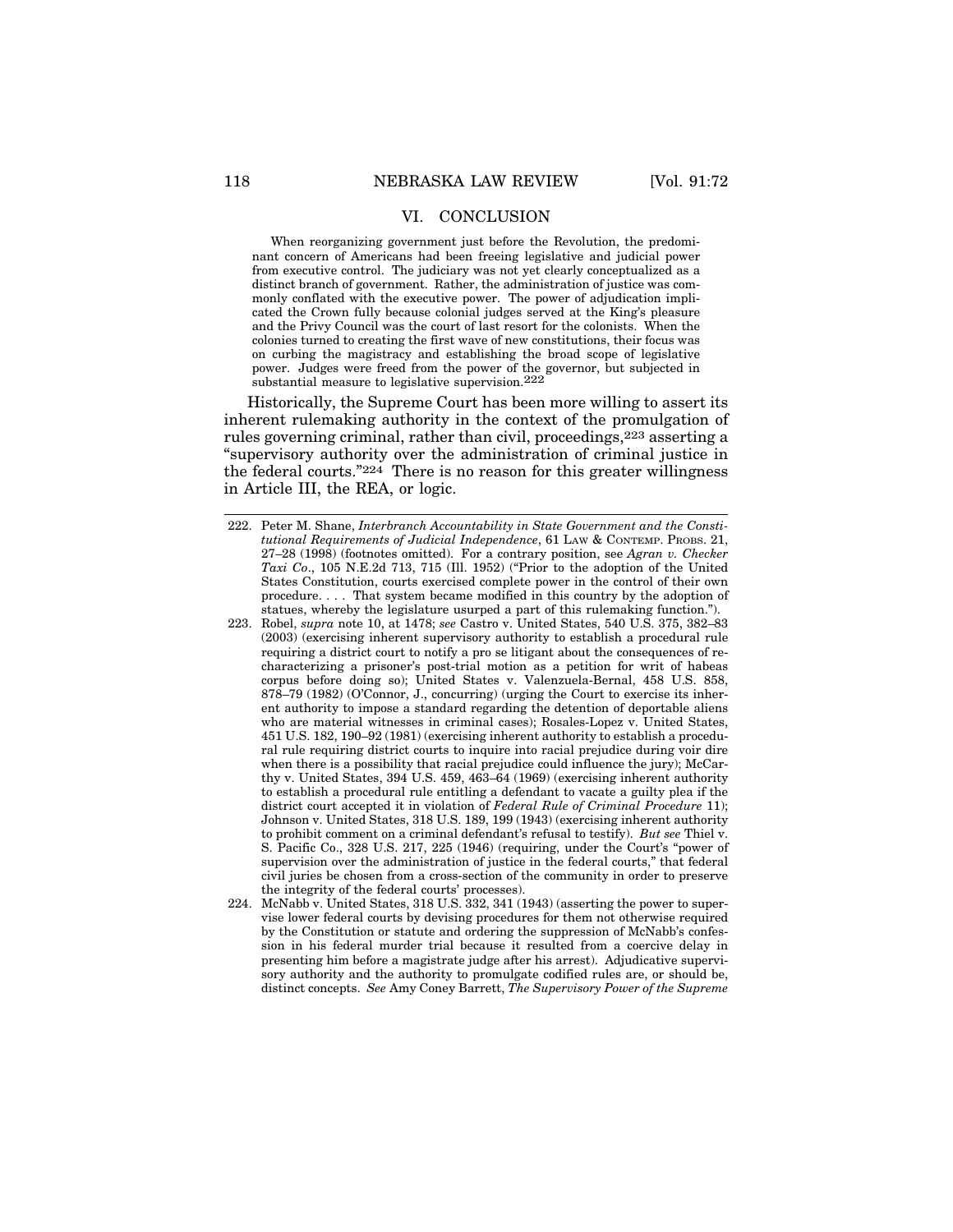The framers saw the separation of powers as a protection of civil rights. In arguing against amending the Constitution to include enumerated rights, Alexander Hamilton wrote that the Constitution without a bill of rights is "in every rational sense, and to every useful purpose, A BILL OF RIGHTS."225 Under the separation of powers doctrine, any regulation is permissible unless it is prohibited by proper legal action. The Constitution authorizes the government to regulate only in one way—"through a legislative process structured to minimize prohibitions for factional purposes."226

Judicial rulemaking sacrifices many of the protections of the full legislative process, particularly the requirement of action by three distinct institutions. Rather than the typical separation of powers ques-

*Court*, 106 COLUM. L. REV. 324 (2006); Amy Coney Barrett, *Stare Decisis and Due Process*, 74 U. COLO. L. REV. 1011, 1052–60 (2003) (arguing that the federal courts' rigid approach to stare decisis blurs the distinction between adjudication and legislation by treating case holdings like generally applicable rules); Burbank, *Procedure, Politics*, *supra* note 6, at 1681 (insisting that the distinction "between procedure fashioned (or applied as precedent) in decisional law and that provided prospectively in court rules" is critical in any discussion of the court's inherent power over rulemaking). *Cf.* A.W.B. Simpson, *The Common Law and Legal Theory*, *in* OXFORD ESSAYS IN JURISPRUDENCE 77, 84–86 (A.W.B. Simpson ed., 2d Series 1973) (explaining that "to express an authoritative opinion is not the same thing as to legislate"). In reaching its holding in *McNabb,* the Court conflated its supervisory authority and authority to promulgate codified rules, reasoning that "[j]udicial supervision of the administration of criminal justice in the federal courts implies the duty of establishing and maintaining civilized standards of procedure and evidence." *McNabb*, 318 U.S. at 340. On at least one occasion, the Supreme Court has explicitly acknowledged that it considers adjudication and rulemaking to be two means of accomplishing the same end. *See* Hawkins v. United States, 358 U.S. 74, 78 (1958) (citation omitted) ("[T]his Court, by decision or under its rule-making power, can change or modify the [witness-competency rules] where circumstances or further experience dictates."); *see also* Stephen B. Burbank, *Procedural Change: Who, How, Why, and When?*, 49 ALA. L. REV. 221, 245 (1997) (noting that courts sometimes use "case-by-case adjudication to circumvent or preempt court rulemaking obstacles posed by the Enabling Act process"). At the same time, the line between the Court's supervisory-power rulings and other cases is not always clear. Beale, *supra* note 109, at 1448 n.100. It can be hard to identify the point at which the interpretation and application of the law cross over into lawmaking, but there must be some difference between the two if legislation and adjudication are to remain distinct. *See* Bradford R. Clark, *Federal Common Law: A Structural Reinterpretation*, 144 U. PA. L. REV. 1245, 1289 (1996). For examples of post-*McNabb* cases in which the Supreme Court has formulated rules of evidence or procedure for inferior federal courts without explicitly invoking its "supervisory authority," see *Jencks v. United States*, 353 U.S. 657, 672 (1957) (holding that a criminal action had to be dismissed when the Government failed to comply with a discovery-production order); *Roviaro v. United States*, 353 U.S. 53, 65 (1957) (finding prejudicial error in the trial court's denial of Roviaro's request to compel the Government to disclose the identity of an undercover informant).

<sup>225.</sup> THE FEDERALIST NO. 84, at 515 (Alexander Hamilton) (Clinton Rossiter ed., 1961).

<sup>226.</sup> Schoenbrod, *Separation of Powers*, *supra* note 12, at 381.